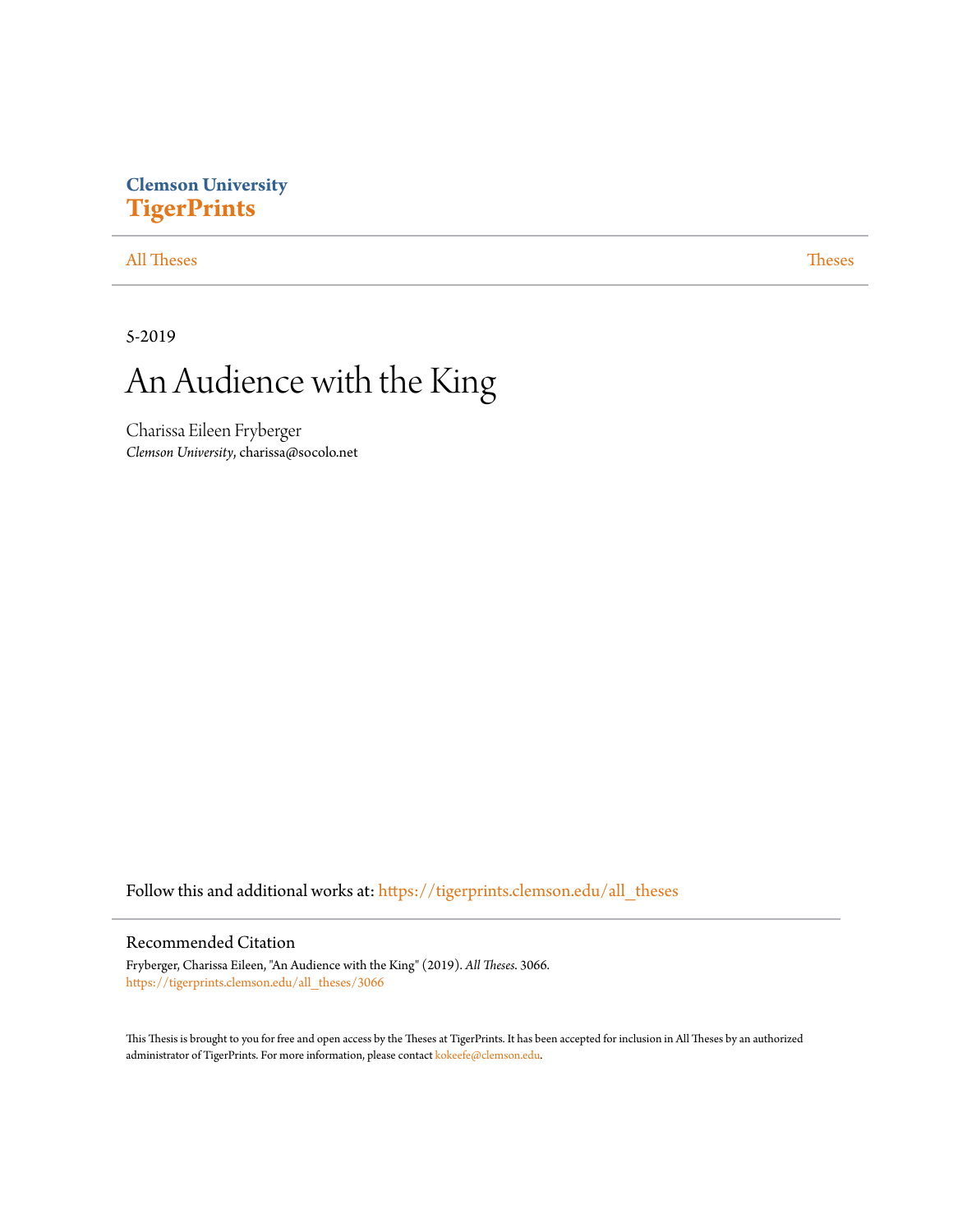# AN AUDIENCE WITH THE KING  $\overline{\mathcal{L}}$  , and the contribution of the contribution of the contribution of the contribution of the contribution of the contribution of the contribution of the contribution of the contribution of the contribution of the

A Thesis Presented to the Graduate School of Clemson University

 $\overline{\mathcal{L}}$  , and the contribution of the contribution of the contribution of the contribution of the contribution of the contribution of the contribution of the contribution of the contribution of the contribution of the

In Partial Fulfillment of the Requirements for the Degree Master of Arts English Literature

 $\overline{a}$  , and the contribution of the contribution of the contribution of the contribution of the contribution of the contribution of the contribution of the contribution of the contribution of the contribution of the co

by Charissa Fryberger May 2019

 $\Box$ 

Accepted by: Dr. Andrew Lemons, Committee Chair Dr. William Stockton Dr. Jillian Weise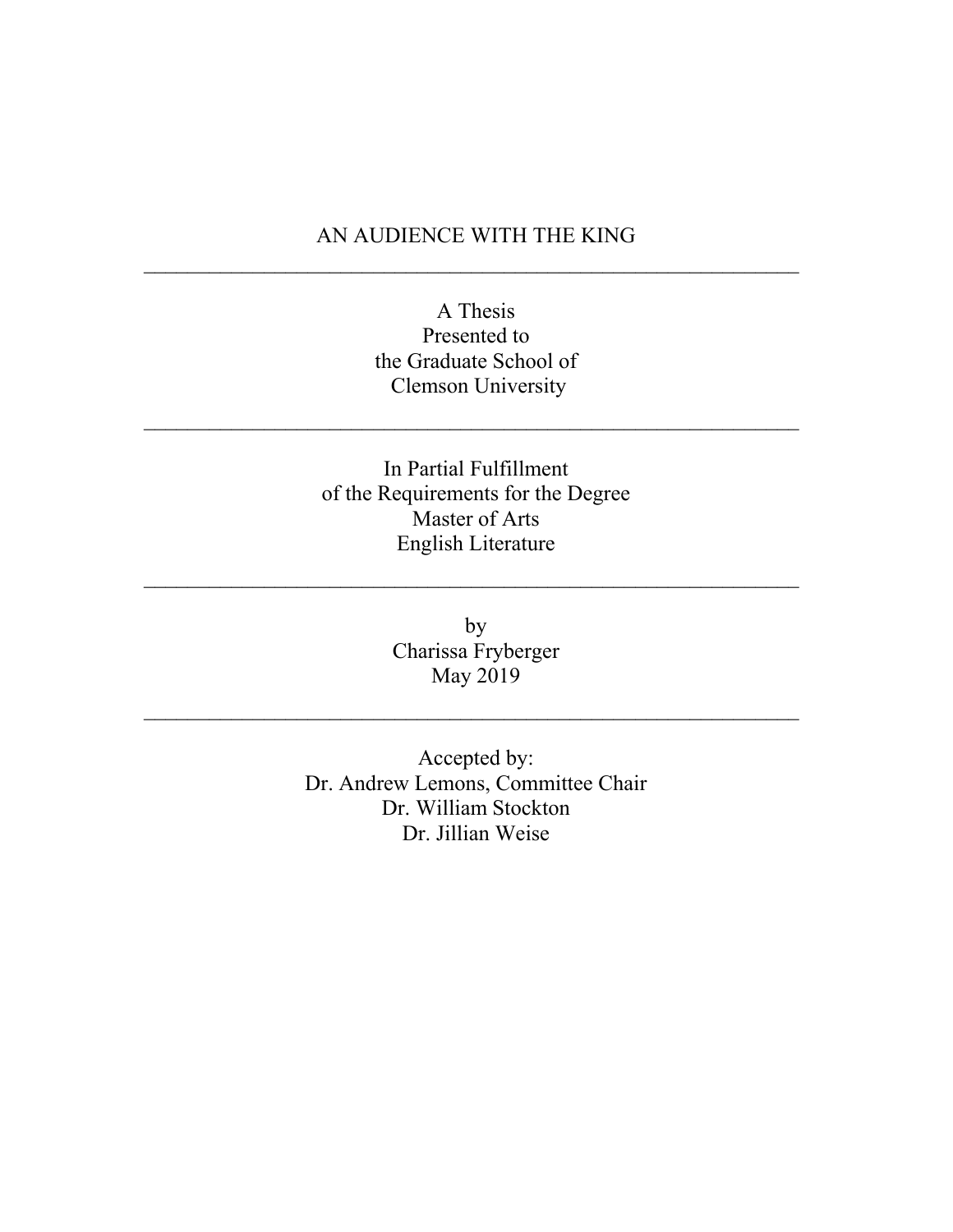# ABSTRACT

This Creative Thesis attempts to contemplate one aspect of theological inquiry and puzzlement: the enigma of living between an all-powerful, omniscient Divine—the Cosmic King Who is capable of forming a sun or designing a rose—and the intimate Father-God Who holds our tears in His hand. It is an exploration of the indefinable relationship between fallible human beings and an omniscient and all-powerful, yet intimate God. Its variety of texts, though differing in form, all consider what it means to live in the tension of that paradox. The purpose of this work is not to offer answers to any of the questions raised by this inquiry nor to concoct an impossibly definitive response, but rather to open the door to spiritual inquiry in the hope of growth toward new epiphanies of thought and experience.

To accomplish this, this text employs a multifaceted, multi-genre approach designed to contemplate this paradox from a variety of creative angles including essays, poetry, short stories, and trip reports. The document ends with a critical reflection which outlines the literary provenance of these writings and places them in the context of the classical and modern works of devotional literature on whose shoulders they stand.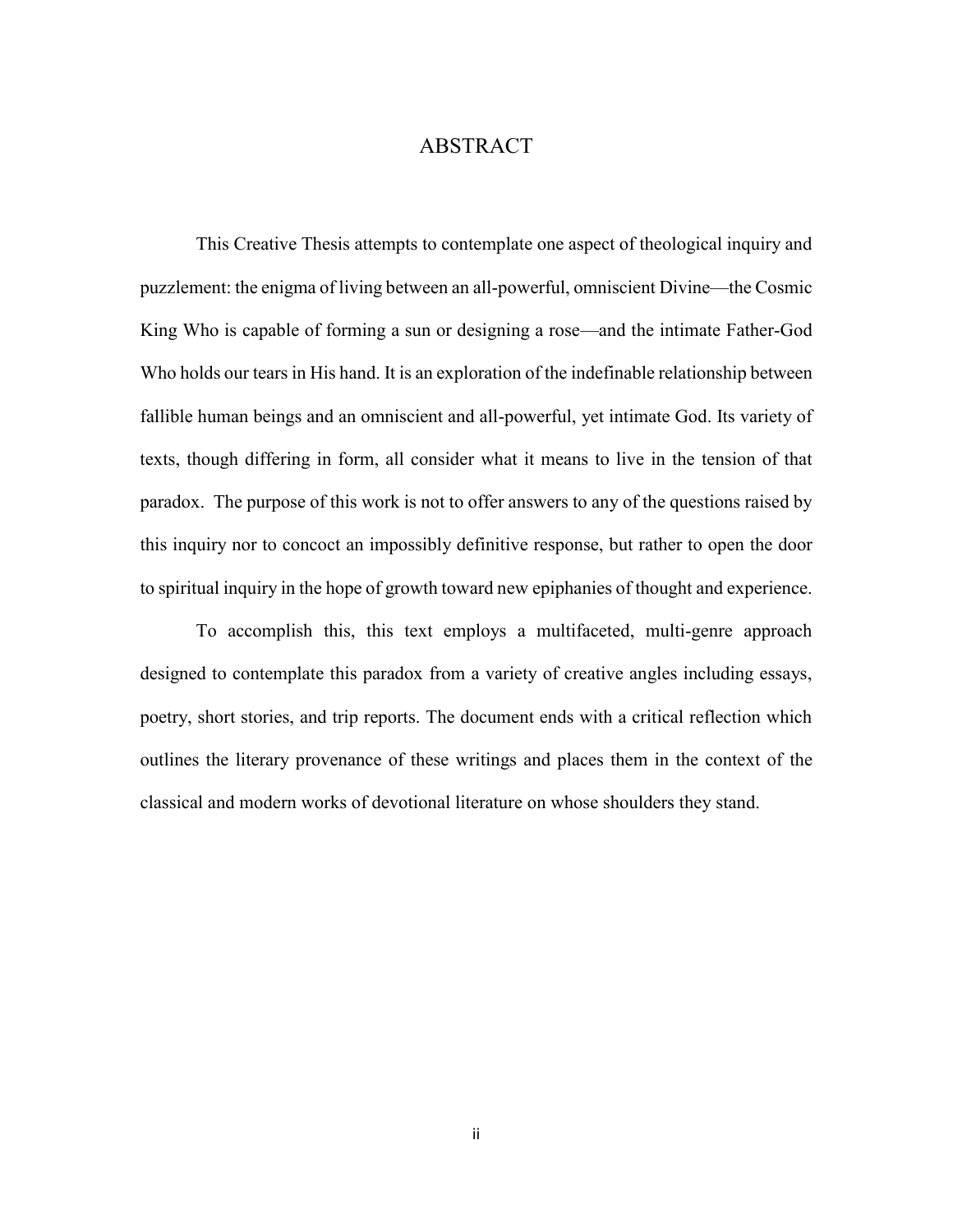# TABLE OF CONTENTS

| <b>CHAPTER</b> |  |
|----------------|--|
|                |  |
|                |  |
|                |  |
| $4_{\cdot}$    |  |
| 5.             |  |
| 6.             |  |
| $7^{\circ}$    |  |
| 8.             |  |
|                |  |
|                |  |
|                |  |
|                |  |
|                |  |
|                |  |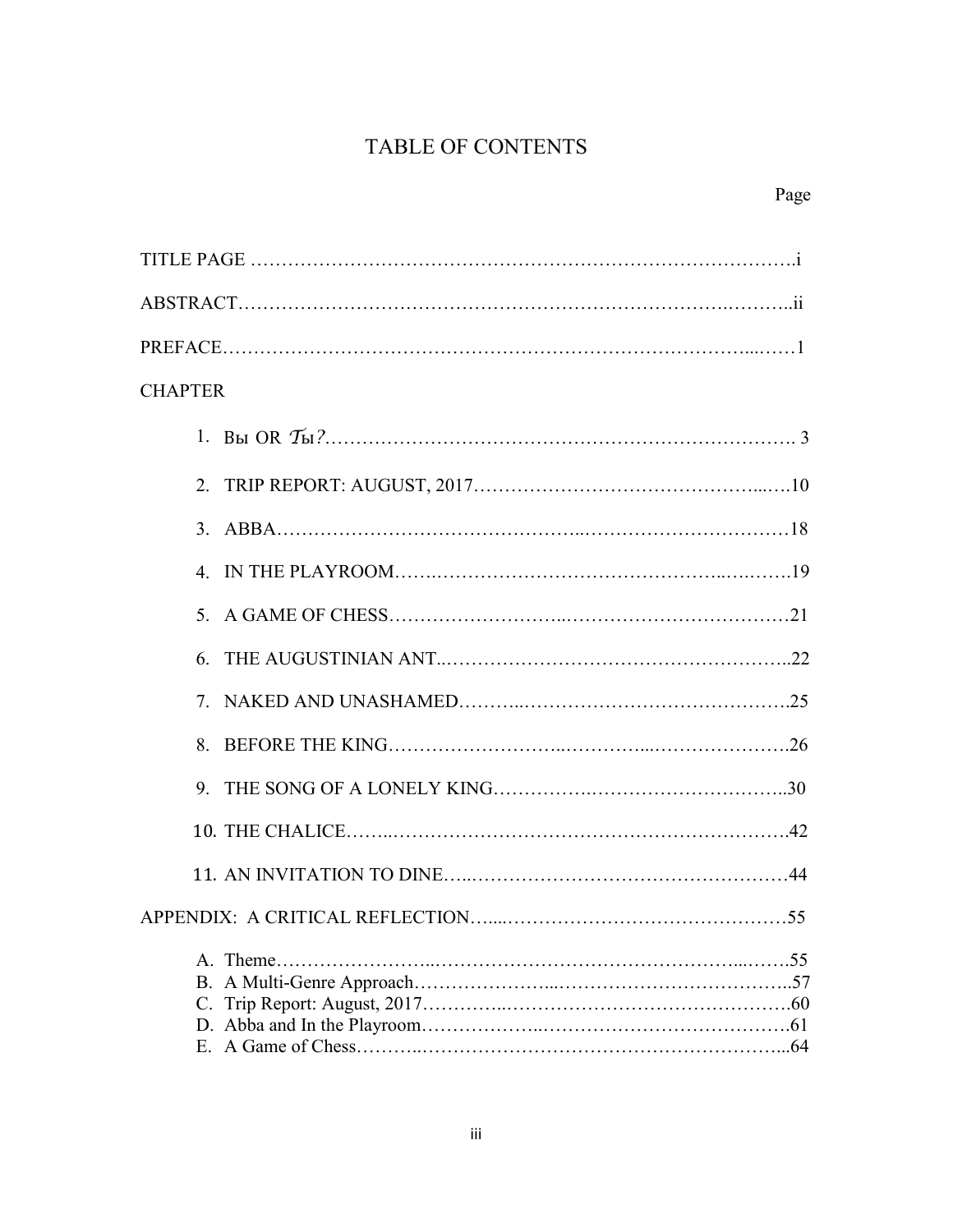# TABLE OF CONTENTS (Continued)

# Page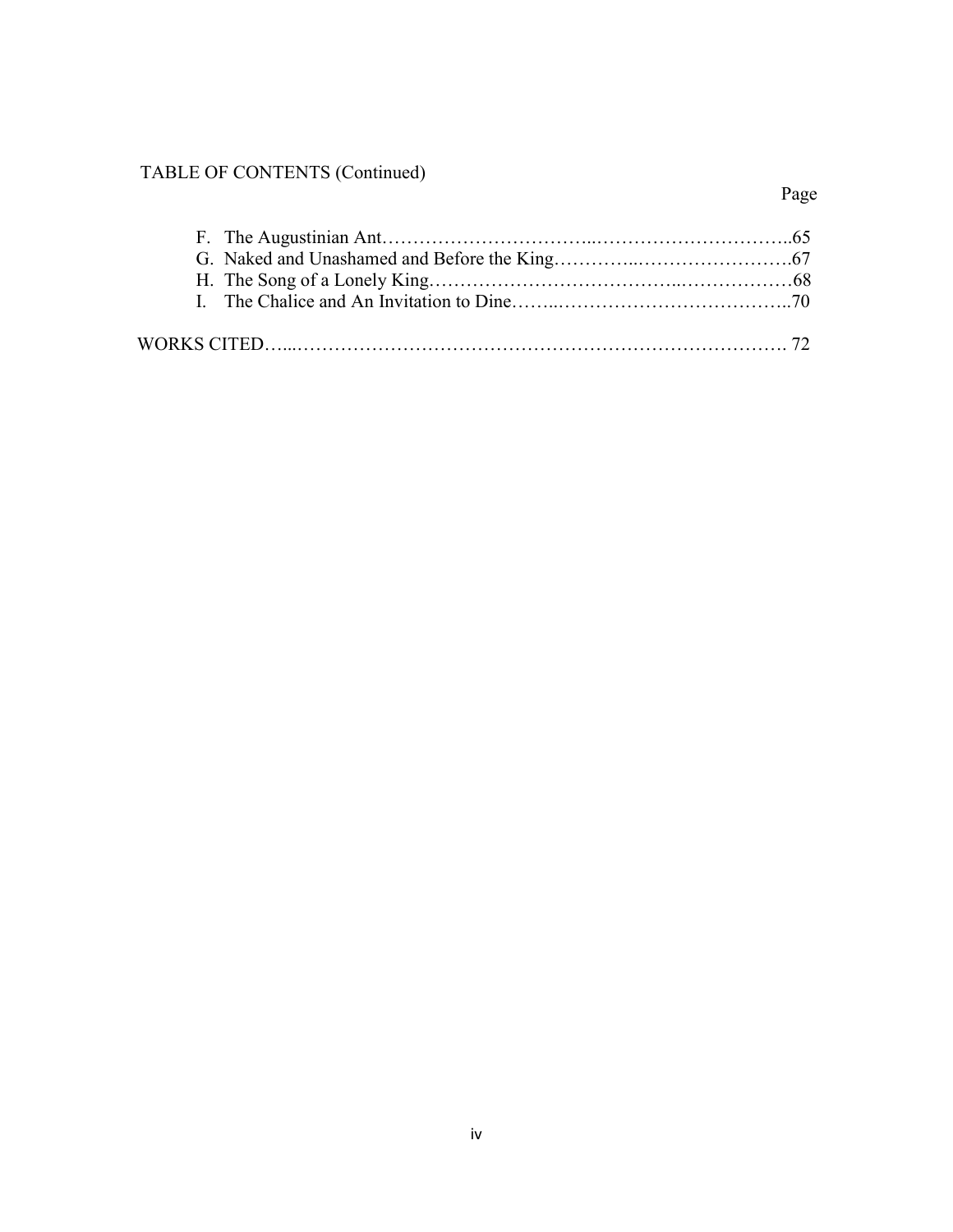#### PREFACE

This creative thesis is intended to produce an original work of devotional literature and to contribute this new work into the rich tradition of prose and poetry dedicated to the Christian faith. It focuses on one aspect of theological inquiry and puzzlement: How do we live in constant connection with an all-powerful, omniscient Divine—the Cosmic King capable of forming a sun or designing a rose—and at the same time with the intimate Father-God Who holds our tears in His hand? The paradox I wish to explore is not a new problem; theologians have been wrestling with it since long before Jesus wandered the rocky roads of Palestine, and the shelves of religious libraries around the world are lined with books written by thinkers who have attempted to plum the depth of this enigma. I hope that this is a fresh work, expressed in bright, accessible, modern language which ponders these puzzles in a creative way.

It is my intent to invite the reader to reflect with me about what it means to live in the tension of this paradox. I do not pretend that I can offer an answer to this ancient question; the task of this work is not to concoct an impossibly definitive response, but rather to develop a multi-faceted, multi-genre inquiry and to inspire growth toward new epiphanies of thought and experience. I want this work to be a catalyst for real thinking and honest consideration of both aspects of God's character and of our relationship with Him in regard to each. I hope it will be a generator of new "aha!" moments, as well as occasions for profound contemplation.

To this end, this work is not aimed at an academic audience, nor a secular one; neither is it intended to be an evangelical work, nor an apologetic which makes arguments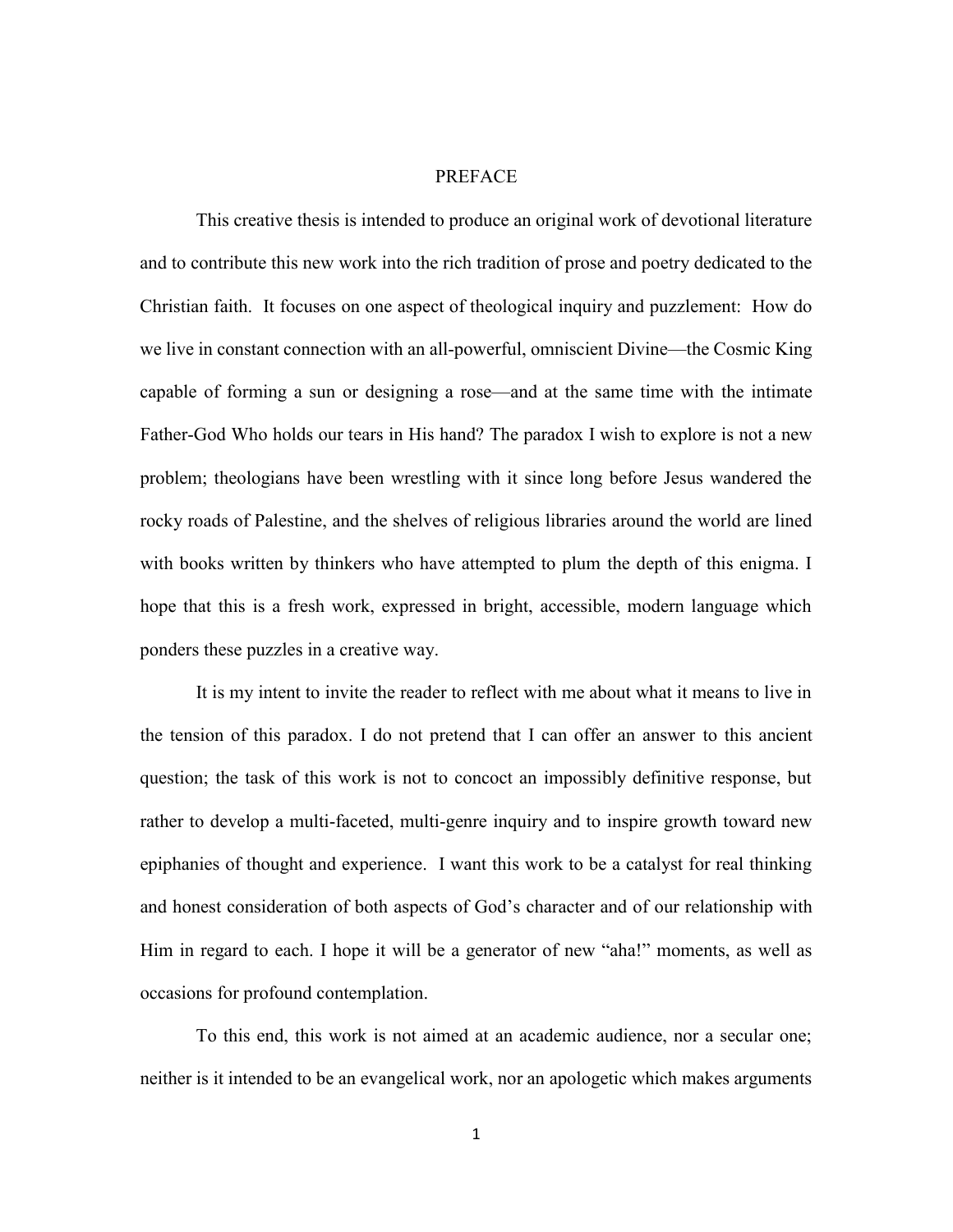for the validity of Christianity. Instead, it is designed for a specific audience which understands the Biblical narrative and the assumptions that undergird the Christian faith. It is intended to invite those who already hold Christian beliefs to think more deeply about the faith they follow and to consider new perspectives on already familiar concepts.

Since every act of rhetoric makes certain assumptions and chooses particular language and forms based on the audience for which it is written, my rhetorical intentions for this work place my thesis committee at something of disadvantage. I have asked them to review this thesis not as they would typically look at an academic work, but with the assumed eye of the audience for whom this work is created.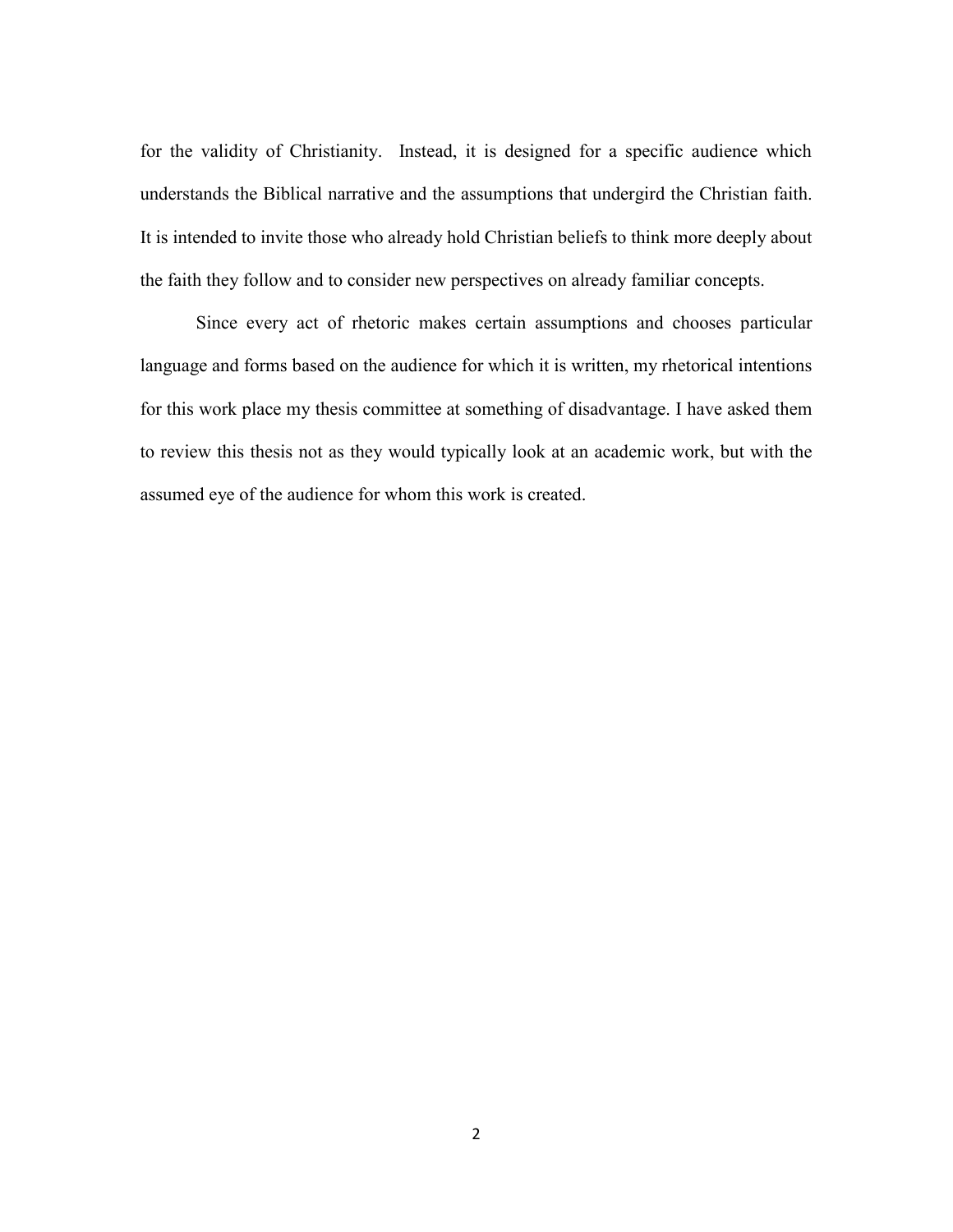## Вы OR *T*ы*?*

When I had the opportunity to teach at the Kazakh American Free University in Ust-Kamenogorsk, Kazakhstan several years ago, I attended church and was surprised to hear God addressed with the familiar Russian pronoun *T*ы. As is done in many languages, Russian uses two different word forms for what we translate to English as "you." One is the familiar *T*ы (tee), which is used for family, close friends, and people of similar status as ourselves. The other is the more formal Вы (vwee), which provides an address for people with whom we aren't on such comfortable terms: elders, those of greater status, people we don't know well.

Why, I wondered, was God addressed with *T*ы? After all, this was *God* we were talking to: The Creator of all the universe; the King Whose train had filled the temple of Isaiah's vision; the all-encompassing cloud Who engulfed Mt. Horeb when Moses ascended. God! Especially in this formal Kazakh/Russian culture, where honoring a person's status is important, I expected God to be addressed as Вы. If my boss or a student's professor ranked the formal Вы, shouldn't God? Instead, He was approached with the same language that we might use to speak to a child or friend*.* 

This verbal dilemma leaves me pondering: how should we approach God--as Вы or *T*ы? Is he King of all the Earth, or the gentle loving Father into Whose lap I crawl? In English, we capitalize words that refer to God, sometimes even including adjectives and pronouns; it is a matter of honor. The ancient Hebrews took this idea of linguistic honor even further, refusing to pronounce the name of God and abbreviating it in written form as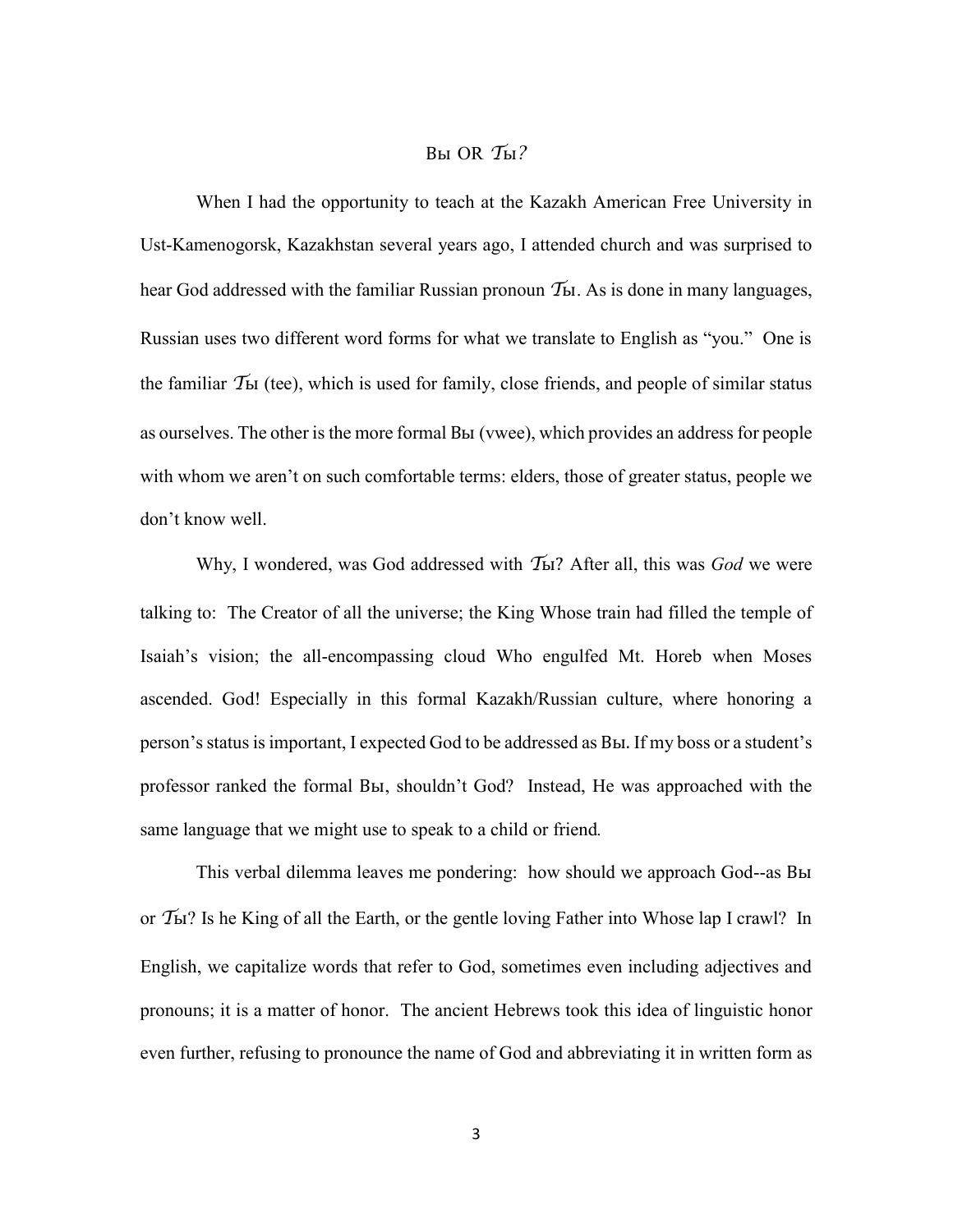YHVH because it was considered too holy for human use. And yet my Russian friends addressed Him in the comfortable *T*ы? Would we honor Him with a formal equivalent of Bы if English contained such a semantic distinction? Or would our more informal culture also address the Friend and Lover of our souls with the familiar  $\mathcal{T}_{\text{bl}}$ ? Who is He really, Вы or *T*ы?

Though this is a minor linguistic predicament, its implications raise a much bigger question which has perplexed both lofty theologians and common pray-ers since the beginning of theological history: Exactly Who is God? And who are we in relation to this All-powerful and All-knowing Deity? Indeed, to consider these questions and to live out our Christian faith is to embrace, and even to revel in, several incomprehensible paradoxes—ideas that seem so contradictory that they must be mutually exclusive, but which, as it turns out, exist side-by-side.

The first of these is the contradiction we find in our own natures. Sometimes, I become intensely aware of being inadequate, insecure and culpable. I find myself drowning in my own bad choices. Yet at other times, I am confident and strong. I know beyond any doubt that I am beloved, cherished, and protected; a daughter of the King Himself. The 18<sup>th</sup> century philosopher, Blaise Pascal wrote, "What sort of freak then is man! How novel, how monstrous, how chaotic, how paradoxical, how prodigious! Judge of all things, feeble earthworm, repository of truth, sink of doubt and error, glory and refuse of the universe" (Pascal 149-154). No wonder I am confused!

The second paradox is equally hard to get our minds around: that of the incongruity within God's character. On one hand, we are told that God is so far beyond our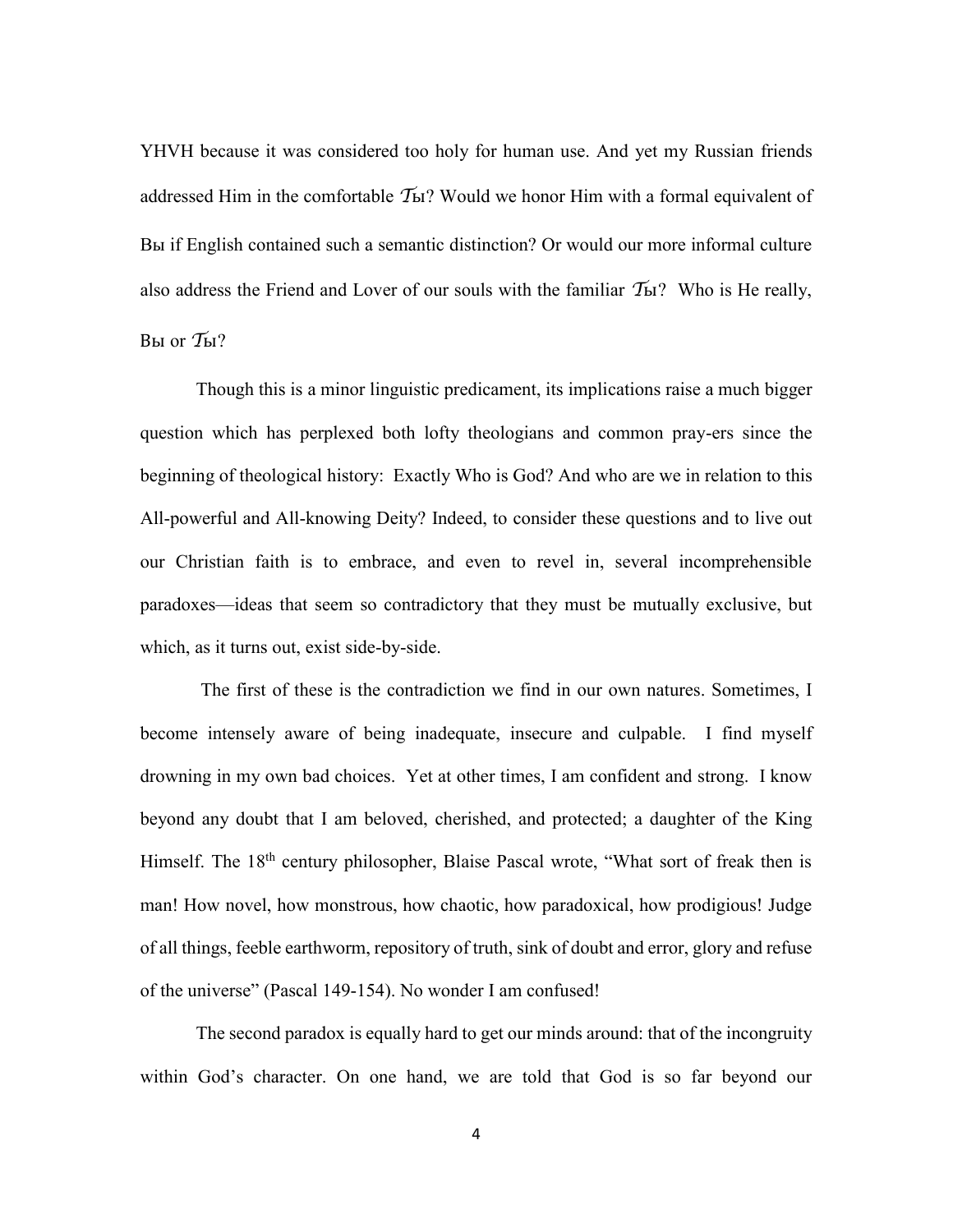comprehension that our small intellects can't begin to plumb His depth. Isaiah quotes God saying, "For my thoughts are not your thoughts, neither are your ways my ways, declares the Lord. For as the heavens are higher than the earth, so are my ways higher than your ways and my thoughts than your thoughts" (English Standard Version, Isa 55.8-9). In the New Testament, God's ascendecy is described in regard to the Second Person of the Trinity, saying, "He is the radiance of the glory of God and the exact imprint of his nature, and he upholds the universe by the word of his power" (Heb,1.3).

We worship the God who made the stars and designed the intricacies of the human eye; Who built galaxies and holds the nucleus of each tiny atom together with a strong nuclear force that scientists still can't fully define or understand. His thoughts truly are beyond our thoughts. Yet, at the same time, He is as close as the "pneuma," the breath or spirit within us (Bell ). He numbers our hairs, and He knows our hearts better than we know them ourselves. He is right here with us—Emmanuel.

The famous prayer, St. Patrick's Breastplate, puts it like this:

Christ with me, Christ before me, Christ behind me, Christ in me, Christ beneath me, Christ above me, Christ on my right, Christ on my left, Christ when I lie down, Christ when I sit, Christ when I arise, Christ in the heart of everyone who thinks of me, Christ in the mouth of everyone who speaks of me, Christ in every eye that sees me, Christ in every ear that hears me. (Davies 78).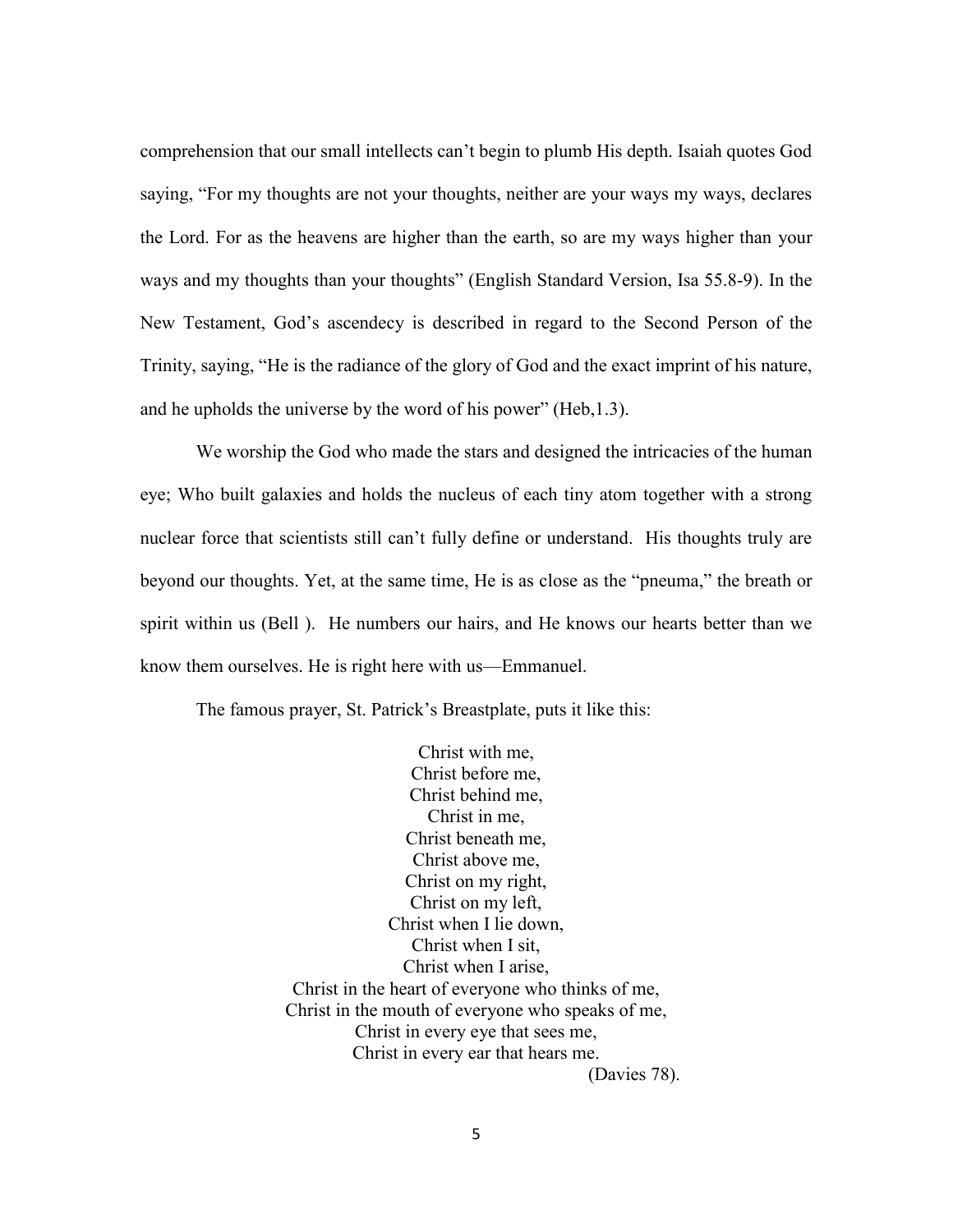God truly is beyond our comprehension…and He is a bit scary. He can look into our thoughts, know our histories, see our motivations, and touch our souls. For the conflicted creature Pascal describes, facing this overwhelmingly awe-inspiring Personage Who knows our intimate secrets could indeed be reason to flee as rapidly as possible in the opposite direction (though I'm not sure which way might *be* the opposite direction from God). Unless somehow, He knows all about us, and (inexplicably) likes us anyway…indeed, loves us; unless, rather than threatening, He really is inviting us to rest and revel in the love of a gentle Father.

Most Christians understand intellectually that both descriptions of God's character are true, but experientially, we separate them—sometimes thinking of awesome Divinity, and other times cuddling up in His Fatherly kindness. How do we learn to experience all that God is, both God the eminent and God the intimate at the same time? How can we, who are insignificant and flawed, yet beloved and made holy, reverently kneel before the King of Kings and Lord of Lords, and at the same time trust and cherish the intimate Lover of our Souls? How do we get our minds around that dichotomy, which isn't really a dichotomy at all, but a mysterious unity?

And so, I'm back to my original question: Should I address God as Вы or *T*ы?

It seems that most other languages which make a distinction between familiar and formal pronouns are in agreement with the Russians. God, it seems, is typically addressed in the friendly and the familiar. English, with its strange penchant for exceptions and for exceptions to its exceptions has taken the opposite approach—but with some exceptions. Most English speakers use only one second person pronoun: you. We make no division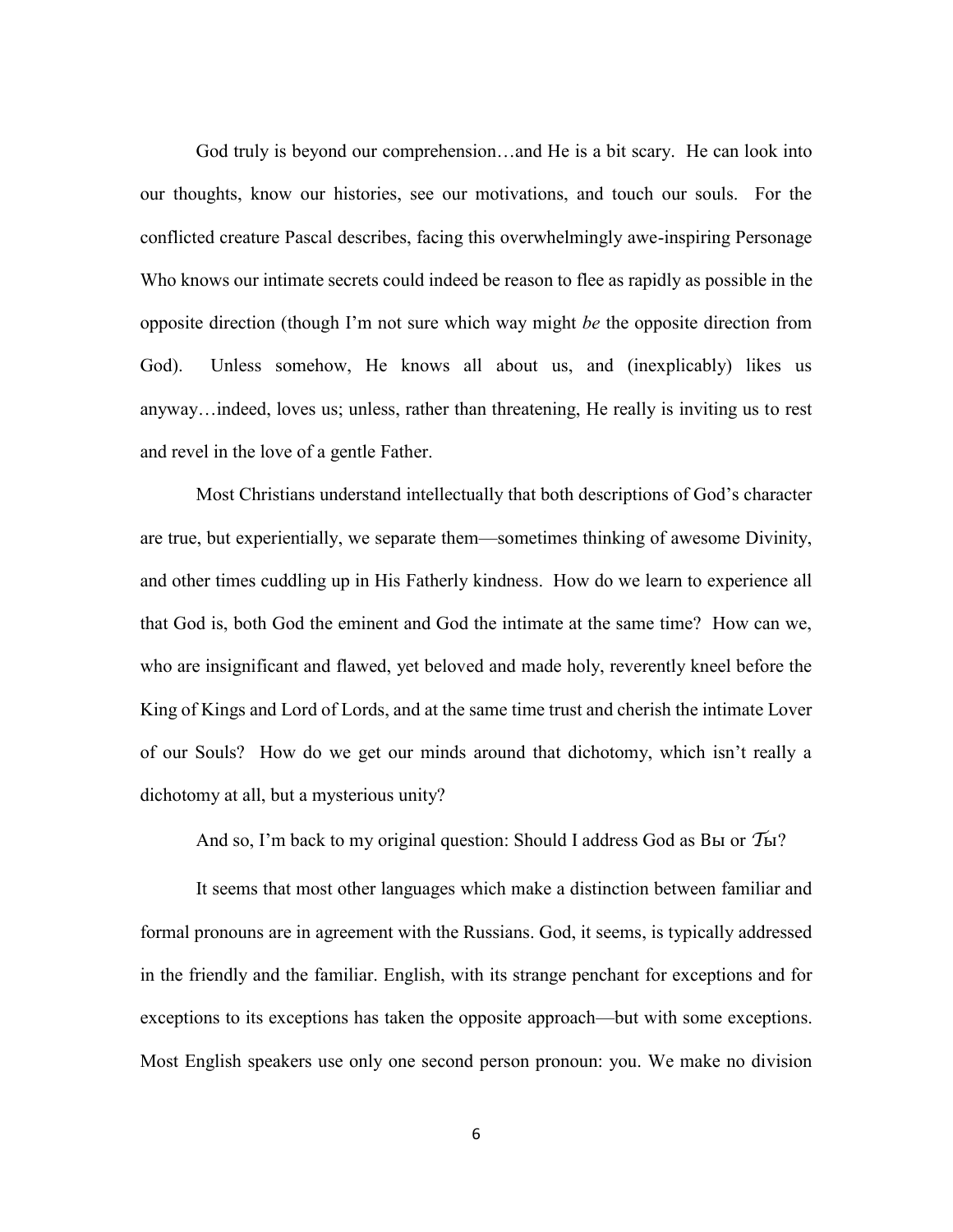regarding who that "you" might be, so God, like everyone, else is addressed simply as "You." "You," however, is actually the formal form of the word. Once upon a time, English did make the distinction: "ye" or "you" was the formal pronoun and "thou" or "thy" was used among those who knew each other well. "Thou" sort of fell out of English in the  $17<sup>th</sup>$  and  $18<sup>th</sup>$  centuries, leaving us with no other choice but "you" (Brown and Gilman) 252).

Consequently, English speakers seem to run counter to their international brothers and sisters, addressing God in the secretly-formal "You" form. Except (we are, after all*,* talking about English) in many church-related contexts like prayer books, hymns, formal services, and the popularly-repeated versions of the Lord's Prayer and the 23<sup>rd</sup> Psalm, that archaic  $17<sup>th</sup>$  century "thou" still shows up. So, in the end, the only place where we English speakers still regularly use the familiar address is when we approach God. Even we, who are reluctant to make a formal/familiar distinction, speak to God in our nearest equivalent of the *T*ы.

I'm not looking to argue over semantics with the whole rest of the world, but I am still a little torn. When I sit down with a cup of coffee, curl my feet under me, and open my Bible to read His letter to me, He is decidedly *T*ы —my Father, my Friend, my Confidant. But there I go again, capitalizing the names of the Creator-King of all that is. Perhaps I will stick with my simple modern English "You," which encompasses both aspects—at least now, in the 21<sup>st</sup> century. After considering its Russian counterparts, however, I will say, "You are my Lord and my God," with a greater awareness of both my Father and my King. It is that considerations which has led to the writing of this book.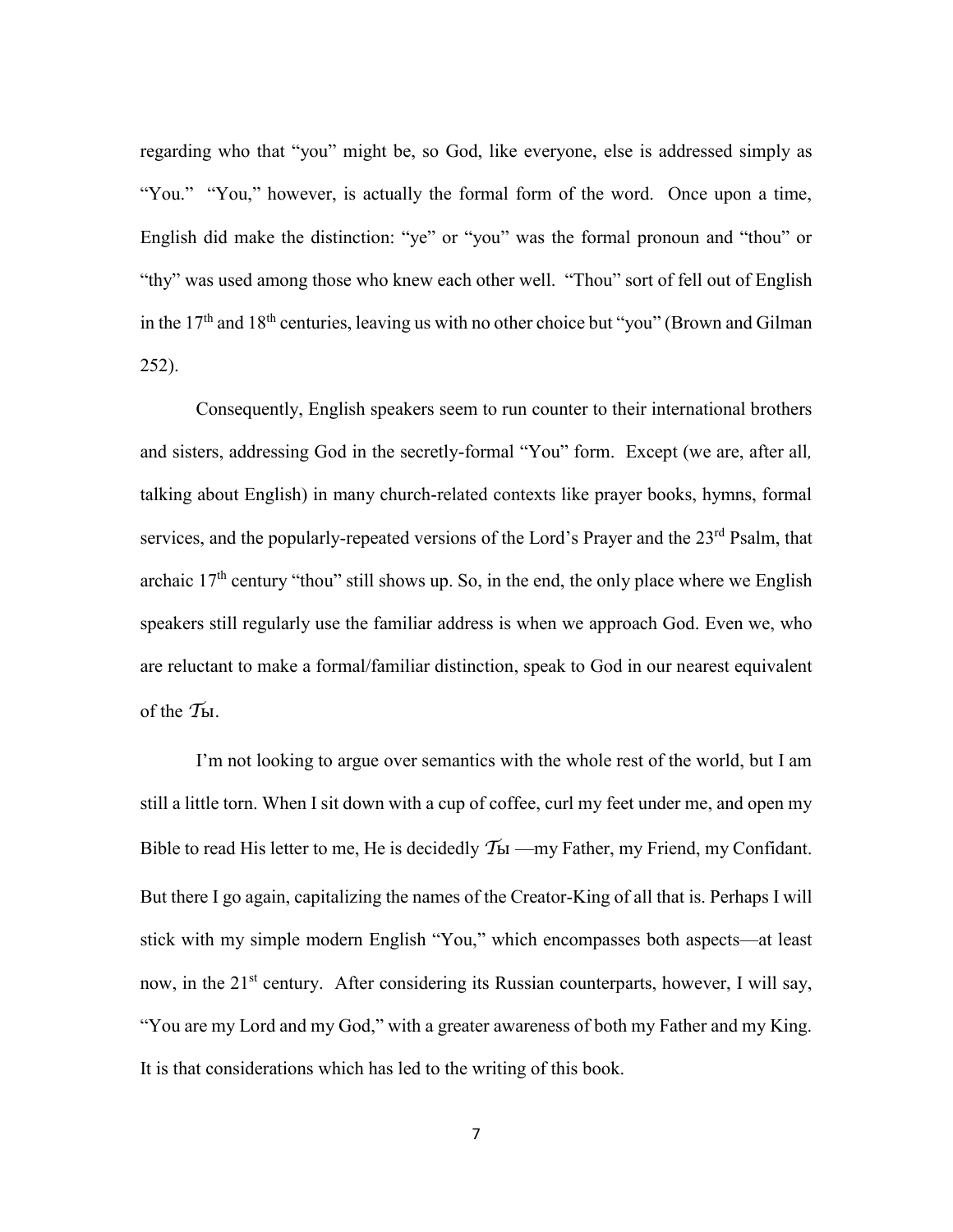My husband and I are fourteener climbers (in our home state of Colorado, fifty-four peaks rise to an elevation of 14,000 feet or more), and perhaps our beloved mountains can provide an analogy for what I wish to accomplish in the following pages. When we climb a mountain, we do not climb straight up its face. In most cases, such a climb would be impossible; at best it would be dangerous and exhausting. Rather, we follow the trail for many more miles than the actual distance between our outset and the summit, switchbacking back and forth, or circling the rocky mass in search of climbable rocks and hikeable ridges. Sometimes we can see the rocky prominence at the top and get a glimpse of the goal. Other times it disappears behind a nearer outcropping, only to reappear further down the trail from an entirely different angle.

By the time we summit, we have looked at the mountain from a thousand viewpoints; we have seen it from far off and from close enough to put out a hand and touch its steep face. Its topography no longer appears as a point poking into the sky, but rather as a myriad of crevasses and ledges; terrifying drop-offs and solid rocks the size of skyscrapers; trickling streams and snowfields that never melt, even in the heat of July. From the peak, we can look back at the trail and know that we have, indeed, become acquainted with the mountain in a whole new way.

This is how I want to consider the simultaneously omnipotent and intimate God: gazing up at Him from far below, navigating the ups and downs and ins and outs of His personality and His relationship to us, and reaching out to touch His face. Some of the writings in this book will be essays and observations; some will do the work of exegesis of scriptural passages; some will be imaginings—fictions drawn from between the lines of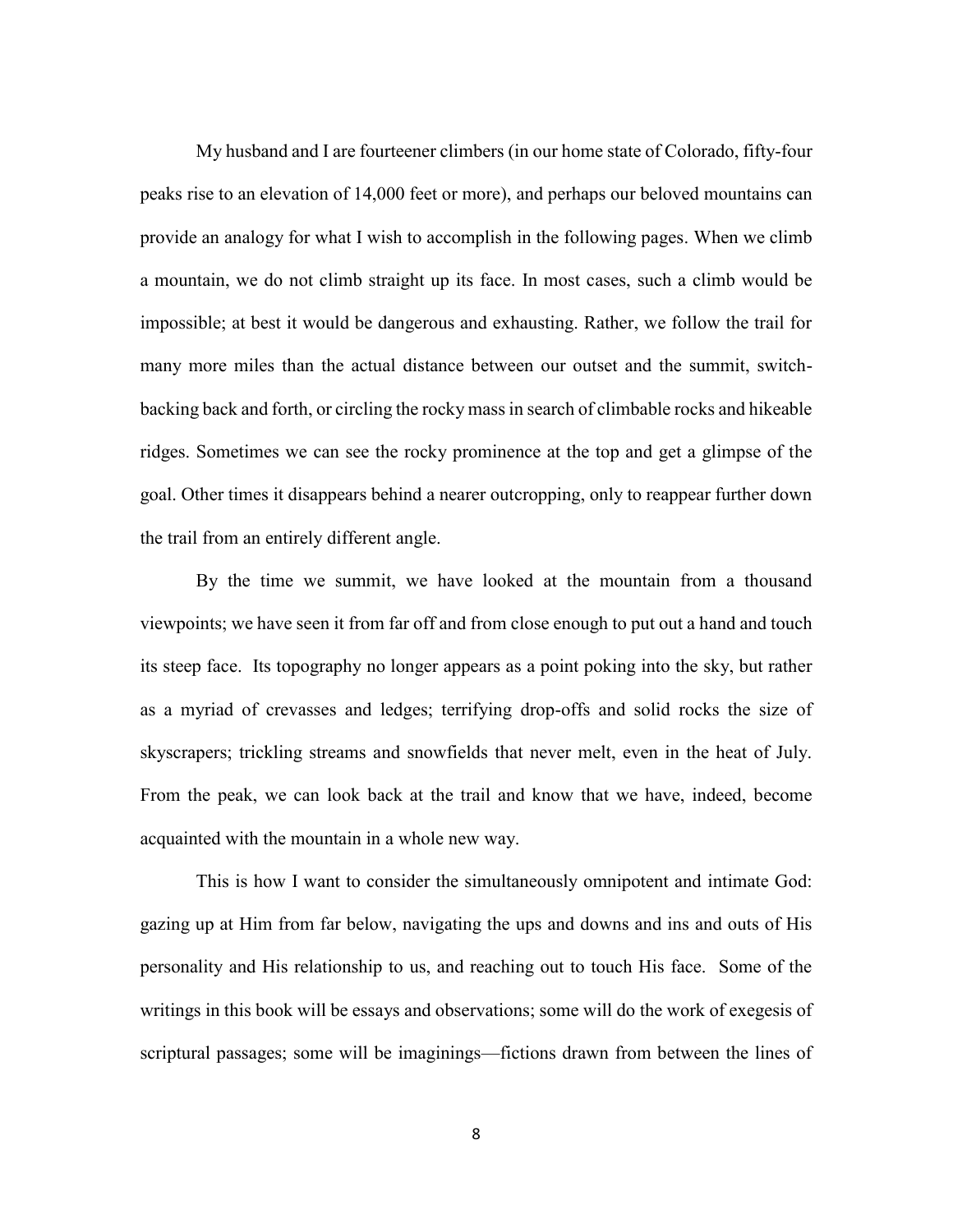scripture and of life; some will be letters, poems, images, and analogies. Some will include common phrases and comfortable words; others will describe God and our connection with Him in ways that may seem odd or awkward, even risky. I invite you to let each viewpoint, whether familiar or downright uncomfortable, to serve as an opportunity to explore the wonder of Who He is more deeply.

This book is both my offering to my King and my gift to you, the reader. I invite you to explore with me the many facets of God's character as we discover a greater capacity to delight in the embrace of both the Sustainer of all we know and all we will never know and the Papa who gently lifts our faces to look into our eyes and gather our tears into His hand. And I hope as you read, that now and then a particular phrase or idea will jump off the page and make you catch your breath as it suddenly brings you a clearer awareness of His presence right here next to you--a breath of fresh God.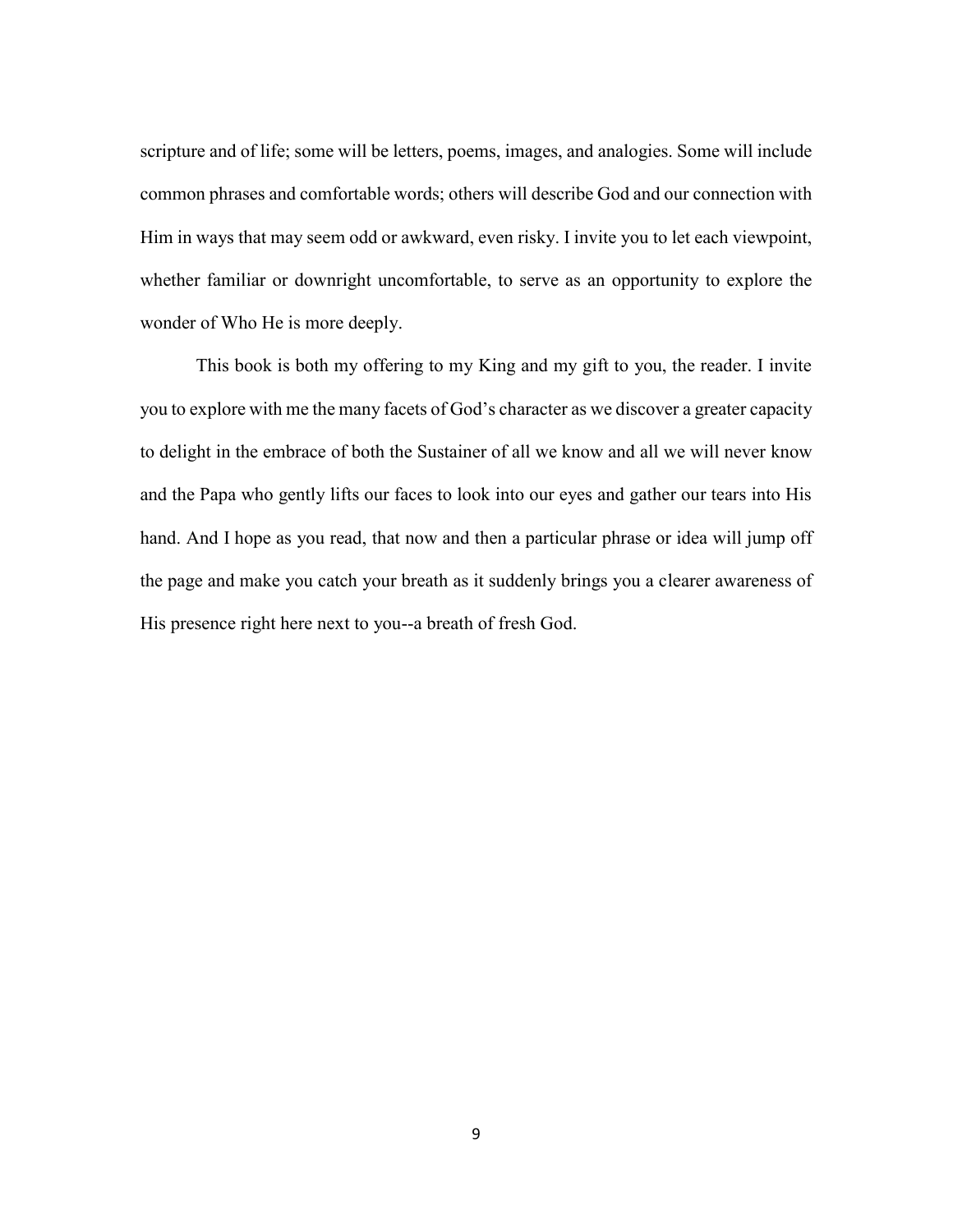#### TRIP REPORT: AUGUST, 2017

I am now in South Carolina, and tomorrow I will walk into my first grad class at Clemson University. I have been telling people that I am alternately excited and terrified. This is a new journey—a chance to step into a new season of life, and an opportunity to serve God in a completely new way, in a new place, among a vastly different group of people than I've ever served before. It is a grand adventure. It is also frighteningly unfamiliar. I will be an old woman among twenty-five-year-olds; I will struggle with tech that they use intuitively; I will hold faith and values they consider old-fashioned and ridiculous. Will they accept me or dislike me? Will we be able to communicate, miss each other like ships in the night, or worse yet, offend each other?

The process of getting here has brought many frustrations. The last month seemed like swimming through molasses as I tried to get everything ready to leave, packing up our home of twenty-one years and facing unexpected medical issues which have, unfortunately, followed me to South Carolina. The final difficulty came when I spent the night before I had planned to leave sitting up with Captain, my 17-year-old Newfoundland, as he was dying. I spent the next day in tears and left 24 hours later than planned. I cried all the way to New Mexico.

Even so, it has seemed that every sermon, book, song, Bible lesson, and even every walk along the familiar roads of Beulah (the tiny mountain town that I have long called home) has held reminders and symbols that have opened my mind to new ways of looking at the path ahead. I have been in training all summer. I'd like to tell you about one particular "training session."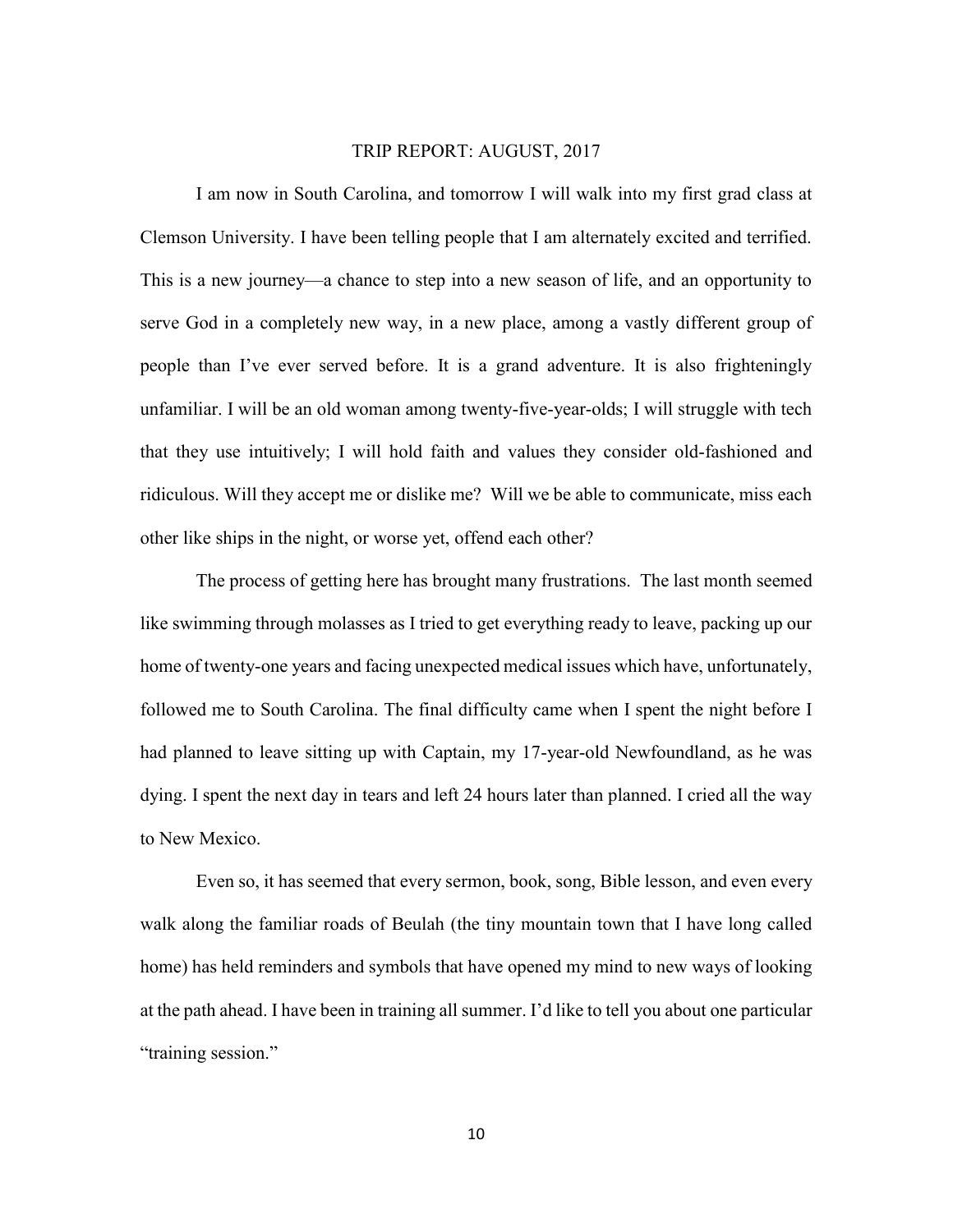Two weeks before I left, David and I took a three-day climb up the Barr Trail to Pikes Peak as a celebration of our 30<sup>th</sup> wedding anniversary and a chance to climb one last mountain before I left Colorado. We arrived at the bottom of Barr Trail at 6500 feet elevation just in time for a huge rain/hail storm. We huddled with other hikers beneath the eves of the last bathroom at the trailhead. Finally, the hail subsided and, dressed in rain gear, we started up the path, walking most of the way in a running gully that was supposed to be a trail.

We gained the first 2000 feet in the first  $2 \frac{1}{2}$  miles of steep switchbacks, finally meeting the top of the Manitou Incline. It was a hard, wet climb, and I started to wonder why I had chosen this as our anniversary celebration; after all, David had offered me a Marriot in Denver instead. Still, we kept climbing, and it kept raining.

By mile 3, the path had leveled out, though it was still making definite uphill progress. By mile marker 4 ½ I was tired—and tired of walking in wet shoes with my 22 pound pack on my back. By mile marker 6, I was wet and cold and just wanted to be at our campsite. Finally—Barr Camp appeared.

We arrived just in time to drop our packs and go into the cabin for dinner: spaghetti and dark garlic bread that reminded me of the soda bread we'd enjoyed in Ireland. I'm not usually a fan of spaghetti, but this tasted great. We checked into our lean-to (sort of a raised wooden tent, open to one side, but with the luxury of a real mattresses instead of sleeping on the ground). We rolled out our sleeping bags and hung up our gear to dry. Then we went back to the main cabin (which had solar power, and thus lights) and cuddled up on the couch to read together before going to bed.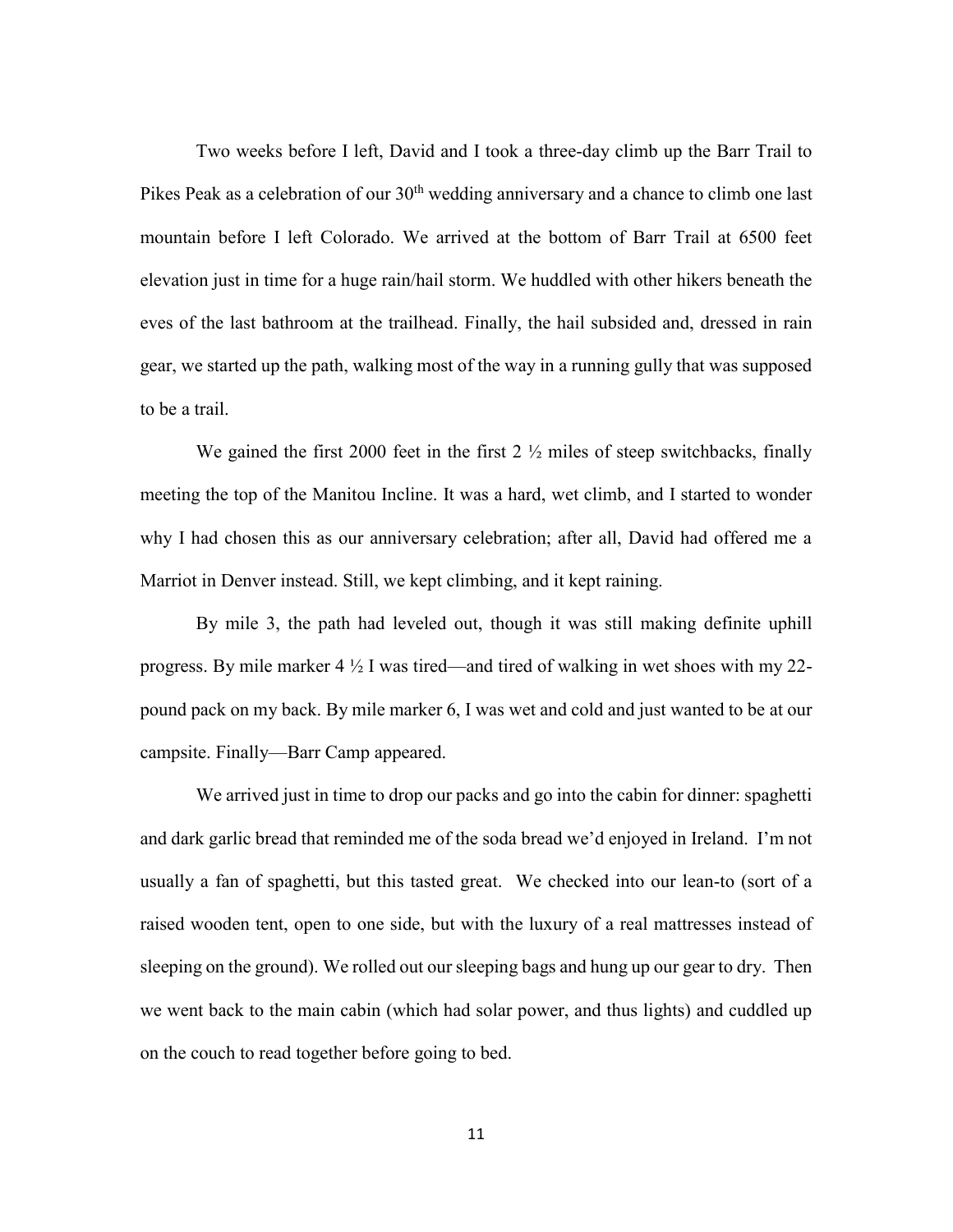Even so, the weather report for the next day did not look promising: rain predicted to begin by 10:00 am with thunder storms by noon—not long enough to make the summit 6 miles and 4000 vertical feet away—especially not for me, as I am a slow climber. It was the kind of weather report that would normally have caused David to postpone a summit attempt for a different day for safety reasons; a climber's greatest fear is a thunderstorm.

As we lay in our sleeping bags trying to get warm enough to fall asleep, we discussed our alternatives. We could set out in the morning and see how far we got before the rain turned us around; we could climb in the rain as long as it didn't thunder (which definitely didn't sound like fun—I do not like wet feet!); or we could not try at all—just head back down the 6 miles to Manitou and go find that Marriot—with a hot tub. We didn't make a decision but chose to wait and see what morning looked like.

We woke to thick, whole-grain pancakes filled with apples and nuts and drenched in maple syrup. Barr Camp is definitely the luxury way to climb. Most summit attempts begin with a little lukewarm water poured from a thermos over instant oatmeal. The sky was cloudy, but not yet dripping. We decided to see how far we could get before the rain set in, so we set off "down" the trail—actually, it was decidedly UP since we had 4000 feet to gain over the next 6 miles. Somewhere in the second mile, after we had begun the first set of steep switchbacks, I had a little conversation with myself.

"It's really not that big a deal if I don't make the summit. This is supposed to be a fun anniversary celebration with David, and walking 12 miles up and down in the rain does not sound like fun. I can let this go. We'll just go as far as the A-frame (a landmark hut at tree-line), look at the view, and go back to cuddle up and relax at Barr Camp for the rest of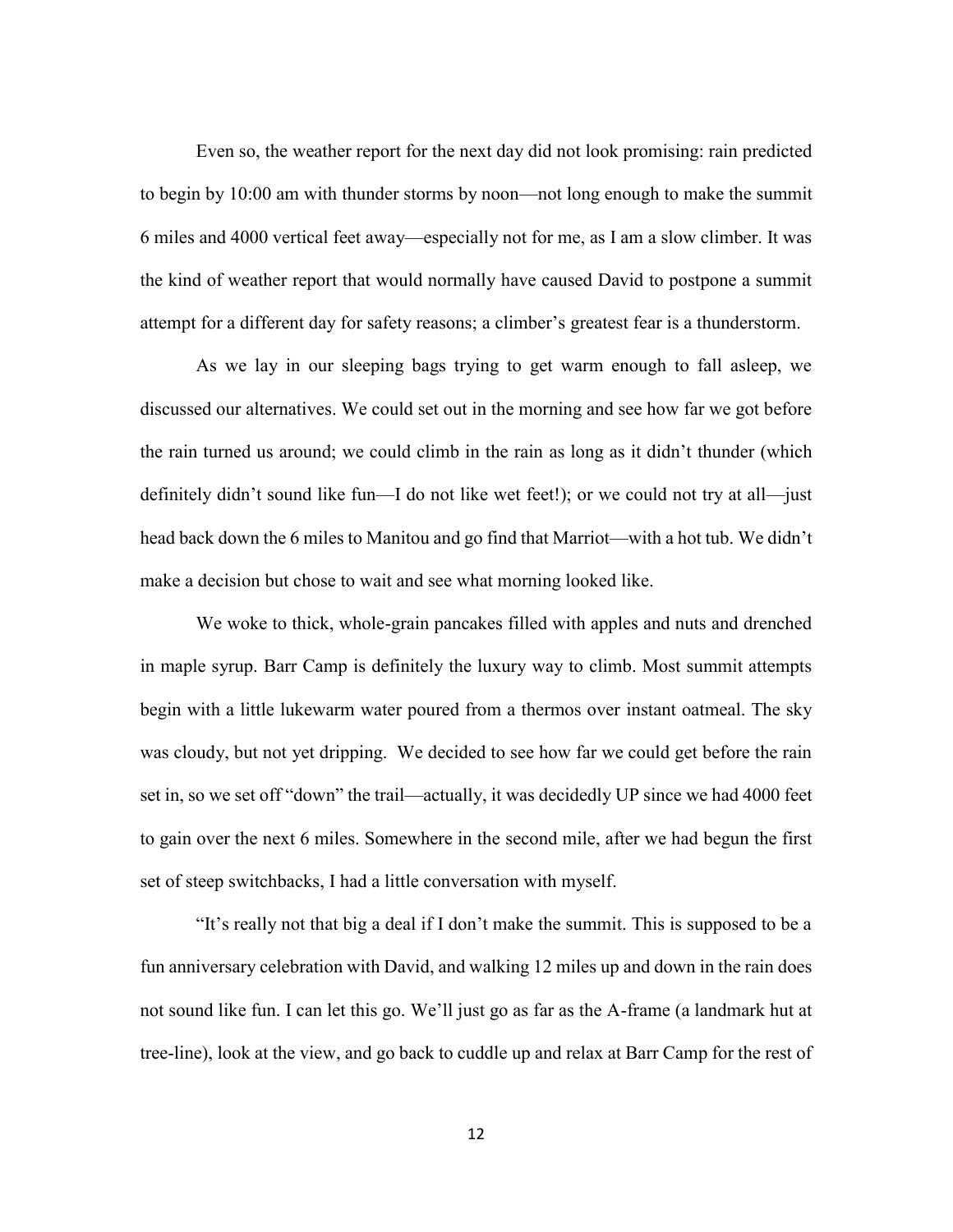the day. It's not important that I make the summit." All of a sudden, God broke into my string of justifications.

"Is it important that you graduate?"

I was taken by surprise. I hadn't even been thinking about grad school or the fact that I was on the brink of leaving for Clemson. I was just climbing the mountain and trying to keep breathing as the oxygen got thinner.

"Well…Yes," I sort of stammered aloud.

God spoke in no more clear words, but the sense of His presence and the symbolic nature of this hike became more and more clear as I trudged upward. There were a dozen places where I would have turned back, except that I felt God had told me to make that summit and had promised to give me the strength to do so, even when I thought I was all done. The whole hike became a symbolic microcosm of grad school: it will be hard—a challenge at the edge of my capabilities. It will require persistence, will, and God's strength to finish it. I cannot do it without Him, but neither will I have to. In this climb up Pikes Peak, God was promising to hike through the next two years with me.

And despite the threatening skies, He held back the rain! We made the A-frame at about 10:00 a.m. to a sky full of gray, boiling clouds, but no deluge…and no thunder, which would have forced us to turn around. We climbed above tree line. We would be exposed the rest of the way—a hard, slow, steep three miles over rocky, open terrain. I thought we should have reached each mile marker long before we actually passed it.

At one switchback, as we turned to look out over the panorama of layered mountains with Colorado Springs in the distance and swirling clouds above, I broke into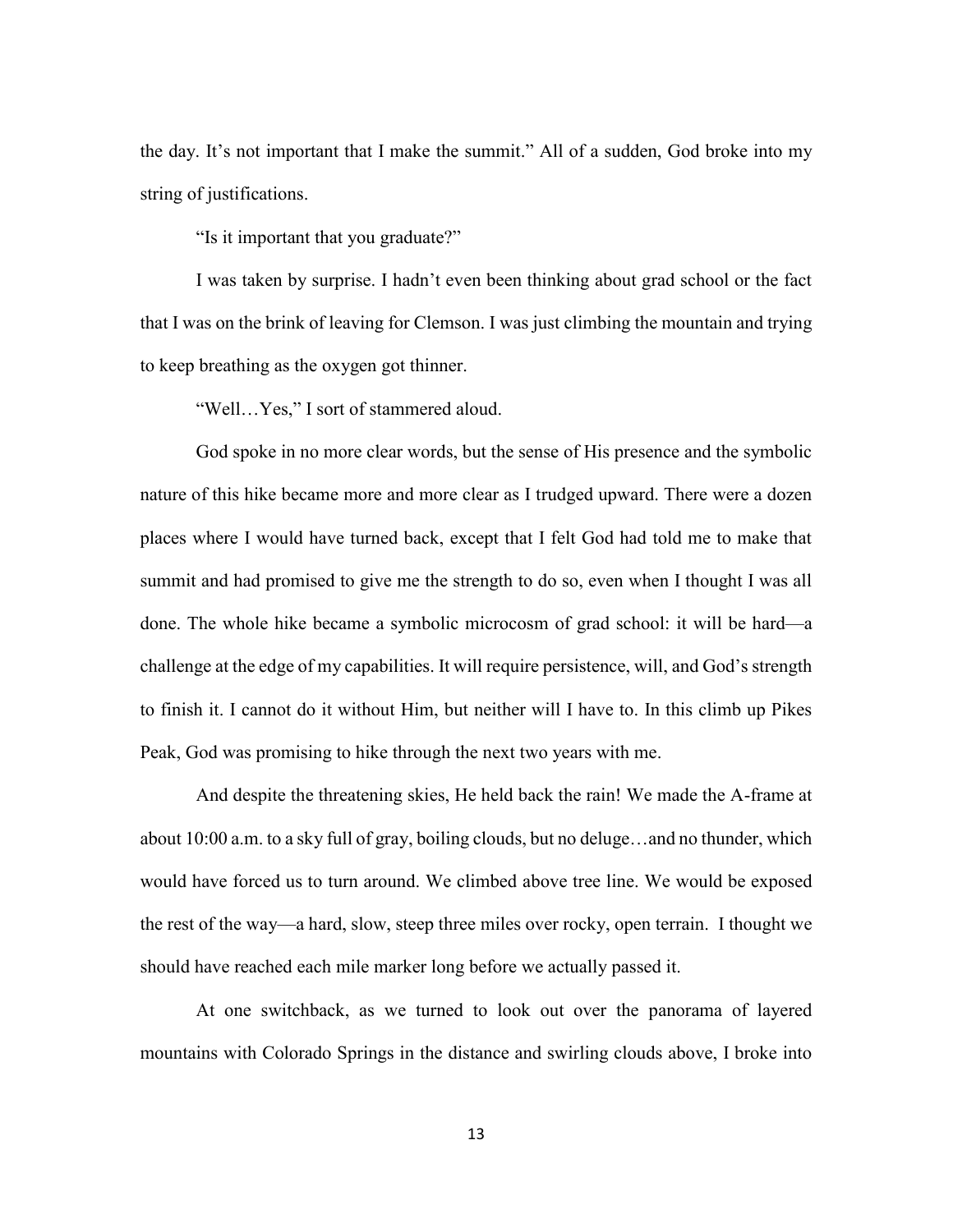tears. It is not unusual for me to cry with fatigue on the way to a summit, but this was not fatigue. I suddenly realized that I had to climb this high so I could look out over Colorado and say, "Goodbye." It brings the tears all over again as I sit here and write about it. David put his arms around me and I stood looking out over home through my tears.

We turned back to the trail: a mile and a half and 1400 feet to go. Like all 14ers, it grew steeper, rockier, harder to breathe. At one mile to the top, the summit looked no nearer than it had at two miles. Could I make it? God had said to do it—so I kept trudging. The clouds continued to threaten, but it still didn't rain. At 500 feet below the summit, I began to feel nauseous and my head began to hurt. It worsened as I climbed—altitude sickness.

Finally—the last few switchbacks. We summited just after noon. I'd made the top—my 17<sup>th</sup> summit. Most of all, I'd done what God has asked me to do—I'd graduated, at least symbolically. But I felt terrible.

The Pikes Peak summit is like no other. Most are lonely mountain tops covered with rocks and peopled only by the few hikers who have gotten there ahead of us (and an occasional pika). Pikes Peak can be reached by car, by shuttle, or by cog rail, and it is a popular destination for Colorado Springs tourists. It is a circus on top with a gift shop, restaurant, and its own signature donut bakery. I wanted none of it. I used the bathroom and put my head down on a table in the snack bar. I almost went to sleep, while David bought a couple of bottles of fruit juice (his magic elixir for getting back down the mountain).

David woke me, poured half a bottle of grape juice down my throat and steered me outside to take the requisite summit pictures. I really didn't want to start back down. If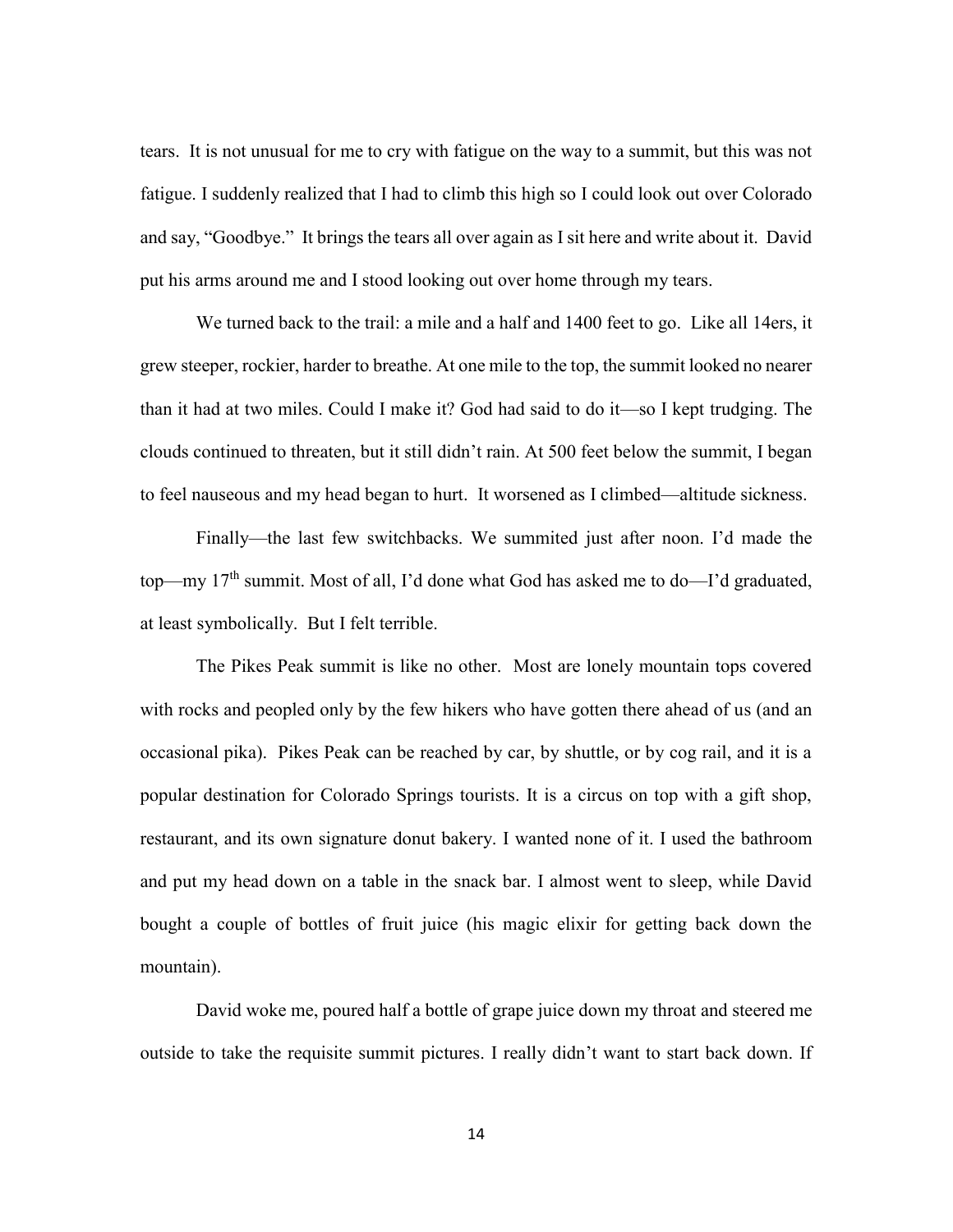tickets on the cog hadn't been sold out since May, I would have happily accepted a ride. As it was, what goes up must come down, and David and I both knew I'd feel better 500 feet down the hill, so we started our descent. Still, no rain.

Going down did help the altitude sickness, but I'm even slower downhill than up, carefully placing my feet and protecting my knees (which always complain about the descending portion of a climb). At about a mile and a half, we heard the first thunder. We were on the open rock field—the "long switchback"—with nowhere to go but onward. Thunder on a peak, with thousands of tons of rocks above us ready to avalanche if hit by lightning, is usually scary. This time, while I did have a sense of urgency that kept me trudging along toward the relative safety of tree line, I wasn't scared. I still felt a strong sense of God's protection. He had told me to go on to the summit despite the threatening clouds; He had held off the rain for more than four hours beyond what is usually an amazingly accurate prediction; and I was still walking inside the umbrella of His promise. But I was tired…and slow…and the thunder kept rumbling. We could see a thunderstorm building off to our right.

It began to rain about mile marker 2, and we stopped to put on our rain gear. But then it stopped—we didn't get wet at all. Finally, we reached tree line and stopped for a late lunch at the A-frame, then hiked on….and on….and on…and on. The next 3 miles felt like forever. By the time we came across the last meadow and David pointed out the wildflowers, I told him that they were pretty, but I didn't care. I was just looking for Barr Camp to appear around each bend. Finally, it did; we were still dry. When we'd made our reservations, Barr Camp was full for Saturday evening, so David had brought his tent for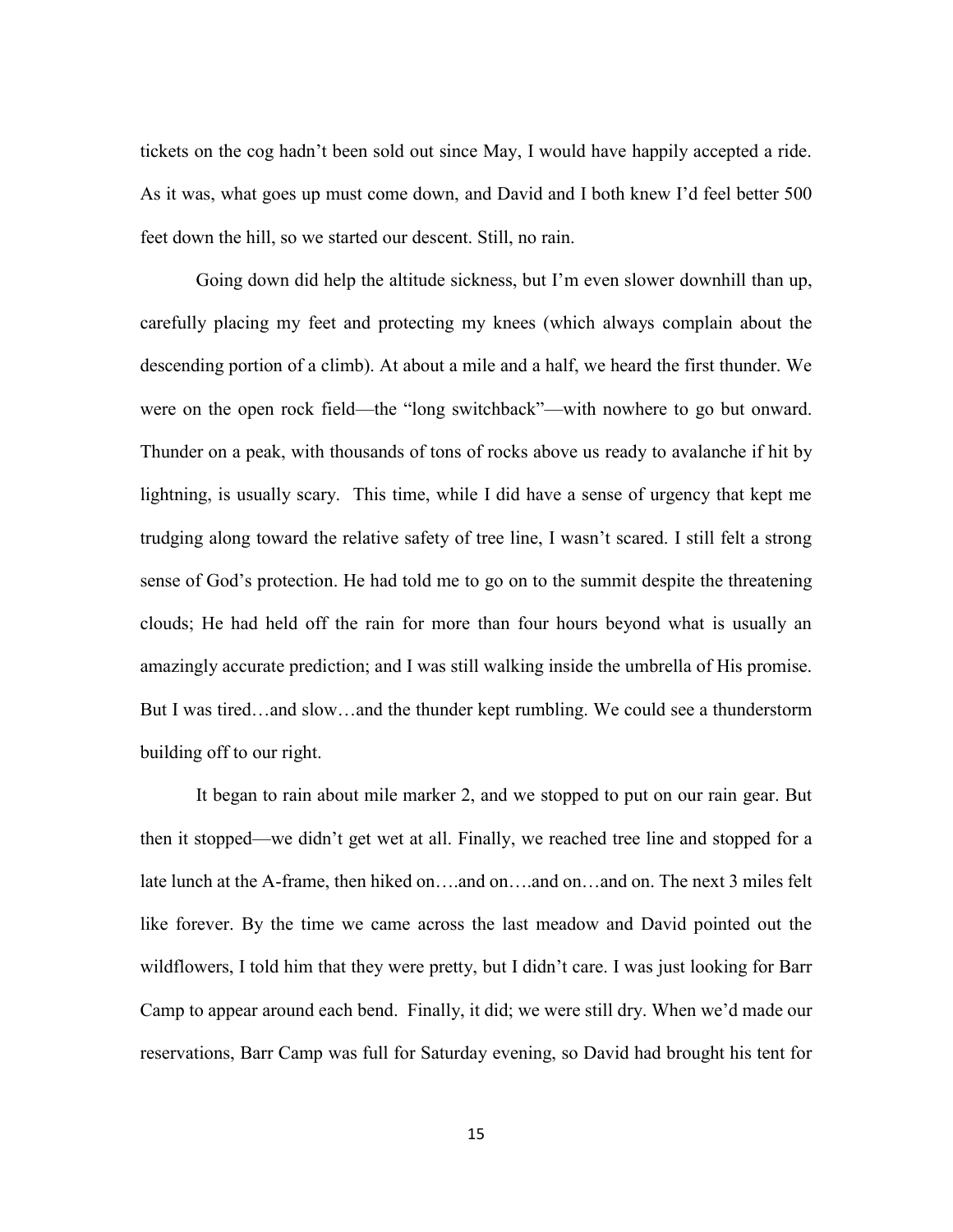us to sleep in the second night. When we arrived, however, God provided an added blessing.

"Hey, we saved the anniversary suite for you," Zach, the caretaker, called out as we climbed the steps to the cabin porch; he'd had a cancellation. The "anniversary suite" was a dormitory with about 20 other hikers, but I was truly grateful—a mattress to sleep on and no wet tent. It did, indeed, rain that night, but we were safe and dry inside the cabin.

The next morning after a leisurely breakfast of more of those wonderful pancakes, we said goodbye to the caretakers and headed down the mountain toward Manitou. I was very tired from the previous day, but in good spirits. The weather prediction, however, was even worse than the day before. Rain on the way down was inevitable.

The first 3 miles were very pleasant, but the fact that we were on the last few of the 24-mile roundtrip began to catch up with me. Carrying the pack got harder, and I began to stumble. At 4 miles, I fell—twice—and became even slower as I stepped more carefully. I prayed again for no injuries. I kept looking for the  $4\frac{1}{2}$ -mile marker and kept trudging. Had I missed it? No, my estimation of mileage is terrible when I'm tired. Still, no marker. We were dropping altitude rapidly. Finally, we passed the 5½-mile marker. Somehow, we had missed noticing both the 4  $\frac{1}{2}$  and the 5-mile marker posts. Of course, we'd really walked the whole distance, but it felt like God had taken a mile out of the trek.

Suddenly we were down! We walked the easy, flat half-mile to the shuttle stop and were soon at the car. It hadn't rained the whole way. We got into my Buick and headed for home. Then the sky opened up.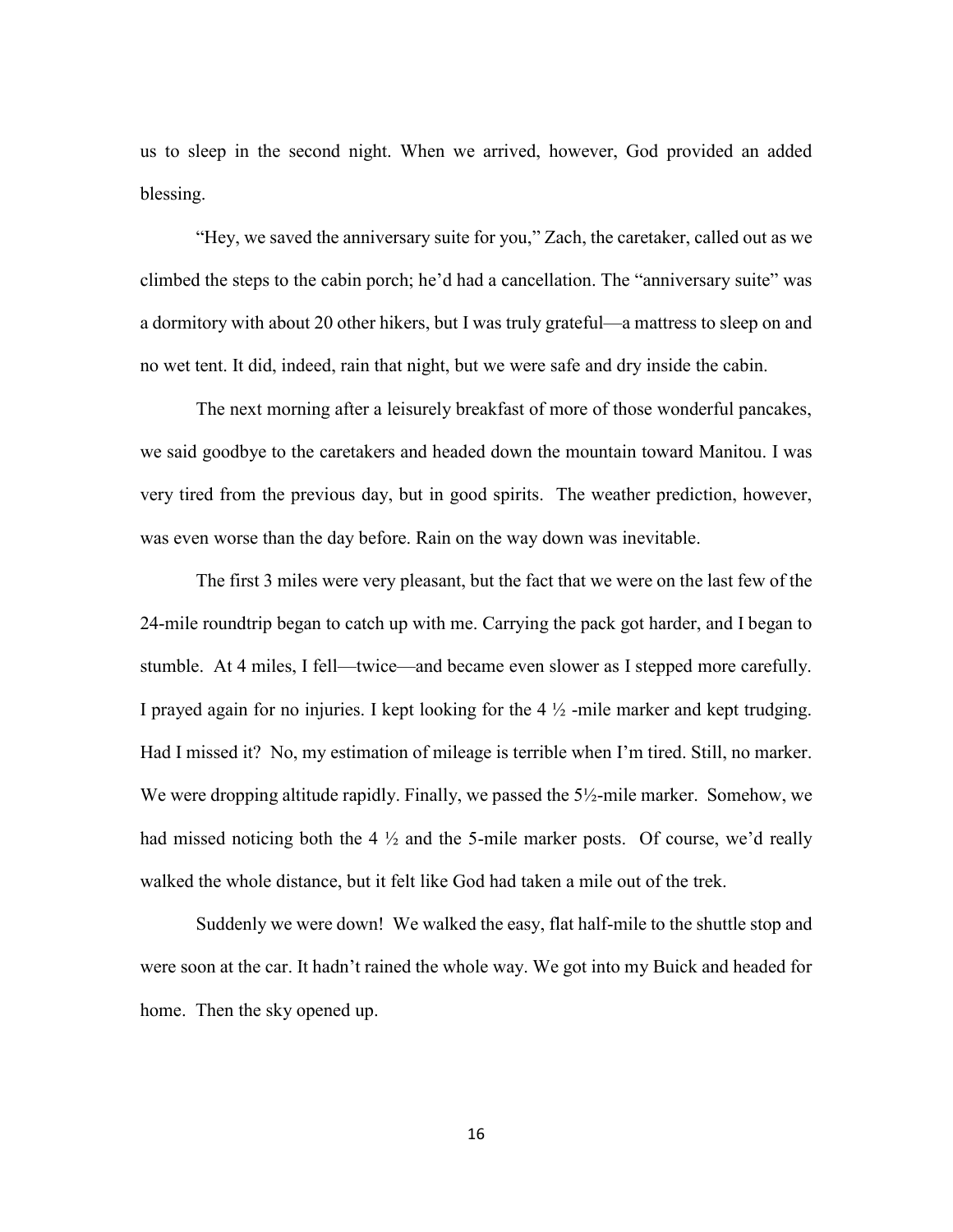Now, after a 3-day drive, I find myself far away from Pikes Peak and Colorado and David. Here in South Carolina, I am preparing to climb another summit, four-semesters in elevation. I suspect I will experience rocky trails, steep climbs, and fatigue—maybe altitude sickness of another kind. I will, however, not be hit by any storm violent enough to turn me back; I walk under God's umbrella. I suspect that I will also discover panoramas of understanding I have never seen before, fresh ideas blowing in the wind, and delicate Southern flowers springing from under rocks along the path. I have much to learn. God and (after a brief time apart) David will walk the trail by my side all the way to this new summit.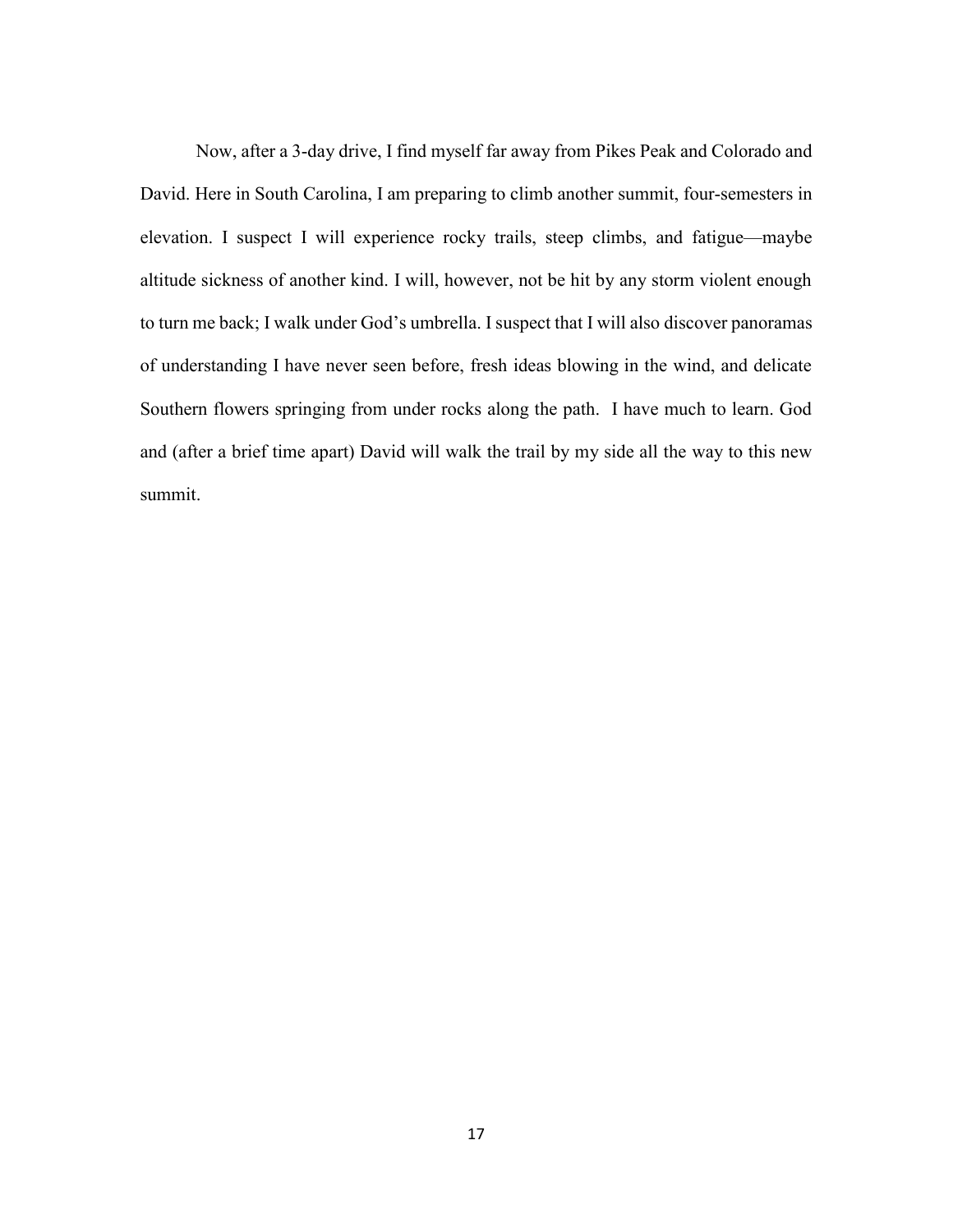## ABBA

I go looking for God calling out, "Come, Lord," and a voice answers: "I Am here." I turn toward the sound and find Him enthroned, encompassing the stars which are the work of his fingers, yet mysteriously encompassed by them as they encircle his shoulders like glittering, celestial fireflies. He sits above all looking over all illumined by a light beyond the sun. He reaches out a colossal hand to me. I squeal, "Abba!" and His great face beams with delight as He stoops to greet me. Laughing, I run up to his knees; Laughing, he receives my tiny embrace. He lifts me into His lap and lets me play with the diamonds and sapphires that adorn his fingers. His stars twinkle above us, winking at each other as I grow tired and lay my head in the gentle hand of the King of all creation, My Daddy.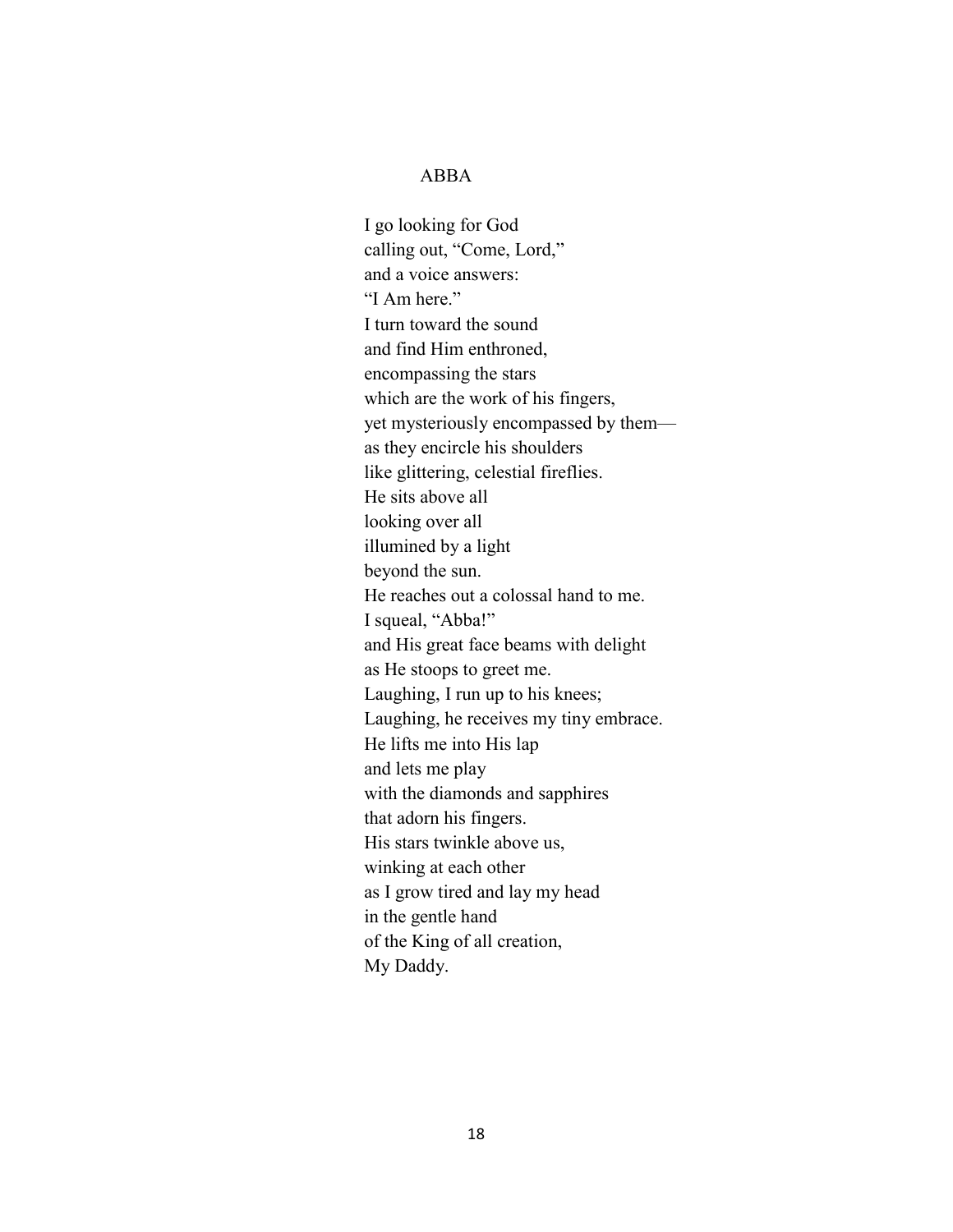#### IN THE PLAYROOM

I stand in the middle of the floor, a tiny child in the playroom. Around me lay my toys. A matchbox car that really does go "vroom vroom" down the road; picture books that tell animated stories of real or imagined places—I'm not always sure that I know the difference; pick-up-sticks that I never pick up. My Legos lay scattered about—bricks with which I try to construct architecture and sculptures like my Father's. What I build remains stiff and square with lots of rough edges; His are smooth and supple. They glow with color and breathe with life.

Sometimes, I am a misbehaved little girl. Here I sit, trying to imitate my Father's harmony and design and color and poetry, while I treat the people in my life, who are wonderful creations of His, like toy dolls, expecting them to say the words I tell them to say and do what I ask. When they don't, I get angry and break them. Or I abandon them, leaving them alone and strewn about the floor among the other toys. My Father is happier when I pick them up and care for them as playroom friends.

Over there, under the window is a stack of crayons and colored pencils. I use them to draw stick figures of lions with pointy ears and long whiskers or spotted cows with cartoon bubbles that say, "Moo." I try to copy my Father's menagerie of creatures, but my facsimiles can never begin to match what He can do with just a breath. Oh yes, there's the toy piano that plinks out childish songs and poems, trying to add a tiny strain to my Father's universal symphony. Occasionally, I gather up the bright-pink satin dress-up gown that lays crumpled in the corner. With it I cover my ordinary clothes and pretend, for a few minutes, to be a princess.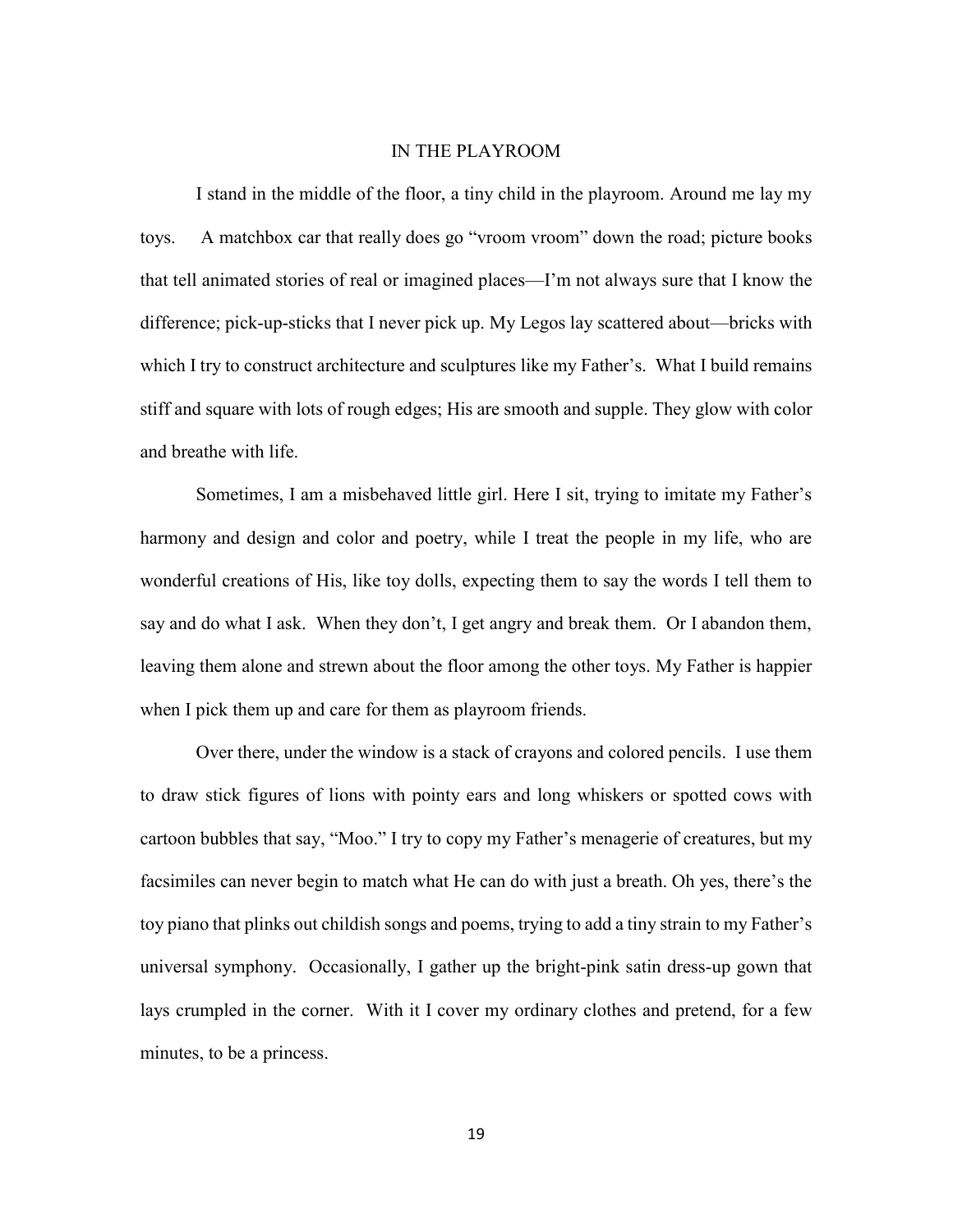Yet when I raise my eyes from the playroom floor—when I look up into my Father's face in the heavens, He is not disappointed with my feeble efforts or my childish games. He is pleased when I try to imitate Him—to follow His act of creation—though my powers to build are so much silliness compared with His. He reaches down and invites me to take His hand so that He can guide me on a tour of the real universe He is constantly creating all around me. He shows me the rocks and trees and mountains; the desert flowers, and ocean froth and snowy peaks. He points out His favorite masterpieces of all—the real people walking around His world, breathing, moving, and creating with Him. He shows me their works of art, too—still no match for His, but wonderful attempts, with which He is pleased.

We return to the playroom; I look about the floor. These are the tools and materials He has put into my life so that I can create with Him. I guess I don't always take very good care of them. Together we clean up the playroom floor and put everything in its place so that it doesn't get spoiled or broken, and so I can find each gifted item when I need it.

Then the King of heaven, Who created all that is, kneels on the floor beside me. He picks up a purple crayon and puts it in my hand. As I sit on the floor—crisscross applesauce—and lean over a bright yellow piece of construction paper, He places his huge, warm hand over my little one, and we begin to draw a sunset. He helps me find the words to describe it in a hand-scrawled poem at the bottom of the page. With His help, I too begin to create—to co-create—with Him. And He smiles at my efforts.

I look down and realize that I am still wearing the pink satin dress-up gown. That's OK, because I really am a princess, a daughter of the King.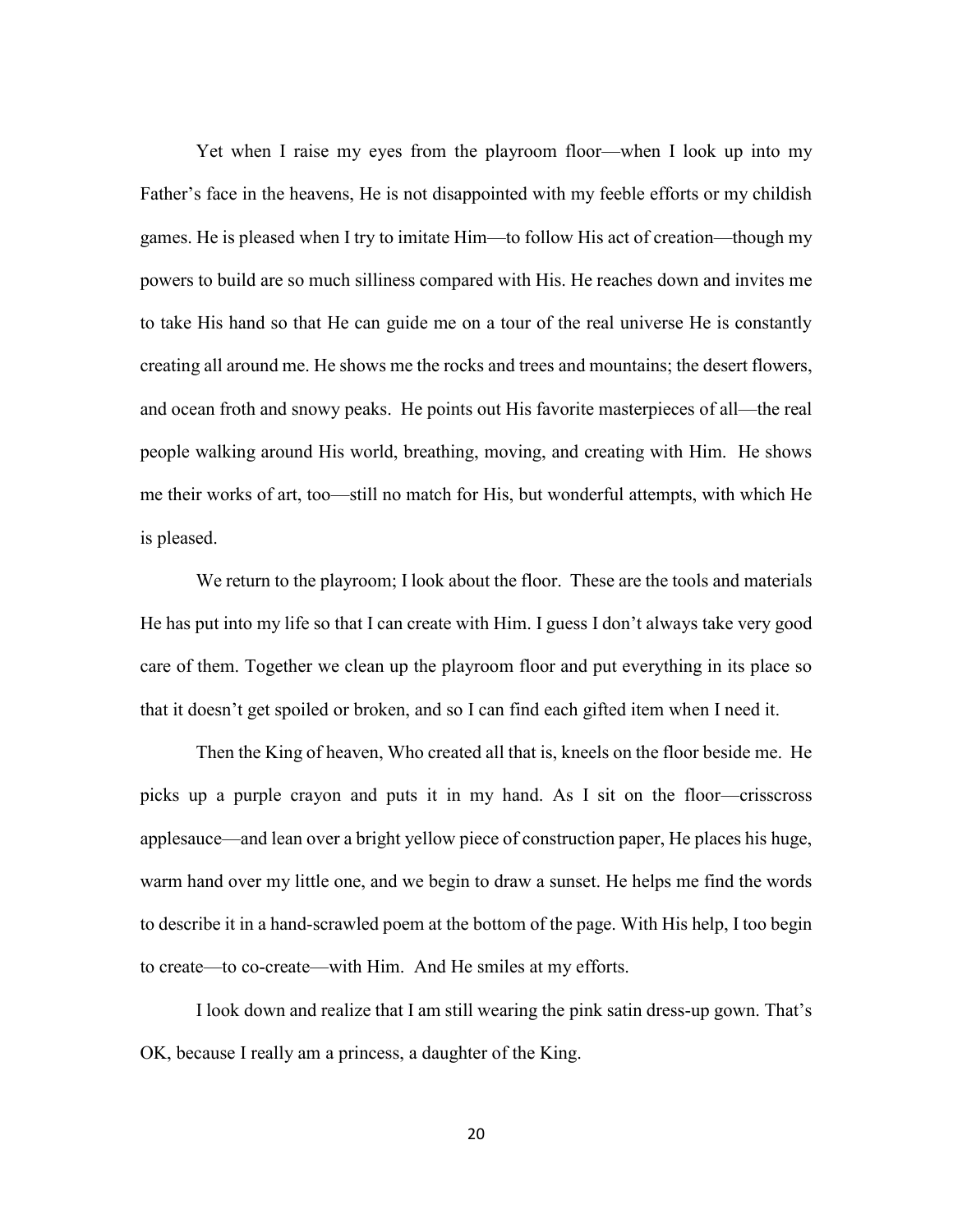## A OF GAME CHESS

He looks across eight squared not only squares, but infinity Reaching cubed cubes. multi-dimensionally, He plans opening His clever move. Yet, sitting He touches quietly, no pieces; His chessmen from square move to square Under power their own and volition.

He is the Master, but He empowers the king to move with confidence and regal wisdom in any direction;

> He emboldens the queen to leap bravely across the colors

> > as far as she wishes;

He equips the knight to march down wisely-plotted, strategic paths;

He enlightens the bishop, sending him on unique diagonal missions;

And He enfolds the humble pawn in love and protection, trudging by his side, step-byslow-step.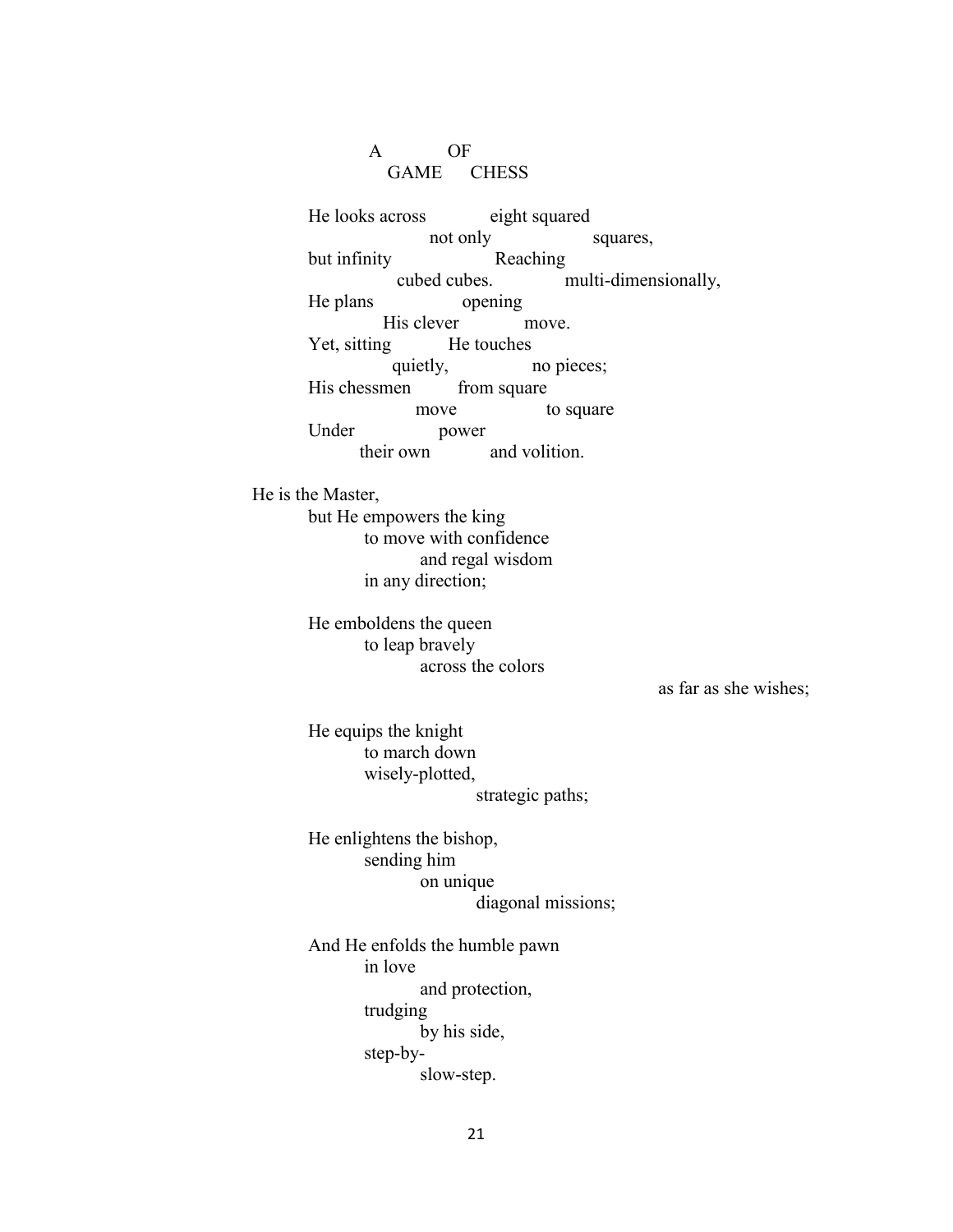#### THE AUGUSTINIAN ANT

When we pass by something, failing to see it because it is so small that it has slipped our notice, we say that we have "overlooked" it. If, on the other hand, we pass by something, failing to see it because it so completely fills our field of vision that it is without edges or parameters, could we say that we have "underlooked" it? I fear that, often, this is how we see, or fail to see God. If He is indeed everywhere, then He is here, now, watching as we scurry around like unending lines of sugar ants, dutifully taking care of all the important and not-so-important details of our lives.

Or is He?

If I can pass through whole days without noticing Him, how can I know that He is here at all? Perhaps I *am* just a sugar ant, among many other sugar ants, busying myself with tasks that have little significance beyond the meaning I give them during my own short life. How can I know He is really listening when I pray?

Certainly, I'm not the first to puzzle over such a question. Even thinkers like Thomas Aquinas (Aquinas ), Anselm of Canterbury (Himma), Blaise Pascal (Pascal 149- 154), and William Paley (Anonymous ) have struggled in trying to demonstrate God's presence. St. Augustine (Augustine), who had great faith that God was with him, wrestled with many words in his attempts to understand and explain the God in Whom he so passionately believed.

Their failures to confirm God's existence should come as no surprise. Indeed, if God is as resplendent, as invincible, as omniscient, as pervasive as Christians presume, human intellectual tools and perceptions are wholly insufficient for the task of perceiving,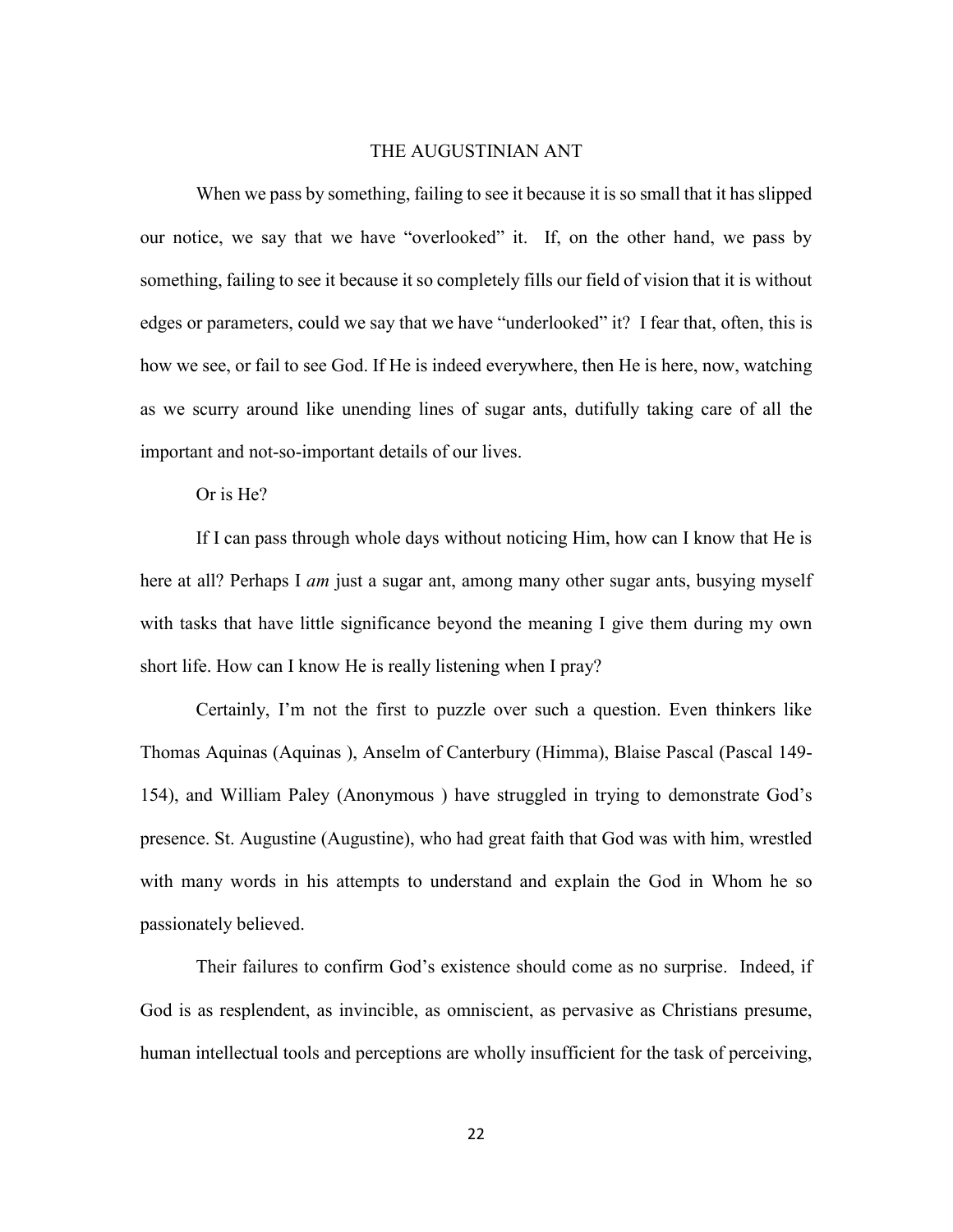much less proving Him. Even an intellect like Augustine's would be like the sugar ant who, in the course of its daily routine of carrying supplies back to its nest, bumps up against the toe of a man standing in its path. The miniscule creature cranes its neck (if indeed, ants have necks) and strains its eyes toward great heights to catch a glimpse of the titanic human toenail. If that ant, with no more than its ground-level perspective and limited experience, were to attempt to convince the other ants that this toenail they thought they could just barely see when the light was right, was but the smallest appendage of a colossal and sentient being whose loftiness reached into the heavens, which of them would believe him?

If, however, this Augustinian ant was returning from the long and arduous climb up a near-by tree on which he had ascended to great height and looked this mythical human creature in the eye, perhaps his awe-filled account describing its sheer size and beauty and wisdom would prove more persuasive. If, in fact, many ants had taken such a journey in search of the human-beyond-the-toenail and returned with similar stories of its astounding presence, would their combined testimony convince their fellows to at least consider the possibility that this mystical Being did truly exist?

I can no more prove God than Augustine and Anselm could, but I can add my voice to theirs and join those who have told this legendary story for millennia, describing the God-beyond-the-toenail into Whose eyes we have peered, Whose voice we have heard, and Whose touch we have felt. But the Being we describe is not only a distant and colossal presence. Though He is every bit as comparatively large and indescribable as the owner of the toenail our Augustinian ant encountered, He is also nearby and familiar—as close as my next thought. If I am standing before my classroom teaching, He is among my students;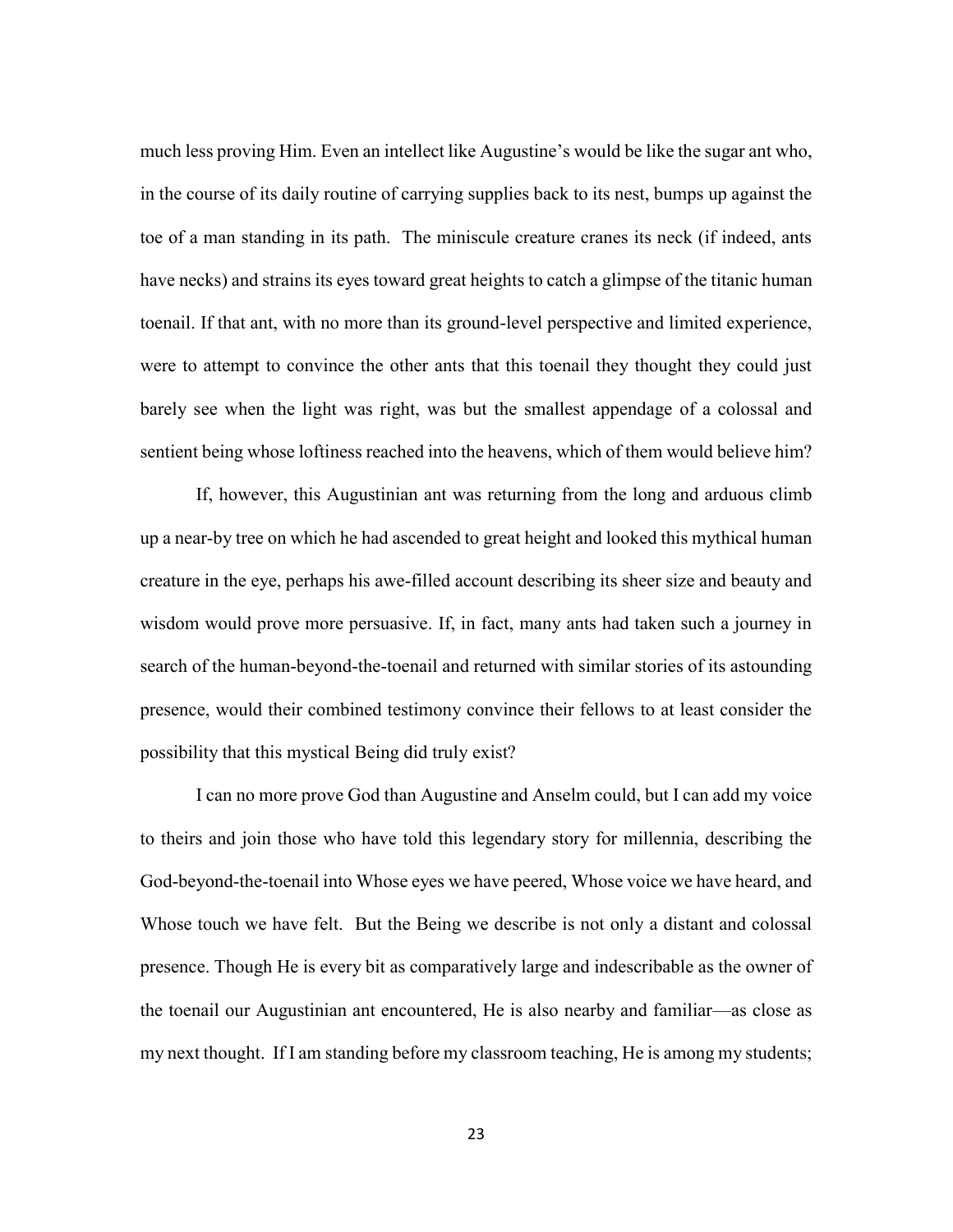if I am writing on my computer, He is proofreading the text with me; if I am having coffee with a friend, He laughs at my silly puns; if I am doing laundry or washing dishes, He is sharing in my chores.

Most of the time, I am busy thinking about my daily responsibilities and the common minutiae of my life, and I don't notice that He is hanging around. He is so big and so constantly present that He continues to slip my notice, but that doesn't mean He isn't there; only that I have underlooked Him.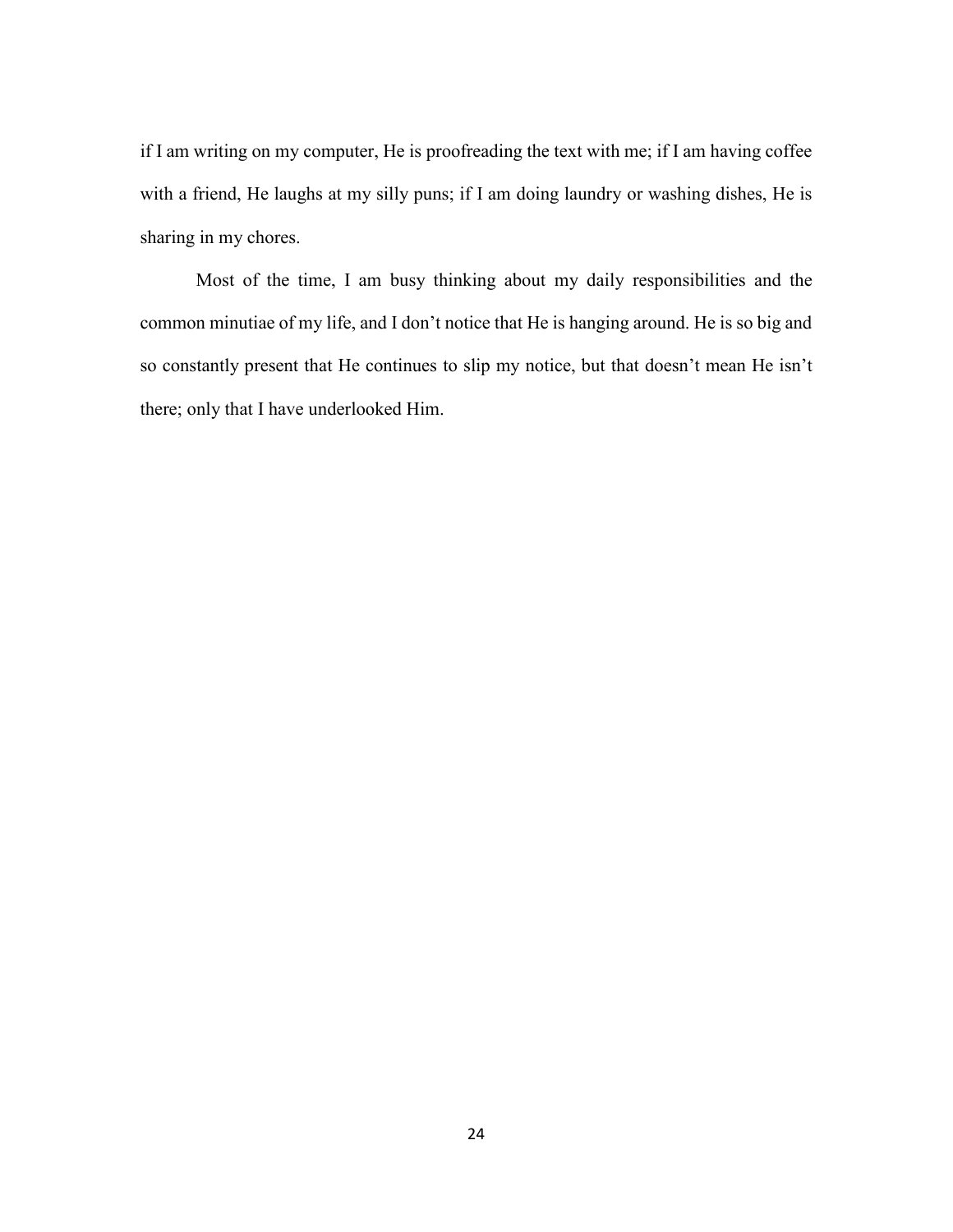### NAKED AND UNASHAMED

In my very human marriage, I can stand before my husband naked and unashamed, but can I imagine walking up the aisle of a heavenly Cathedral wearing nothing but my faith? I fear that it may be neither so complete nor so substantial as to provide adequate covering, a whispery, opaque shroud that is easily seen through. I fear I would be naked and very much ashamed. I would tug it nervously around me, clutching it to myself, but it would still not be enough. Can I stand before the God of all the universe wearing nothing but this?

Dress me, Lord, in a faith so rich and elegant that I may stand before you no longer naked because I am unashamed.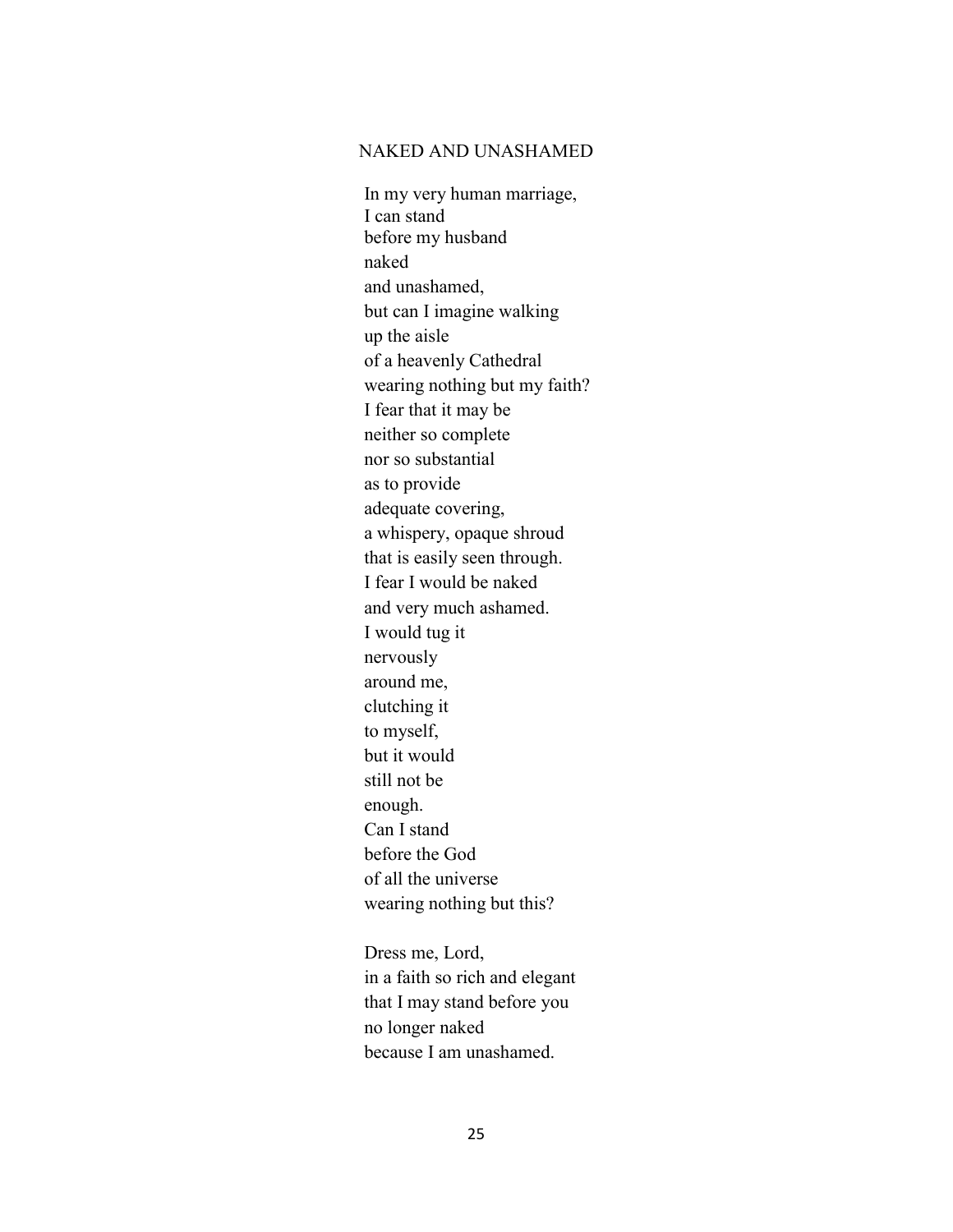#### BEFORE THE KING

I have come here to pray before the High King of Heaven.

Panting from the exertion of climbing the steep stairs past flocks of huddled and dripping pigeons, I reach the immense front door and step out of the rain into the foyer of His great cathedral. I gaze about in deep awe. Paneled in rich, dark wood with creamy marble floors, this elegant narthex is stunning in every detail. I pause to breathe, listening to the quiet trickle of the ivy-covered fountain recessed into the far wall. Across from where I've entered two maple doors—great slabs of wood inlaid with delicate images from the life of Christ—stand at attention, guarding the passage into His sanctuary. My tiptoed steps echo a bit as I cross the marble toward them. The doors are heavy, extending three times my height, but perfectly balanced. I pull one of them open just a crack, enough to peer inside.

The sanctuary stretches the length of an airplane runway before me. The walls are paneled in the same rich wood, but the floors inside blaze with colors, a luminous marble pavement carefully arranged in elaborate mosaics. Shimmering stained glass windows run up each wall, and pillars soar to great heights, drawing my eyes into the ethereal. At the front of the cathedral, broad marble steps trimmed in gold lead up to an enormous throne where sits… my King.

He is dressed in silks the colors of jewels and around his shoulders hangs a radiant cape embroidered with gold and copper thread like no fabric I've ever seen before. It spills down the steps and seems to fill the sanctuary. Behind him, the golden pipes of an extraordinary organ reach toward the far-away ceiling. The King sits surrounded by angels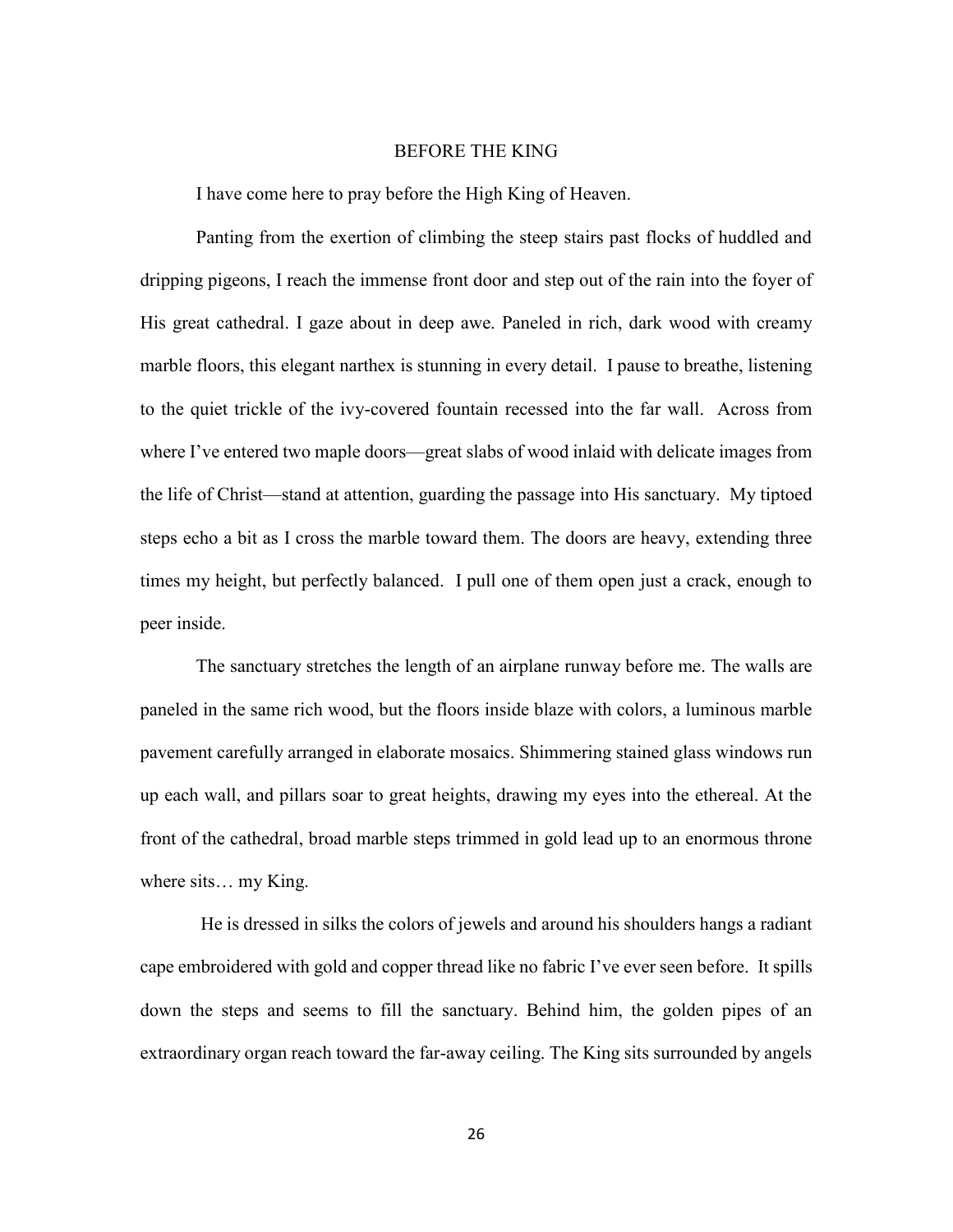and apostles, as well as those who have kept the faith and honored Him with their lives. His Son stands by his side. I recognize Him: my Lord and my Friend. His robe, seamless and made from the softest wool, also glows with power and warmth. The King and His Son converse quietly.

Though I try to remain unobtrusive and unnoticed, the King looks up and sees me peeking through the door. He motions for me to come in. My heart begins to beat faster. This *is* what I came for—to see Him—to speak with Him. Yet now that I'm here, I'm not so sure this was a good idea. How can I face Him? How can I presume to talk to Him?

I am not among those who have kept the faith. Often, I have turned aside, distracted by a myriad of earthly inventions. Because I have been concerned with myself, I have missed opportunities to listen to the cares of others. I have been defensive, sometimes striking out in anger or fear. I have forgotten to ask His advice and His direction, determinedly setting out on my own paths, then being surprised when they come to dead ends. I have known about Him, wondered at Him, worshipped Him…but not always followed. Now that I'm here, what can I say to Him?

Again, He beckons me to come in.

I look down at my ragged skirt. My blouse is in tatters with a coffee stain down the front. I fiddle with the one glove that I found lying in the street outside. My dripping shoes are rapidly causing a shallow pool to form on the marble at my feet. This is the best I have, but I am certainly not dressed for an audience with the King. Perhaps, I should change my mind. I consider turning to flee, but He beckons me a third time. Slowly, I slip through the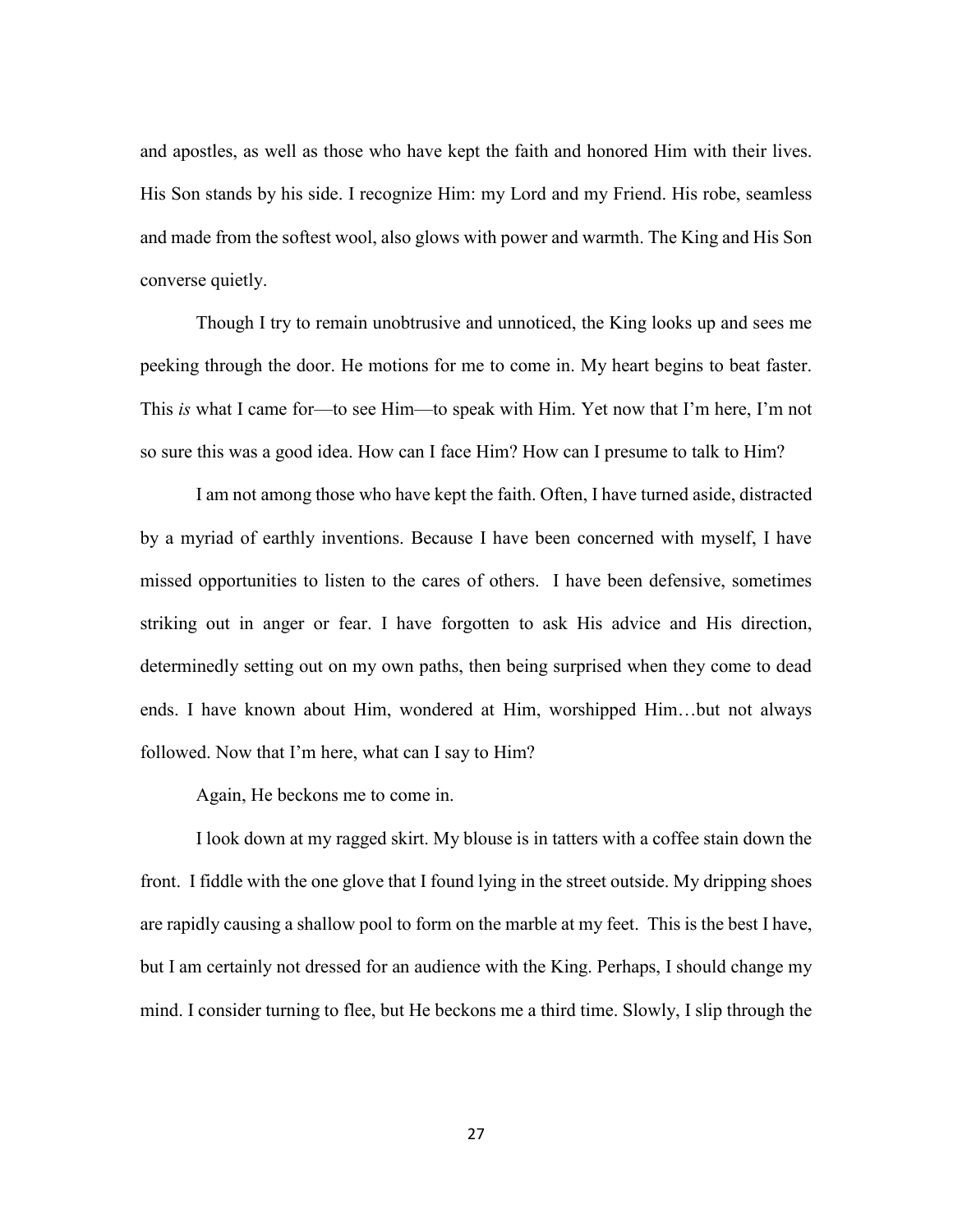narrow opening and turn toward the throne. Awkwardly, I walk down the center aisle. Silently, a million—no, more than a million—countless eyes watch my quiet progress.

I stop at the bottom of the steps, unable to move closer. I do not belong here, and yet here I stand, looking up into the face of the King. Out there, in the street, I felt confident and strong. I held my head up, ready to face with pride whatever came, but here I am undone. In the light of His glory, I view myself truly. My inadequacies are obvious for all to see. I've come empty-handed, with nothing to offer my King. This cannot end well.

I cannot speak. I have no words to express my sorrow. Melting into a puddle of tears, I fall to my knees, keeping my eyes on the cold stones before me. Suddenly, I am engulfed in warmth. It flows over me, through me. Pouring through my matted hair and over my tired body, it splashes onto the floor around me. It leaves me clean and refreshed. My ashen hair turns blonde again. The filth is gone from my skin. Even my fingernails are no longer grimy. I look up. My Lord stands by my side with a dove cooing quietly on his shoulder.

I am left kneeling, unclad before Him, my ragged clothes having been washed away in the deluge. I am clean, but naked and poor in spirit. Those rags were all I had; I have no virtue of my own with which to cover myself. I still have nothing to offer Him. I shiver.

But He does not leave me exposed for long. In an instant, my Lord has leaned down and swept His robe around my shoulders. I am completely covered. It feels soft and clean and warm—comfortable, as if this is what I was always meant to wear. My face shines above the soft wool as I look up once again into the eyes of the King. He smiles, no longer seeing the shamed and tattered girl who slipped through the door into His chamber, but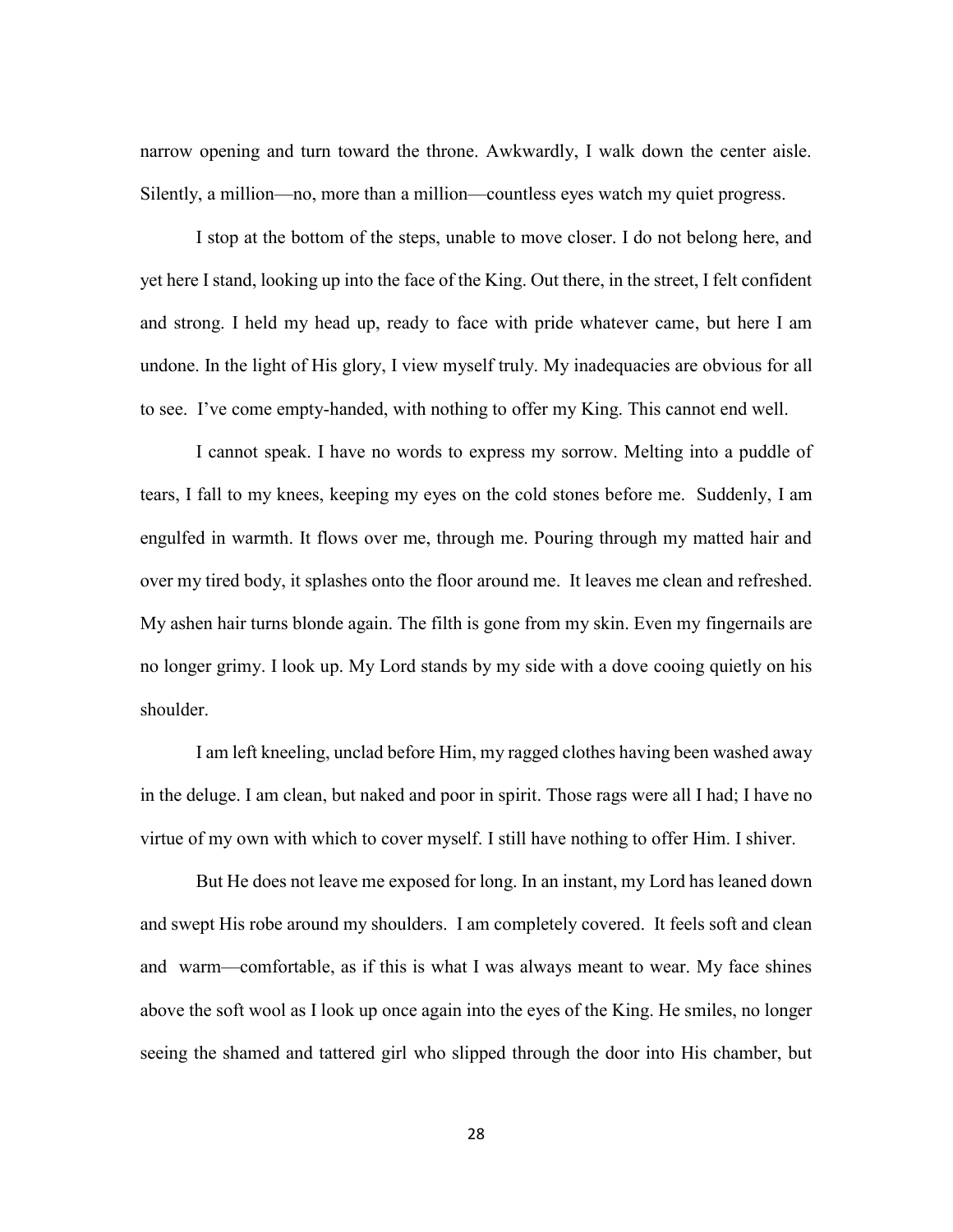rather, one He loves, richly arrayed in the finery of His Son and joyfully bearing His own image. Jesus takes my elbow and gently helps me to stand.

"Welcome, my child," the King says. "You've come home. Come. Sit with me."

With His arm around my shoulder, my Lord walks with me up the steps. With a smile, He presents me to His Father. The King looks deeply into my soul and delights in the Truth He placed in my inward being (*Ps*. 51.6).

"Sit down with me," the King repeats. "We have much to say to each other." And He begins to teach His wisdom to my secret heart (*Ps*. 51.6).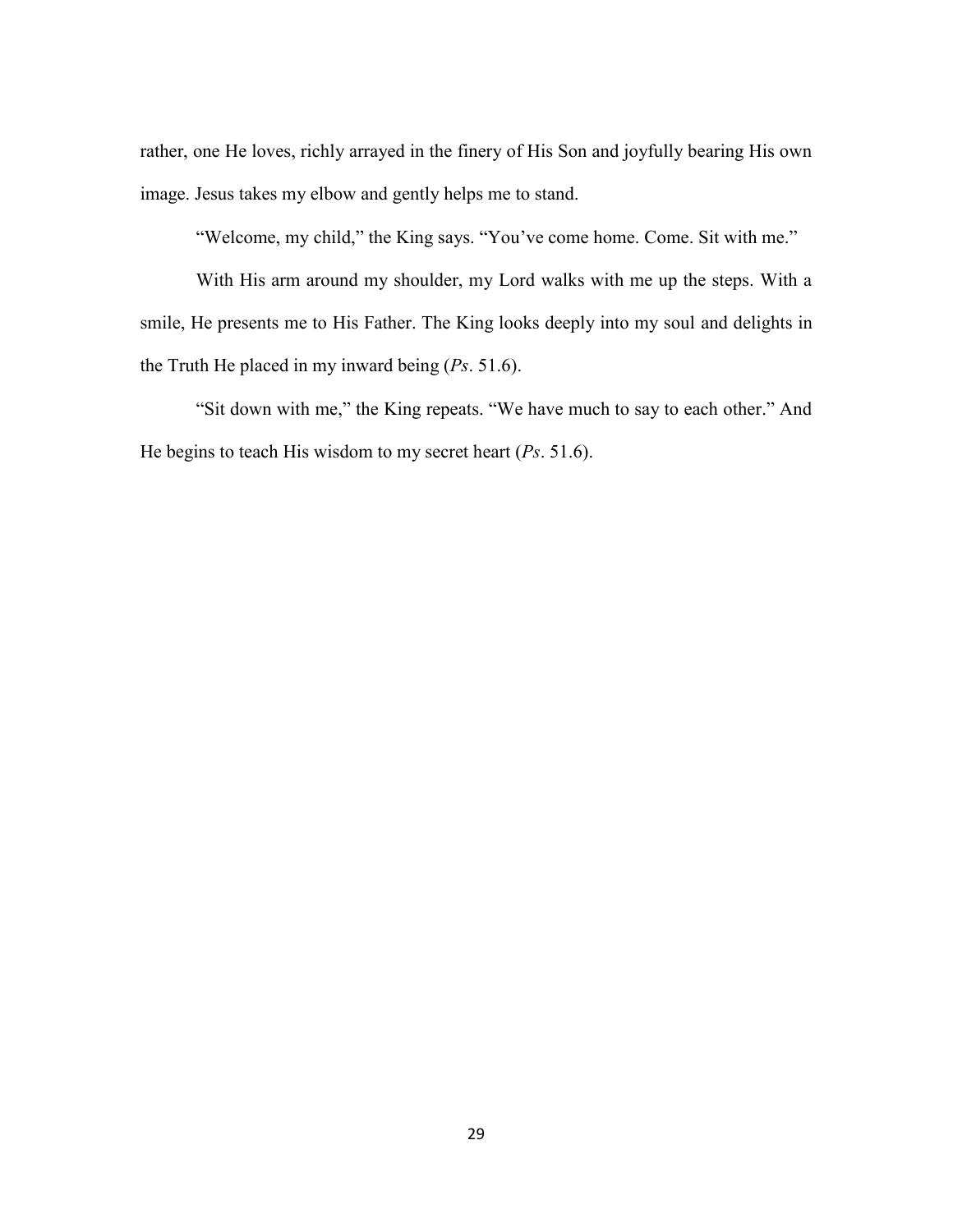#### THE SONG OF A LONELY KING

Adam and Eve hung out in the garden, sharing company, conversation, chores, and sex without dissension or interruption, and the Spirit of God walked the garden trails with them in the cool of the evenings. God Himself saw and declared that it was all good.

All except one thing—in the middle of the garden stood a tree—the Tree of the Knowledge of Good and Evil. If everything around them was good, why was there—how, indeed, could there have been—any concept, least of all "knowledge," of evil at all. Did the first couple even understand the meaning of the word? Did they have any mental hooks to hang that idea of badness on? Why did God, Who is Goodness Himself, allow this suggestion of evil to remain in His perfect place? Why did He permit satan to infiltrate His paradise in the guise of the serpent to bring the suggestion that choosing anything but God's carefully crafted plan was possible?

These were not accidents or oversights—this is God we're talking about: The Omniscient and All-powerful. These were intentional choices by the Divine. In the midst of all this good, God allowed evil to cast its shadow. Why?

Fast forward several thousand years to Solomon, son of the great King David, a very powerful but also very human king, who had repented from his own flirtations with evil (adultery and murder, to be exact). Solomon had stepped up (after a rather dramatic argument with a usurping brother) to his father's throne. He, too, was both powerful and human. Though he had a reputation for extraordinary wisdom, not all of his policies were wise; personally, I wouldn't have wanted to live under his tax code. As king, he also enjoyed the trappings of royalty: a palace that truly was built for a king, servants and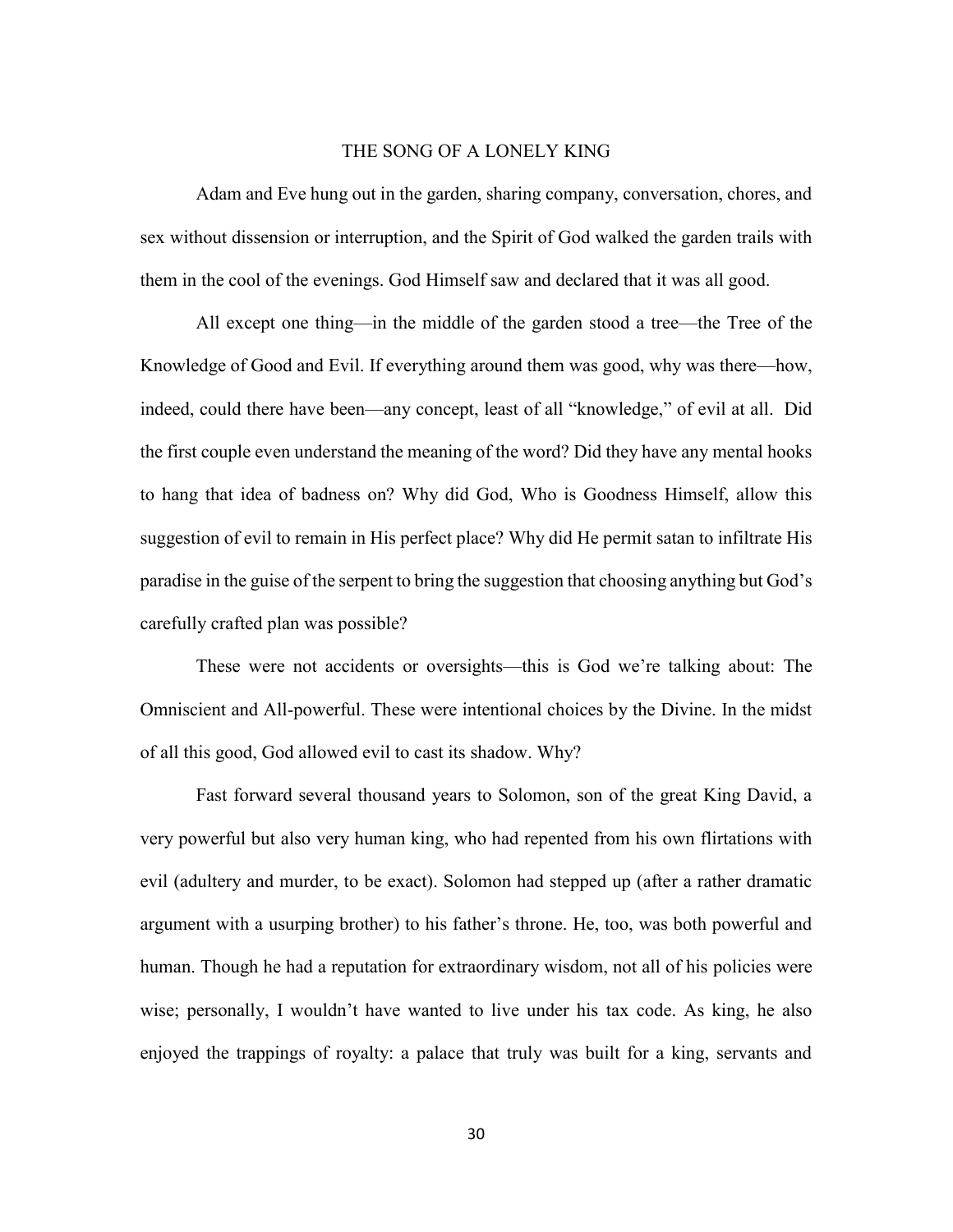officials who carried out his every wish, the command of a large and well-equipped army, and wives—700 of them, plus a few stray concubines. No young woman in his realm could refuse the king—at least it wouldn't have been a good idea. Everyone did his bidding, whether it involved what he wanted for dinner, what color the hangings of the new temple should be, or who would be sleeping with him that night.

Solomon was a man who had, or could have, anything he wished for, but his life was not without frustration or depression. It was indeed *this* king, reputed to be the wisest man who'd ever lived, who wrote in *Ecclesiastes*, "When I considered all that my hands had done and the toil I had expended in doing it, and behold, all was vanity and a striving after wind, and there was nothing to be gained under the sun" (*Ecc*, 1.14)

It was also Solomon who penned the Bible's premier love story, *The Song of Songs*. In this hot-blooded tale, the king (often assumed to be Solomon himself) is involved in a steamy courtship and marriage with a woman we know only as his "Shulammite Bride" (*Song of Songs*, 6.13). The inclusion of *Song of Songs* in the Biblical cannon has been a puzzle to many and an embarrassment to some. For several thousand years, theologians have attempted to explain, justify, and come to peace with what, at least on first glance, appears to be a very sensual, even sexual narrative. Some commentators have accepted it as just that: a steamy account of an actual love affair between Solomon and a beloved wife (though they disagree widely on which wife she was). They suggest that the purpose behind *Song of Songs* is to picture and emphasize the sacred importance of marriage. Others have stepped over the sensual nature of the literature (at times turning verbal back handsprings to pretend the book's more sexual comments don't meant what they appear to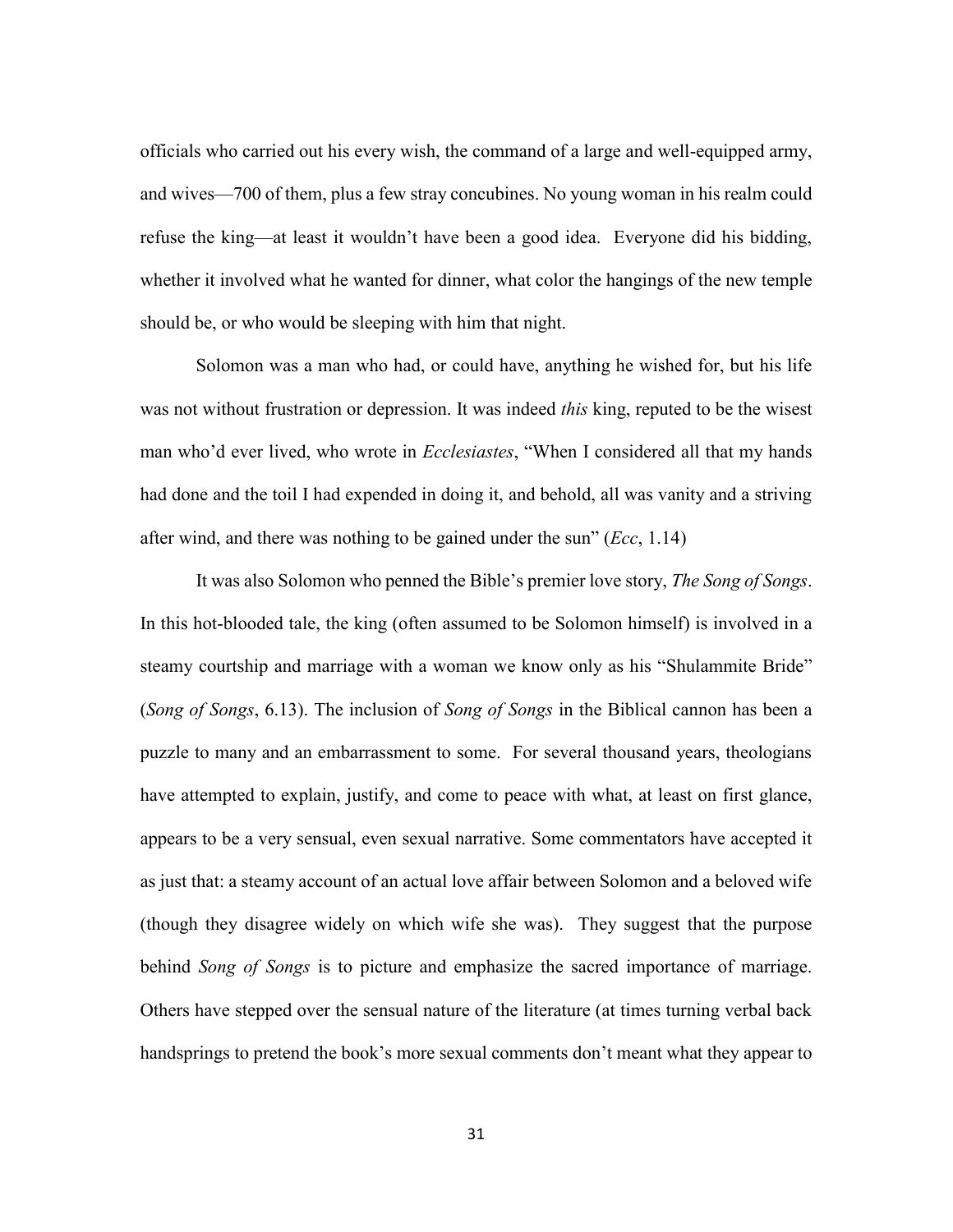say) to focus on a symbolic or allegorical approach. They suggest that the story is really about the spiritual relationships between God and the Jewish people, Christ and the Church, the Holy Spirit and Mary, or God and each individual beloved believer. Others insist that both approaches are true, and that this enigma of Biblical literature is doing its work on a variety of simultaneous levels.

I don't wish to question 3000 years of Biblical scholarship, nor would I want to argue with the likes of John of the Cross, Gregory the Great, or Thomas Aquinas. Still, I wonder…

Imagine Solomon, the Israelite king who has had the task of designing and building God's temple handed down to him by his iconic father. This was a man who was very conversant with symbols of the Divine and could certainly have written a spiritual parable. He was also a political king who ruled over the most peaceful era in Jewish history. He was in the business of making deals and establishing alliances. That, in fact, is where some of his many wives came from—using marriages to seal political deals was a pretty common practice. He *could* have fallen madly in love with one of them and recorded the account of their affair in his amorous poem.

But what if *Song of Songs* grew out of a completely different element of Solomon's experience. What if Solomon wrote it not as an intentional parable nor as an account of his own relationship with a favorite wife, but as a fantasy—a personal romance novel written out of the longings of a lonely king? Perhaps the man in *Song of Songs* was, indeed, the writer himself, but what if the woman we've never been able to positively identify never existed at all?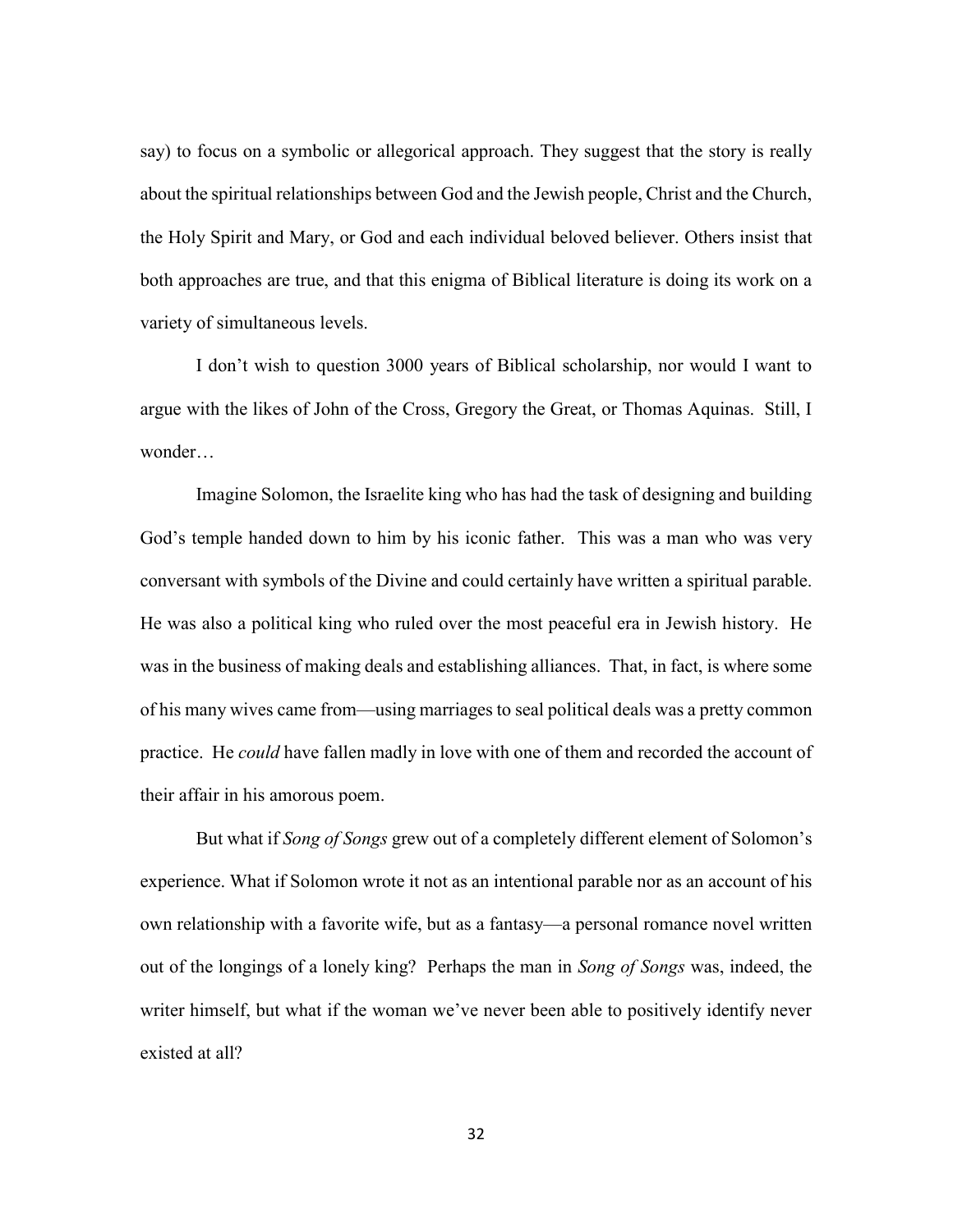I know that in many circles, my suggestion that part of the Bible isn't merely metaphorical, but is actually imaginary may be met with cries of heresy (though some have made similar claims about the book of *Job*). Still, I will ask you, please, to bear with me for a few minutes more before lighting the sticks beneath the heretic's stake.

By the end of his reign, we are told that Solomon was the husband of 700 wives (1 *Kings,* 11.3) but *Song of Songs* was written early in his reign when his harem held only "sixty queens and eighty concubines…" and of course, "virgins without number" (*Song of Songs,* 6.8). So, what was it like to be one of Solomon's wives? I don't think any surviving literature gives a direct answer, but perhaps the story of Esther, though it takes place some years after Solomon in the court of the Persian king, Ahasuerus, can shed some light on the way this harem thing worked in the ancient Near East. Beautiful girls from throughout the realm and beyond were brought into the harem and prepared for the king. After spending a night with their kingly husband, many of them returned to the chambers of the wives to live out the remainder of their lives. Even if he did request their company again, how often could they have been called, with 699+ other women about?

Could it be that over time, Solomon, the king who could have any woman he wanted, as long as she wasn't previously married to someone else (Solomon's parents had broken that rule and the results had been dire), grew frustrated and dissatisfied with this unending stream of beautiful virgins? Could it be that in practice, serial wives are not much different from serial one-night stands which eventually become empty, even boring? Could it be that, in the end, polygamy is not all it's cracked up to be? What if this well-sexed king, who later in life wrote that, "There is nothing new under the sun" (*Ecc,* 1.9), became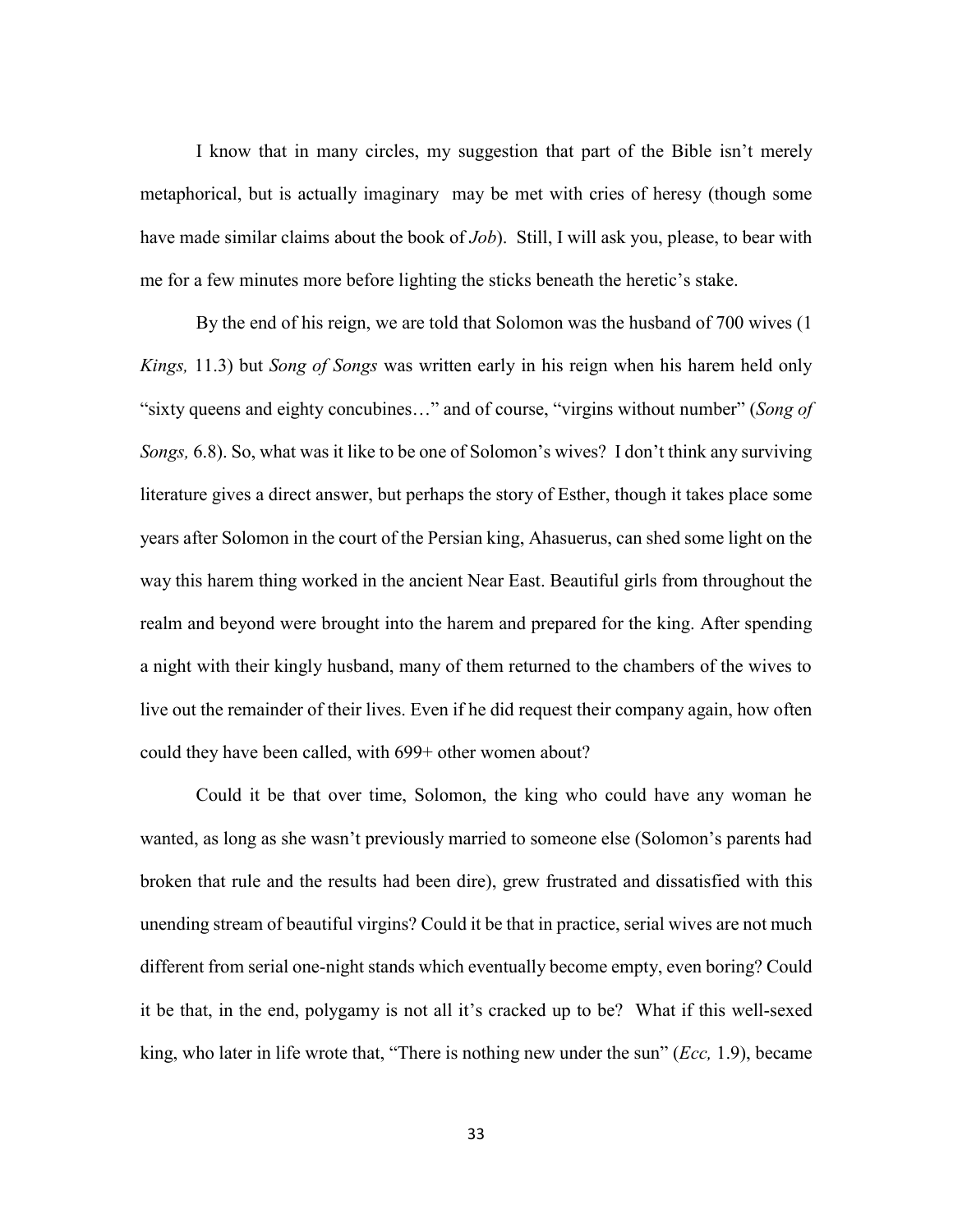the loneliest man in the palace. Despite his many wives, Solomon lacked what Adam had had—a partner. Could it be that Solomon longed for something deeper—a relationship that could satisfy not only his body but also his heart and his soul?

And so, on one solitary night, the king goes to his chamber, not with the latest hot brunette in harem pants, but rather with a bottle of ink and a blank scroll. There he begins to dream on paper (or rather, on vellum). He imagines a woman not dressed in palace finery, but with her skin burned by the sun after spending her days working in the vineyard—a commoner, unaccustomed to royal etiquette. He dips his pen, but hesitates for a moment, chewing on its end. Who is she? She is someone he can go secretly to visit, joyfully bounding over the hills like a young stag on his way to her house, rather than having her simply brought to his chamber. He can slip out to see her alone, without his entourage of body guards and officials. The sudden thought of her in the midst of a state meeting might make him catch his breath and hide his smile behind a piece of official parchment. Recalling the silhouette of her body would render him breathless for a moment and make his heart race even when he is sitting still.

But what might she think of this king who was coming to call? Could she love him—really love *him*? Solomon dips the pen again and starts to write in careful Hebrew letters from right to left across the top of the scroll. He begins his fantasy with her voice as he imagines her imagining him: "Let him kiss me with the kisses of his mouth!" (*Song of Songs,* 1.2).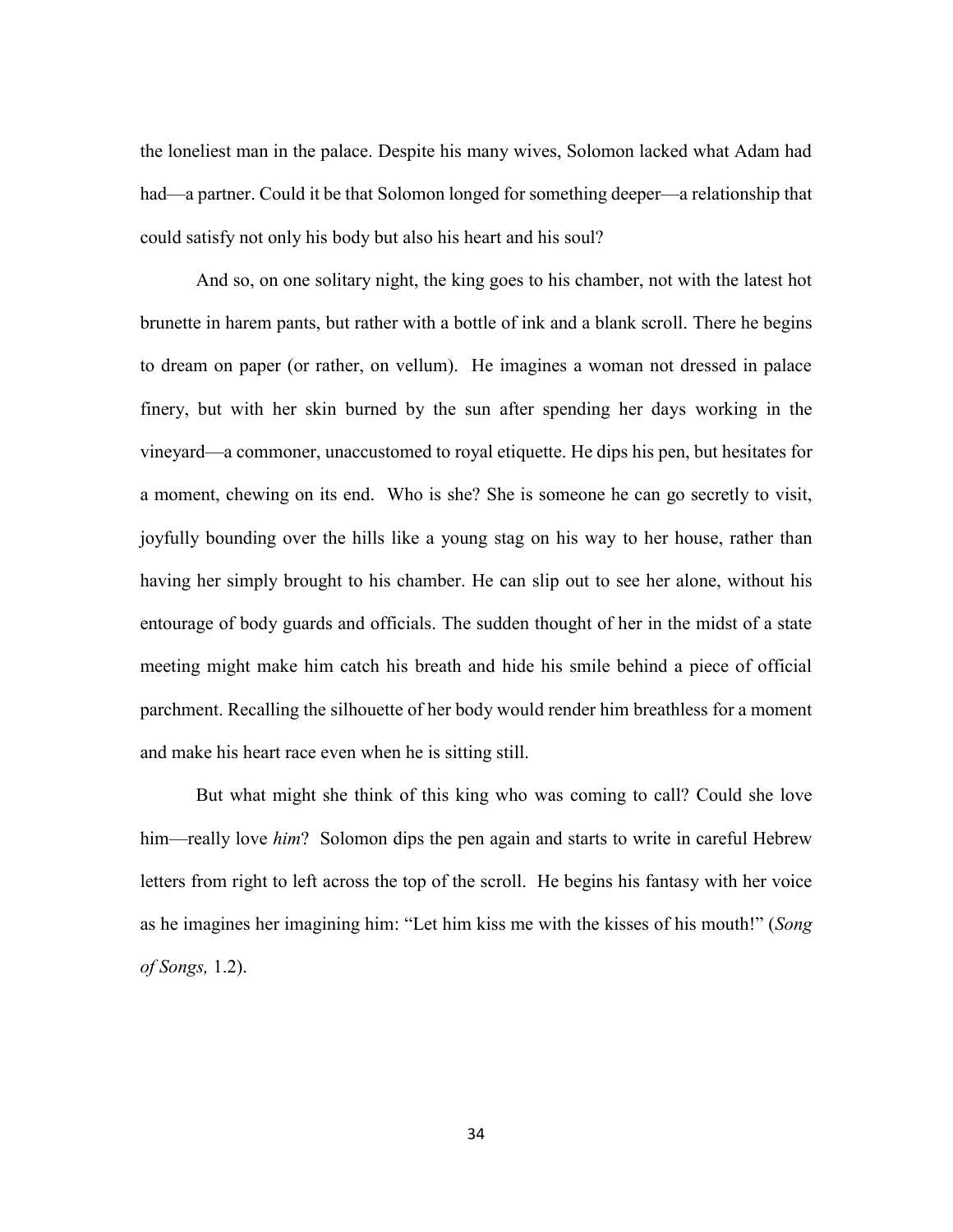But her passion is not a love he can demand; He must deserve her devotion. Here is a woman whose hand he can take timidly, his own fingers tingling at the anticipation of her touch.

She is not commanded by his every wish; she can run away if she chooses. This is a woman he must court, cater to, invite. He can take her flowers, not knowing if she will accept them…or him. This is a woman who can say no.

For her amusement he can point out the beauty of the hills, the gazelles, the birds, the lilies just to watch the scarlet ribbon of her lips break into a smile. He can ask her to run with him to their own secret spot in the woods and to lay beside him under a canopy of pines. He prays that she will indeed let him kiss her with his mouth and hold her in his arms, reveling in her presence, her warmth, the curve of her breast, the fragrance of her hair against his cheek.

Solomon continues to scratch on the scroll. There will be no sleep for him tonight; the king is entranced. He never tires of picturing her dove-like eyes, her hair tumbling over her shoulders like a flock of goats running down a hillside, her dainty breasts that remind him of twin gazelles. The milk and honey of God's promises are hiding under her tongue. Her eyes overwhelm him, and the spicy scent of her frankincense overcomes the thoughts of everything else in his realm. This mystical lady is a "garden locked," the one for whom he must wait and wish and yearn. He cannot order this woman but waits for her invitation.

Of course, in his fantasy, she does return his adoration. She calls him "radiant" and runs her fingers through his raven-black hair and whispers her appreciation of his polished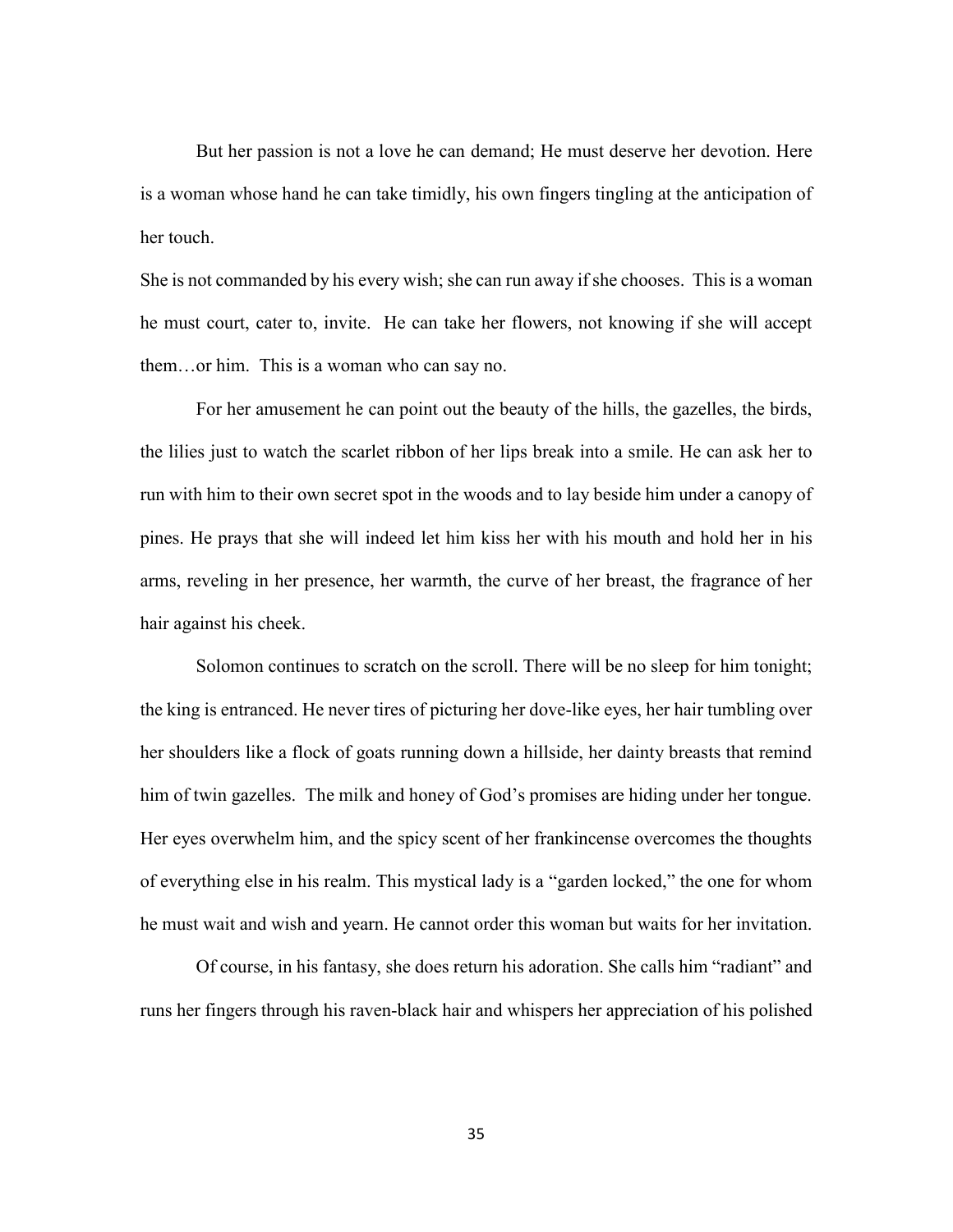chest "bedecked with sapphires." Here, finally, is the woman who doesn't love the king, but loves *him*.

He longs to get to know her little by little over a period of years, exploring the idiosyncrasies that make her unique. He wants to find out what she most enjoys, what she thinks about, what she dreams of. He wishes for adventures that only they know about perhaps an unplanned picnic where the wild apples and apricots and raisins are sufficient to become a banquet because of the love in which they are shared. He makes up the stories she might tell him about the funny things that happen in her day or the dreams she has at night. He imagines sharing his own frustrations or the mysterious occurrences he's seen or the things that saddened him. Solomon's other wives are his, but he is not theirs. This is a woman of whom he could truly say "I am my beloved's" (*Song of Songs*, 7.19).

Solomon's handwriting grows a bit shaky as he pours his desire onto the scroll, describing his courtship, her adoring response, their marriage, and their lives together. Here on the soft vellum, Solomon finds the one woman who will never live in his harem—the woman he can never have but who commands a fascination and intensity no harem wife has ever matched. She is Solomon's ideal Dulcinea, and she loves him by her own choice.

This reading of *Song of Songs* remains true to the literal images that adorn the pages of Solomon's beautiful love poem, and it does nothing to depreciate the value or power of *Song of Songs* as a spiritual narrative. Nor does it contradict our understanding that Scripture is divinely inspired. In fact, the idea of Solomon sitting in deep sighing as he writes in concert with God a story that simultaneously describes the human longings of one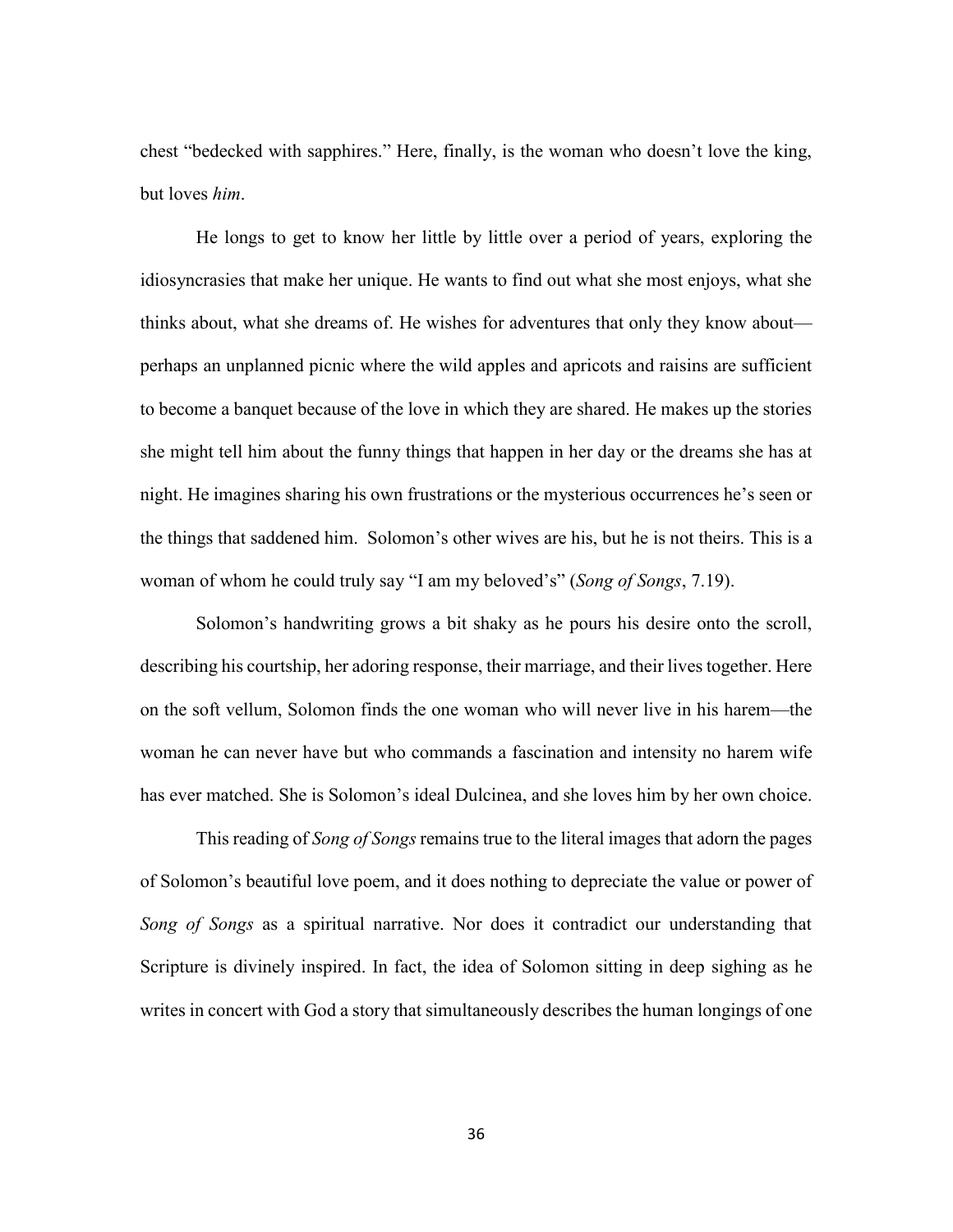and the Divine desires of the other seems more a product of heavenly inspiration than the simple recounting of a love affair.

Just as we recognize *Ecclesiastes* as the musing of an elderly king looking back over his life, why couldn't *Song of Songs* be the sighing of a younger sovereign wishing for a woman who could forget he was the king? Such an interpretation underscores both the importance of a meaningful and loving marriage between life-long lovers and the figurative commentary on God's relationship with his Church and His people. Indeed, the romantic longings of the king of Judah might shed much light on the heart of the King of all creation. What if this fantasy of a lonely king is also a picture of a creating God Who, like Solomon, wishes for a real relationship rather than a court filled with yes-men and women?

Perhaps here, we must return to Eden.

Could it be that God, too, wanted a relationship with someone who could say no? That He wanted to court us, to woo us, to demonstrate His love for us in the breathless hope that we would *choose* to love Him back? Perhaps God didn't want us to be concubines who were brought to Him in submission whether we wanted to follow or not. Did he plant that tree of the Knowledge of Good and Evil in his perfect garden so that we would have an alternative? He longed for a bride who could refuse Him, and whose love, if she chose to come into his embrace, would be returned with the same intense eagerness as His own love for her. This is a story about a Deity who loves us completely, deeply, passionately (perhaps that's why Christ's crucifixion is called His Passion). He wishes to be loved in return with that same passion and intensity.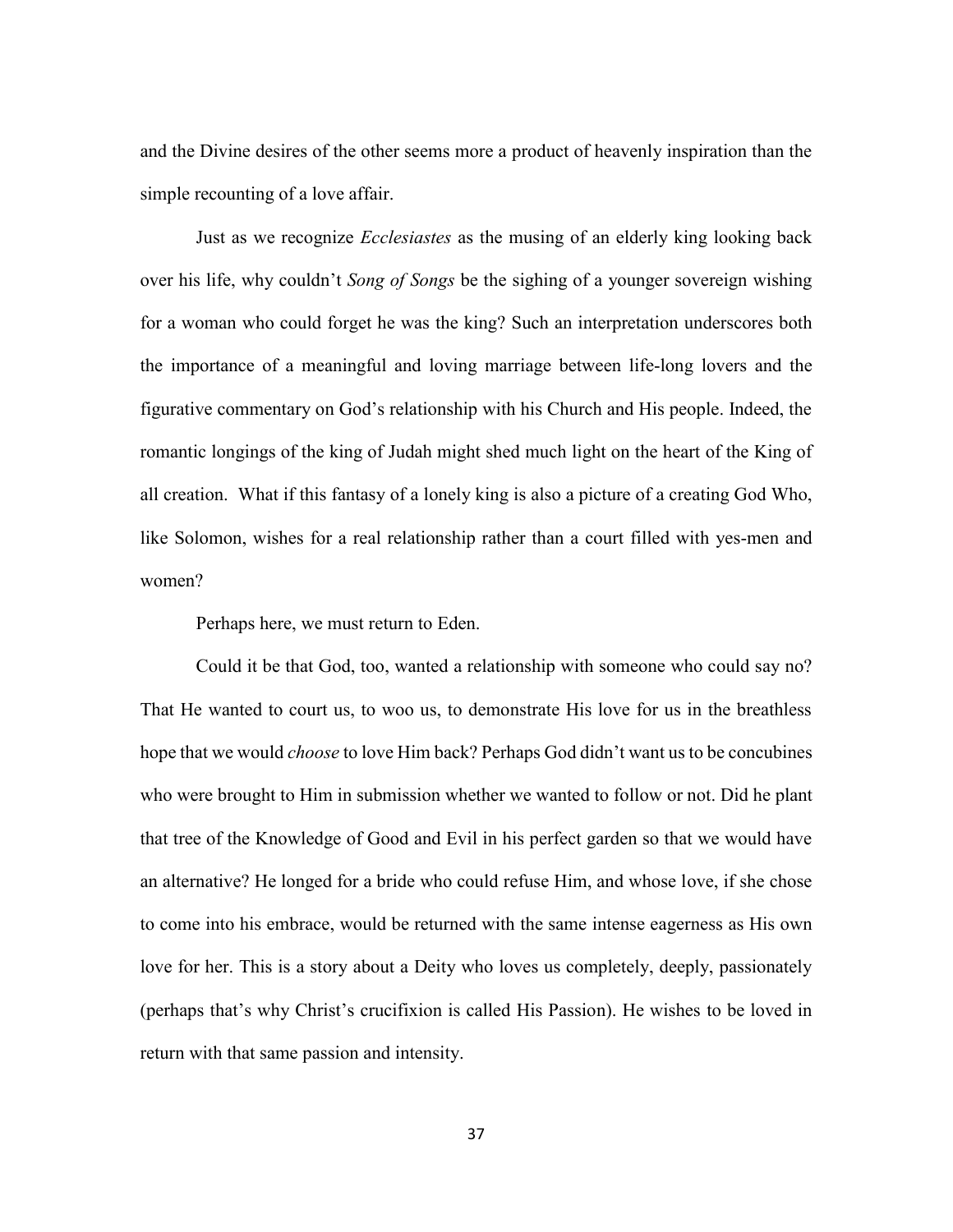So what is it to be God's lover? To be kissed by him and anointed in His perfume? To sit in His chamber with His full attention? To not only speak the name of God, but to hear it as it pours like oil from my own lips? To Have him take my hand and lead me across the hills?

A human suitor might point out the flowers and figs and foxes, inviting his beloved to enjoy the natural beauty which his lover's-eye has brought into sharper focus. But what if that Lover is God the Creator? Would the beauty surrounding me suddenly become not just wonders to be discovered and shared, but a masterpiece crafted just for me—not just a view, but a gift. Perhaps in that moment, He would not be saying "Isn't this beautiful; come enjoy it with me," but rather "Look what I've made for you."

A human lover might bring a bouquet of roses; *this* Lover brings all the roses the world can produce, along with every snow-capped mountain, every pouring waterfall, and every endless grassland populated by birds that chirp and sing and caw and call. All because He loves us. Loves me. How can I receive such an extravagant present? I could turn it down—but why would I? I doubt that I could ever be worth such a love, but here He is loving me. All I can do is melt into His arms and receive His gifts.

Solomon, as the romantic novelist, wishes to be enthralled, encompassed, intoxicated, captured, not only by his bride's beauty (though he is clearly taken with her ravishing appearance) but by the experience of being with her—by a desire that will last beyond the orgasm. It is not just the look of her that delights him, but the way she looks at him. This imaginary woman isn't just one of the harem; she is uniquely one.

38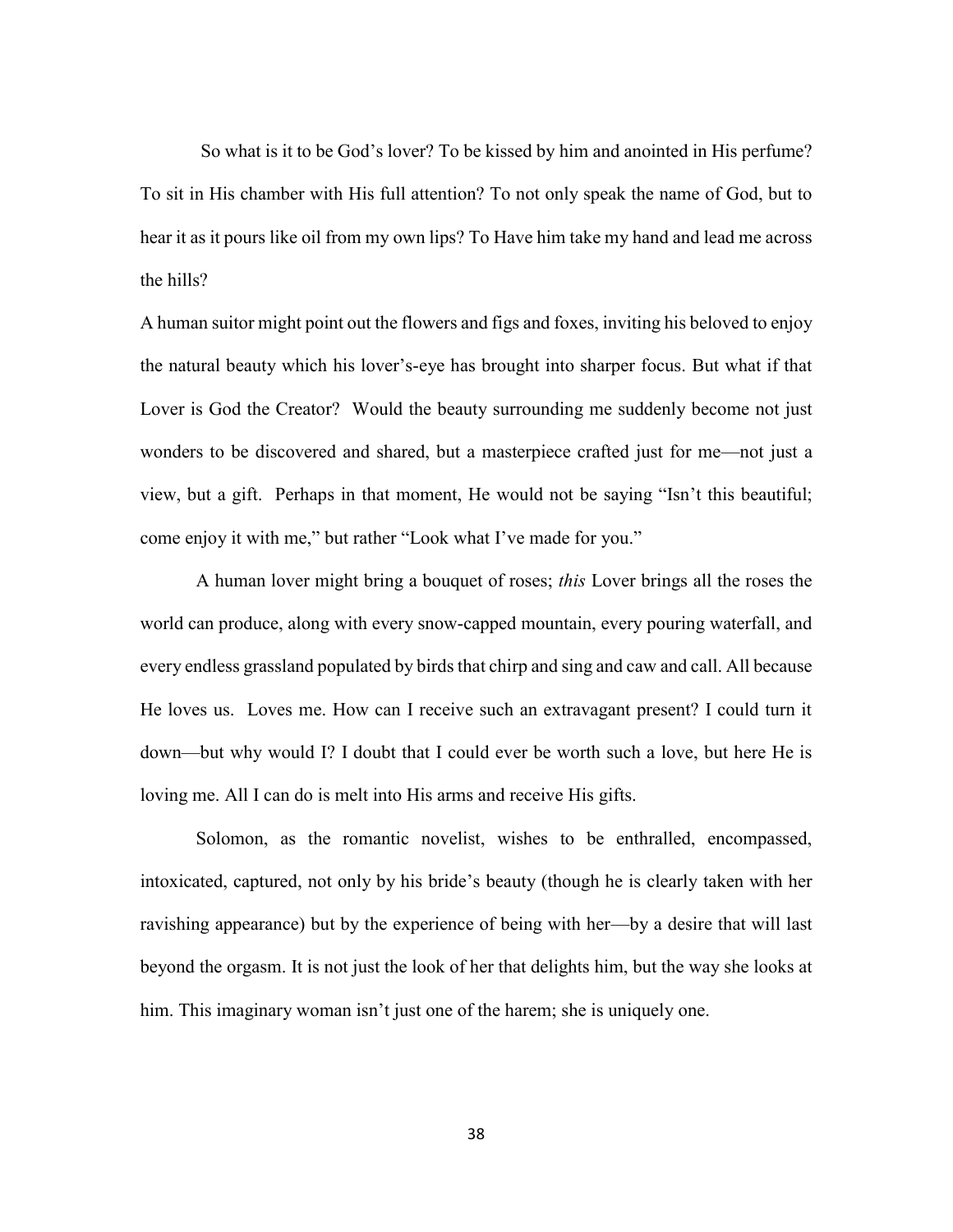If I read *Song of Songs* with God in the Lover's role, I must then realize that the God Who is capable of commanding anything to happen instantly at His word, waits expectantly for my decision. In that waiting does God long for me? Is He delighted when I stop what I am doing and glance His way? Can it be that I hold the spices and fragrant flowers that can enthrall the One who created them? Does He wait for me to choose Him, not because He couldn't command me, but because he has bound Himself not to? How could I not love such a lover?

In *Song of Songs*, the lovers lay together on a deep, green, earthy carpet. He leans his head against her breast and they revel in the quiet. It is the sweet enjoyment of the Lover and the beloved sitting in silence and murmurs, oblivious to the rest of the world, comparing each other to the natural wonders that enhance their time together. I have certainly enjoyed such moments with my husband, David, surrounded by a thrilling calm that notices no other obligations. I have also enjoyed such moments in prayer with God. I sit like Solomon's lady, cuddled into God's chest, completely tranquil, and yet strangely exhilarated by the sense of His all-encompassing and all-consuming love for me. I pray, knowing that He already knows everything about me, but aware that He wants to hear my voice speak of my concerns, my questions, my joys. I am comfortable that I have nothing I need to hide from Him. When it is time to get up from my chair to go on with the responsibilities of life, I am loathe to leave. Laying in David's arms or sitting in prayer with God—I find the two experiences remarkably similar.

Yet, like the bride in Solomon's poem, I recognize myself as just one lily in a field of lilies, nonunique and unimportant until the God of the universe picks me out and makes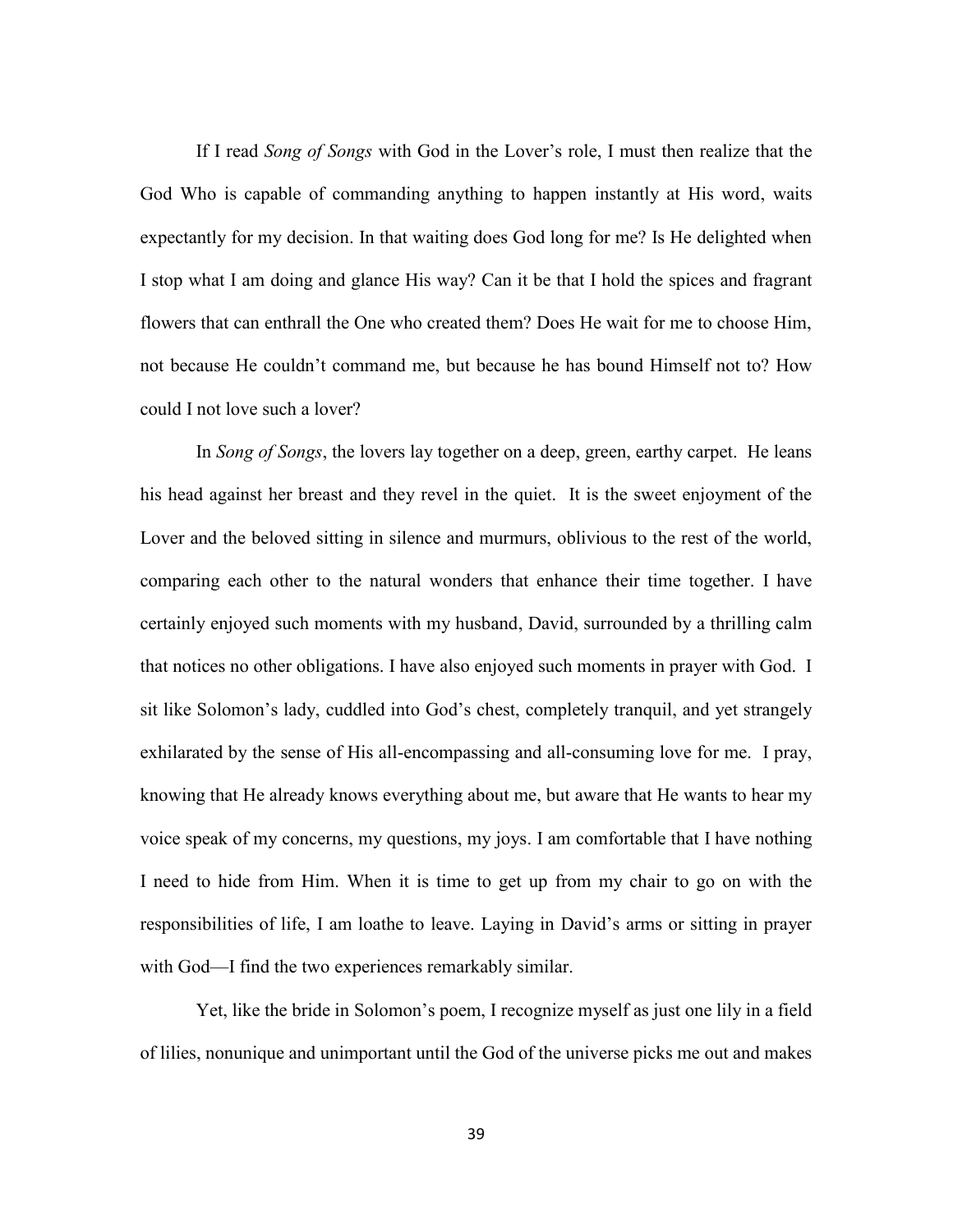me special. Yet the characters in *Song of Songs* include not only the bride and the bridegroom, but also their friends. They too, are encouraged to search for and love the Beloved. God loves me as if I am the only one, and yet at the same time I am part of the great chorus (a harem?) that loves Him too. We praise Him together, but He delights in each of us as His one and only. God can do what Solomon with his many wives could not: He can love every one of us with an incomparable intimacy and passion. His is a love so vast and complete that it can be showered over me in full abundance without slighting any of the other flowers around me. Though I am His and He is mine, that does not in any way diminish the fact that Miriam and Theresa and Martha and Lyssa are also loved by Him in the same deep, passionate way; nor does His love for them diminish my desire for Him. Could this be why Scripture points out that Solomon had 700 wives? Somehow in that, Solomon provides an image of the God who has billions of us, and yet, can individually love each of us with the devotion and intensity that the king loves the Shulammite. Can we love Him back as fully as she who is "drunk with love" (Song of Songs, 5.1)?

God is not lonely. He is complete in Trinity, and yet what He wants from us is that we love Him. That is, after all, the greatest commandment—that we love God with all that we are—yet it is a commandment we are free to break. God offers us His love; we can accept it or reject it or treat it as a passing fancy—an occasional one-night stand. We can engage Him when it suits us and then go on with the rest of our business, or we can long for Him, desire Him. We can, like Solomon's beloved bride, run through the streets and squares of our daily lives in search of the One our souls love. The thought of Him can excite us, draw us, energize us, empower us.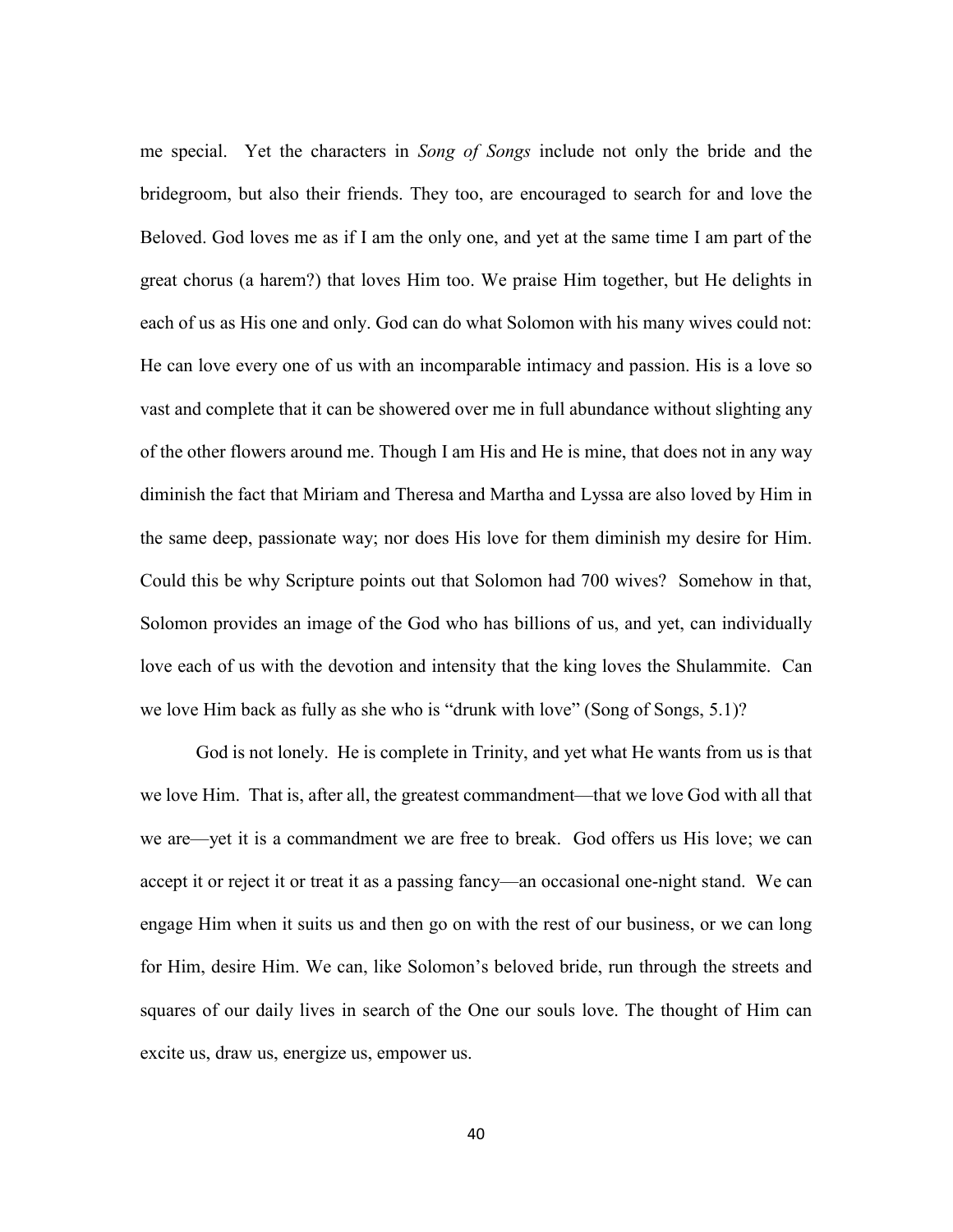As I write these words I find myself breathless like the bride, excited and delighted, even exuberant at the thought of this glimpse of God, the Lover, and at the prospect of being seen and adored by Him. Some may find my sexual interpretation inappropriate, but is it really so odd to imagine that if I am loved, really loved, by One described as "the consuming fire" (Duet, 4.24) that the sexual intensity Solomon attempts to portray could, in fact, be merely a pale suggestion of what His holy love is really like? To be the object and recipient—the beloved—of the One whose very person defines love itself, implies a love beyond what even Solomon could envision.

This is a picture of the God who asks me to love Him voluntarily. Thus, like Solomon's lover, my vineyard is mine to give or not to give? Could he take it? Of course to suggest otherwise would be to beg the definition of "All powerful"—but He doesn't. He chooses to wait and let me choose, because in that choice I find myself able to say with the bride, "I am my Beloved's and my Beloved is mine" (Song of Songs, 6.3).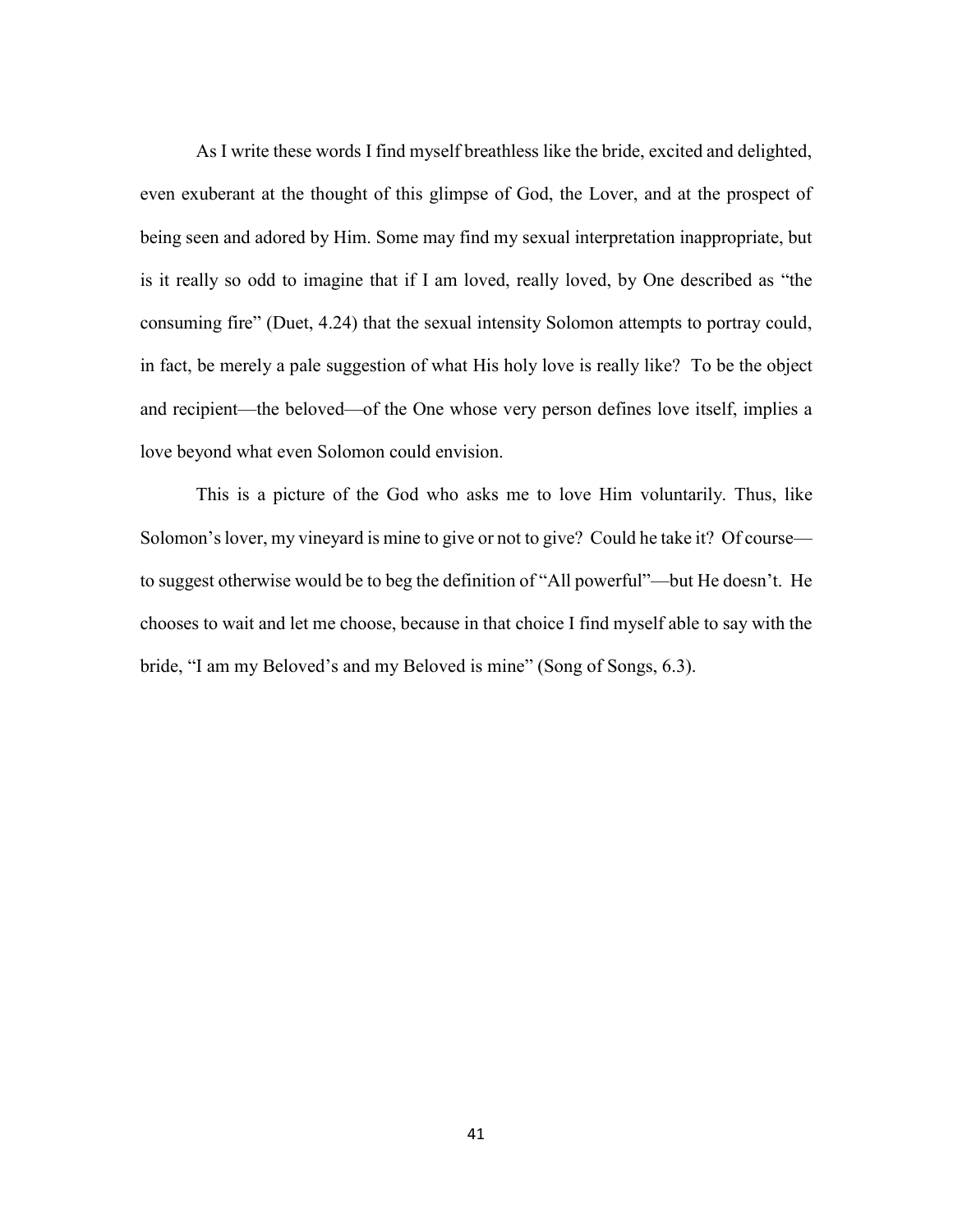## THE CHALICE

On the night before He died, Jesus Christ took bread. He gave it to them, "Do this in remembrance of me." Then He took the cup of wine…. "Drink this, all of you." *Yes, Lord, in remembrance of You.* 

Bread is broken; the Cup is lifted to heaven, then passed into my waiting hands. The King's Cup, the Carpenter's Cup—the Cup of my Lord, "This is the Blood of Christ; the Cup of Salvation." Smooth silver, shimmering gold—heavy in my fingers. Swirling liquid leaves a thick trace around the bowl: "The Blood of Christ"…*The Blood of Christ*.

Many times, have I drunk from this Cup, His Blood washing over me…through me, Only a tiny sip, yet it drenches like a waterfall, A cascade of flowing Grace Lifting me into the arms of my God, my Father… Abba.

I've seen my earthly father bleed as I drove him to the hospital after the window pane shattered in his hands. He warned me he might pass out. The draining of his blood made him weak; the flowing of Christ's endows me with strength. It is the Blood of Christ, poured out for me.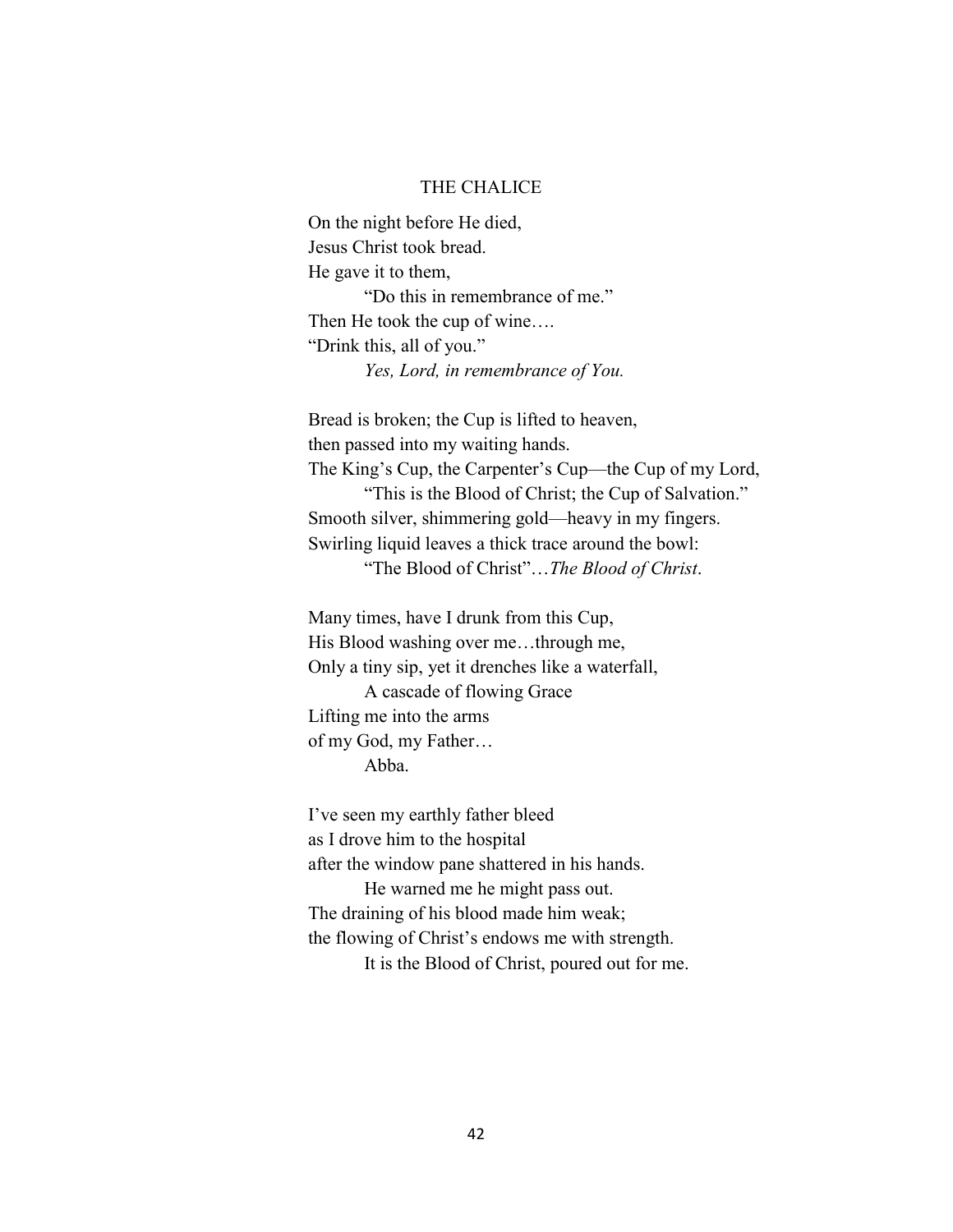Now, I hold His Cup in my hand, And gaze into its depths, maroon against gold, swirling, iridescent in the light. "The Blood of Christ," His Blood in my hands… I brush a tear from my cheek. "The Blood of Christ." *The Cup of our Salvation.*

My brothers and sisters come to the rail. Having freely received, I now freely give, the Blood of Christ pouring from my fingertips. "This is the Blood of Christ; take it and remember." I meet their eyes; they touch my heart. Together, we are engulfed in wonder: "The Blood of Christ," grace flowing over us.

The service is over; I leave the sanctuary. Stepping through the door into the sunshine, I no longer hold His cup in my hand, but I strive to continue passing His Grace To everyone I meet, for I hold in my heart The Blood of Christ…The cup of my Lord.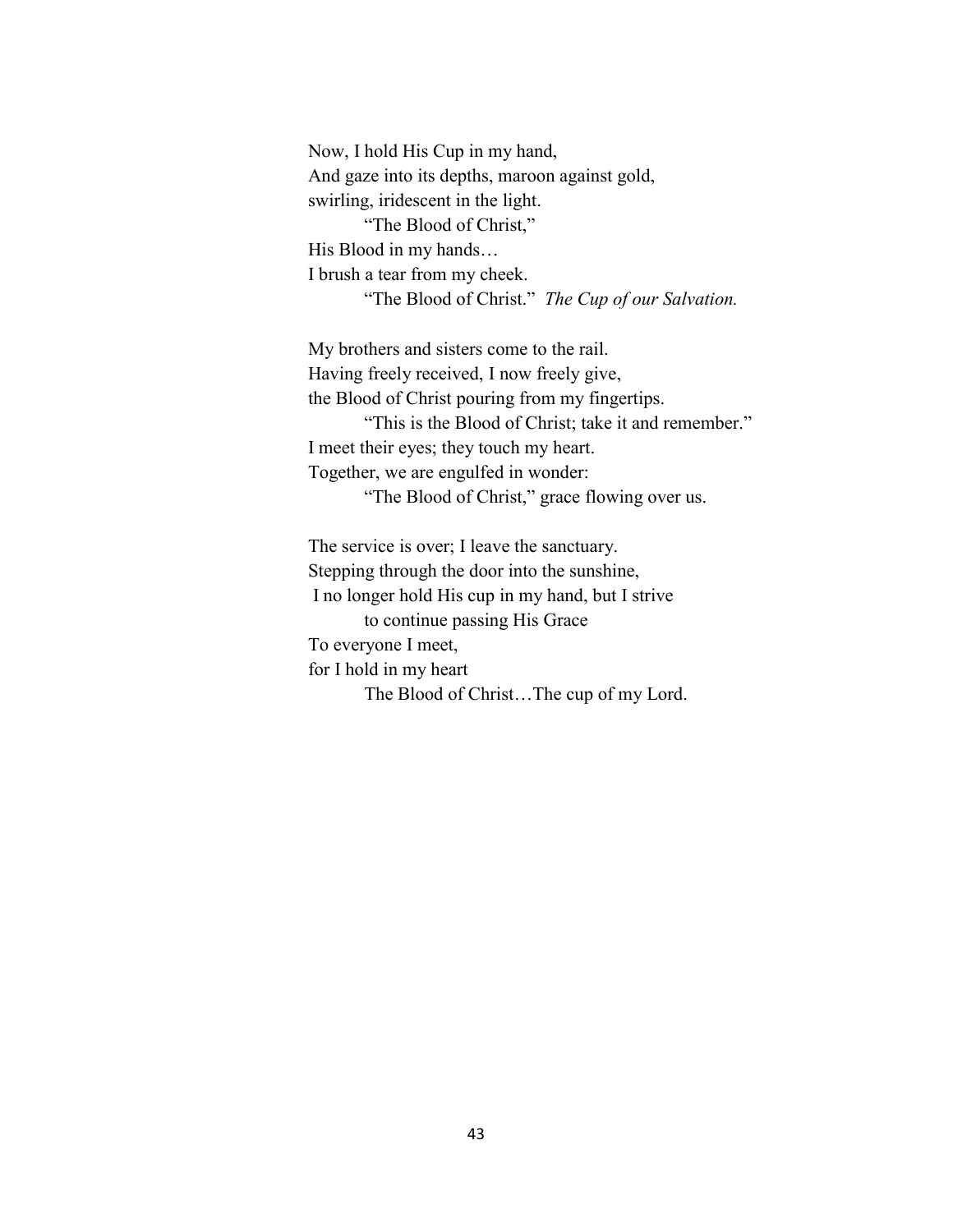#### **AN INVITATION TO DINE**

The invitation surprised me. I had picked up the mail and was casually thumbing through the envelopes: a water bill, an offer for a new credit card, an ad for the local Mexican restaurant, a card with a politician's smiling face asking for my vote, and hmm… what's this? A creamy envelope edged with gold foil announced, "An invitation to dine with the King."

It was probably just another restaurant ad, but I was intrigued. I broke the waxed seal and pulled out an elegant, printed card inviting me to, "A banquet with the King; 10:00 a.m., Sunday next; no RSVP necessary, just come as you are."

What could this be? And who schedules a banquet at 10:00 a.m. on a Sunday morning? Curiosity won out. Rather than throwing it into the nearby trash can, I decided to attend.

The day of the feast arrived. I admit I was a bit nervous; I'd never dined with a King before. Who was He anyway? King of what? I got dressed three times—no, that's too casual; noooo…that one is too flashy—it might draw too much attention. Finally, I settled on a simple black skirt and a royal blue blouse. I looked in the mirror. Right choice? I guess we'll find out.

Oh, was that a knock at the door?

Oh my! The chauffeur was like no one I'd ever seen before. He looked eight feet tall! His bronze skin gleamed and his eyes were brilliant, like the sun through stained glass. He was dressed in white with a gold belt. He did not speak, but bowed politely and motioned toward the…car? It was shaped like an enclosed horse-drawn carriage, except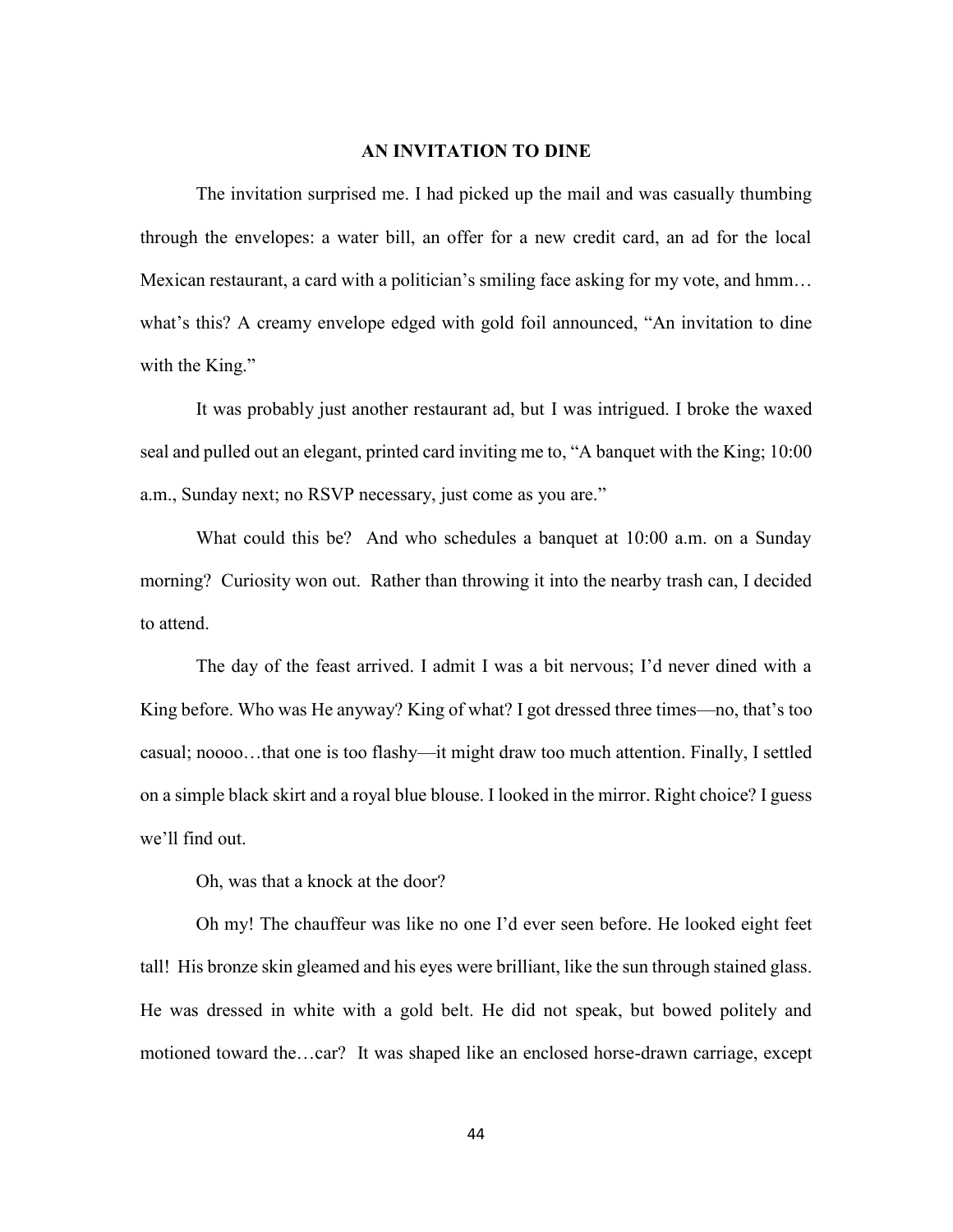there were no horses. Its sides showed a lattice work in pale, gold relief decorated with palm trees and pomegranates. The chauffeur opened the back door, and I carefully sat down on the carved wooden bench as my attention was drawn to the exquisite stained glass in the car windows. My driver slipped noiselessly behind the wheel. I'd hardly noticed that we had begun to move, when suddenly we were "there." Where, exactly, I wasn't sure, but we came to a smooth stop and the chauffeur got out and politely opened the door.

I slowly walked up the red carpet—surely this wasn't for me. A doorman who looked very much like the chauffeur, except that she was dressed in deep blue, with a similar gold belt, bowed and opened the enormous door. The floor inside looked like cut crystal. Should I walk on it? Could I? Another strikingly-tall young man offered me his arm and escorted me inside. I began to wish that I'd chosen the fancier dress. We walked down a long hall with walls paneled in cedar, then turned right to encounter another set of beautifully carved doors. They seemed to open by themselves. I peered inside.

It was nothing like I'd expected. The banquet room held none of the grandeur of the entry way. A long, low table stretched down the middle of the room, surrounded by large brown pillows. It wasn't adorned with carvings; it had no polished veneer; no table cloth covered its rough wooden surface; and no vases of flowers decorated its length. It looked like it might have been dragged out of someone's garage or a carpentry shop. Rather than fancy place settings, paper plates and plastic solo cups were scattered across it in no apparent order.

The ambiance also held none of the dignified reserve I'd expected people to adopt for a formal dinner with a King. Rather it was bright and festive—and a bit loud. The guests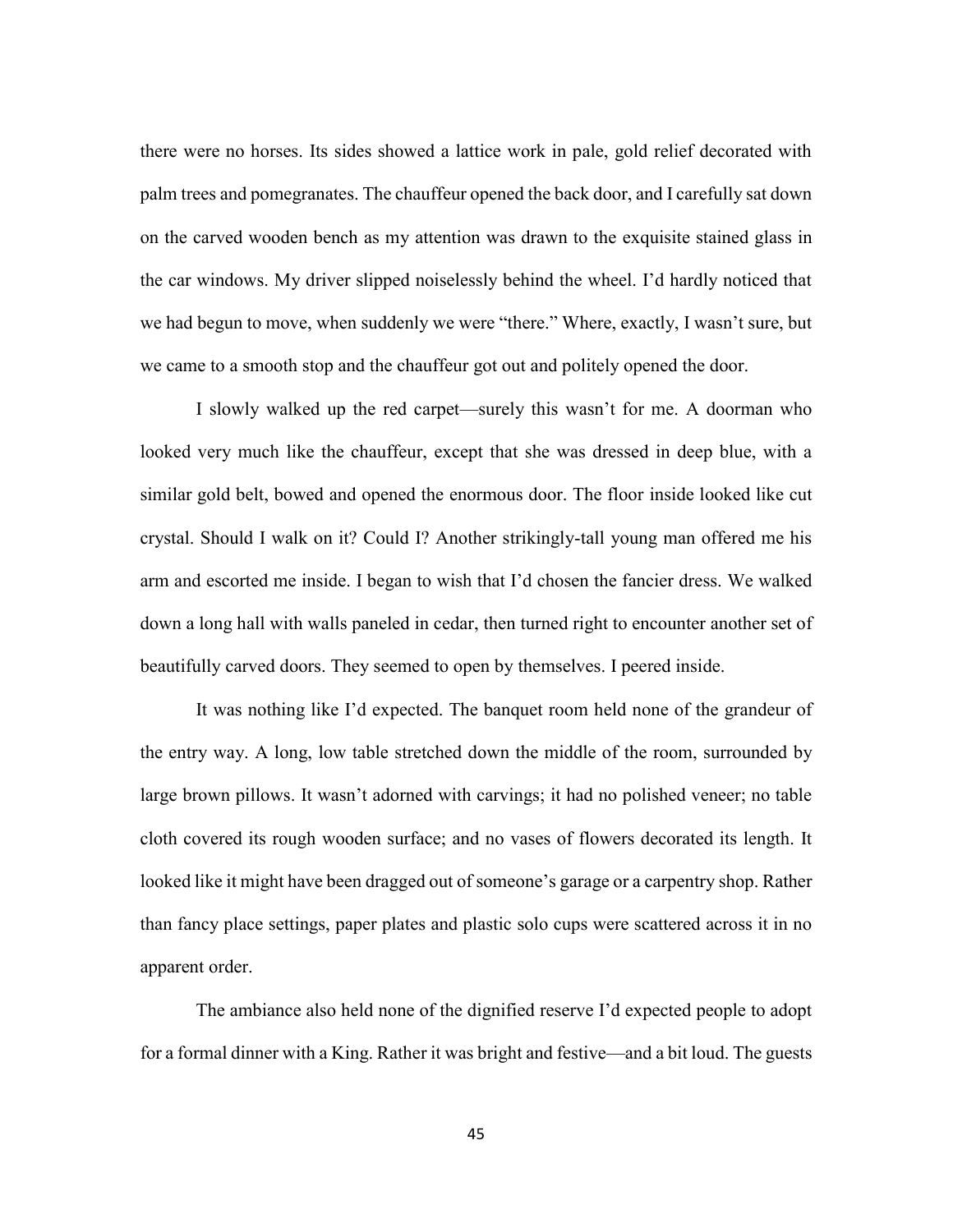seated on the pillows around the table chattered with their neighbors. They didn't seem to be dignitaries—just a gathering of an unusual assortment of regular people, but each was unique and intriguing. I looked up at my escort. He just smiled and gestured for me to go on inside. Still, I hesitated.

Some of the guests were quite old; others were twenty-somethings. A few children played tag in an open area on the far side of the table. Two very pretty blonds with long, straight hair sat together toward the near end of the table. They could have been twins, but were at least sisters. One wore a bright tie-dyed skirt and was figuring with mathematical symbols on a napkin. She seemed to be explaining something to the pony-tailed young man next to her. He shook his head insistently and picked up a mechanical pencil and napkin of his own. The other sister sat sipping her tea, quietly observing every detail of what went on around her. Though her features bore no hint of anything remotely Asian, she wore a pale pink Indian punjabi. She continued her silent observations until the handsome young man across the table very deliberately gained her attention and began asking her questions.

Not far down the table, a short, squat man in a tattered jacket with stringy grey hair and several missing teeth grinned through his unkempt beard. A multi-colored dog of indeterminate ancestry lay contentedly by his feet under the edge of the low table. The bearded guy called out loudly offering everyone who came near a handful of grapes or a drink of his wine. Next to him sat a well-dressed and perfectly-groomed executive who carried an air of power and confidence. The latest iPhone peeked out of his jacket pocket. The two couldn't have been more different, but the suited man leaned his head close to his neighbor and listened until they both chuckled at a shared joke.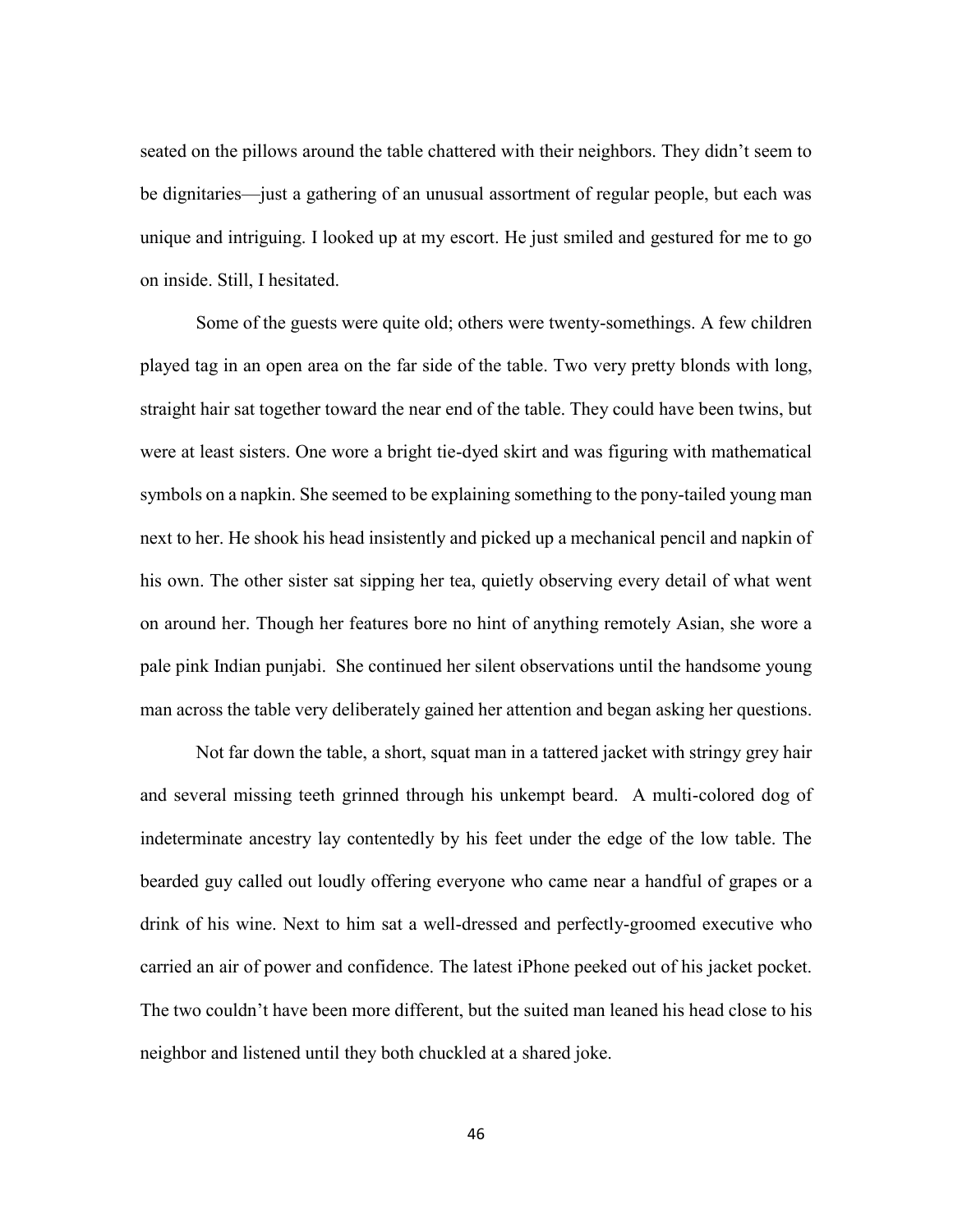A sage with a rounded forehead and a ring of white hair sat near the far end of the group. His face was wizened but animated with interest as he listened intently to the conversation from across the table. Affectionately, he took the hand of the stately woman who sat next to him. She had an expression of permanent amusement on her face. Leaning close, she murmured something in his ear. He let out a deep booming belly-laugh that seemed to reverberate off the high ceiling. I wanted to laugh with him.

My tall companion bent over and whispered that I should go on inside. I gingerly tiptoed down the three stairs into the hall, then paused again, still holding the hand railing.

A squarely-built gentleman in a skull cap spoke with a distinct Russian accent as he entered into discussion with the fine-featured middle-eastern man who sat next to him. The man had curly black hair and a neatly-trimmed beard. He held the hand of a quiet, dark-eyed girl on his other side. The Russian wore a cynical expression and their words seemed to grow heated, as if an argument was beginning. The girl closed her eyes, as if in prayer, as her boyfriend grew more adamant.

The debate caught the attention of a tall outdoorsman in black overalls and wellworn hiking boots who sat across the table. He gently sipped his wine and listened for a few minutes as their remarks grew louder. A huge, black Newfoundland that had been asleep behind his pillow woke. The dog sat up and pressed his head into the man's free hand, self-petting his own ears, until the man gave him a final pat, and sent the dog back to lay down. He addressed the men across the table, offering a few quiet words to each. Peace returned, and the girl smiled her thanks across the table.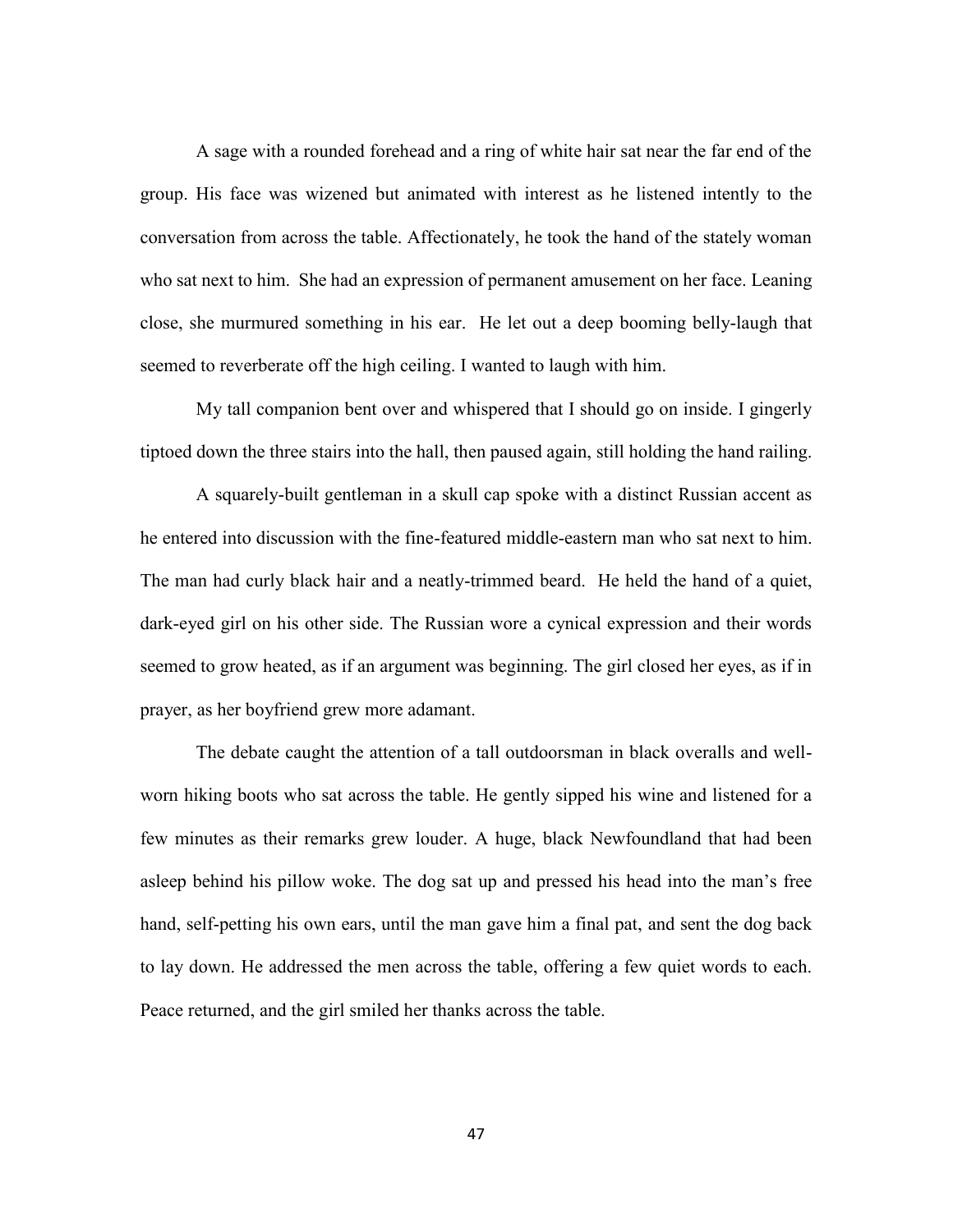A sophisticated man with a tight, sharp haircut and a colorful African tunic gestured widely as he described something big to the curly-haired young lady blacksmith next to him. Though she wasn't very tall, she was powerfully built and wore a many-pouched tool belt around her waist. He accidentally knocked over his plastic cup and, for a moment, looked sheepish. Then they both giggled, and she helped him mop up the mess.

Even as they all chattered and laughed among themselves, the attention of the guests was often drawn back toward the head of the table. I looked too, and then I noticed…the Host.

He reclined comfortably at the far end of the table. He, too, was dressed simply—just a white robe with a rope for a belt—but there was something captivating about Him. I couldn't take my eyes from His face. His skin was the color of sun tea with the light shining through it, similar in tone to the chauffeur and the doorman, but much deeper. His mouth was open in a great smile. His eyes seemed to glow with intensity, until he began to laugh a joyous, infectious laugh—then his eyes turned to twinkling. He seemed to be enjoying his guests immensely.

I couldn't just stand here forever. Trying to be inconspicuous, I inched my way toward an empty pillow at the end of the table nearest the door and began to kneel, but I guess I wasn't discreet enough. The Host, who I later learned was, indeed, the King, caught sight of me.

"Come in! Come in!" He called. "No, no. Not down there. Come up here where I can look at you. This is the first time you've joined us for one of our little brouhahas. I'm so glad you've finally come."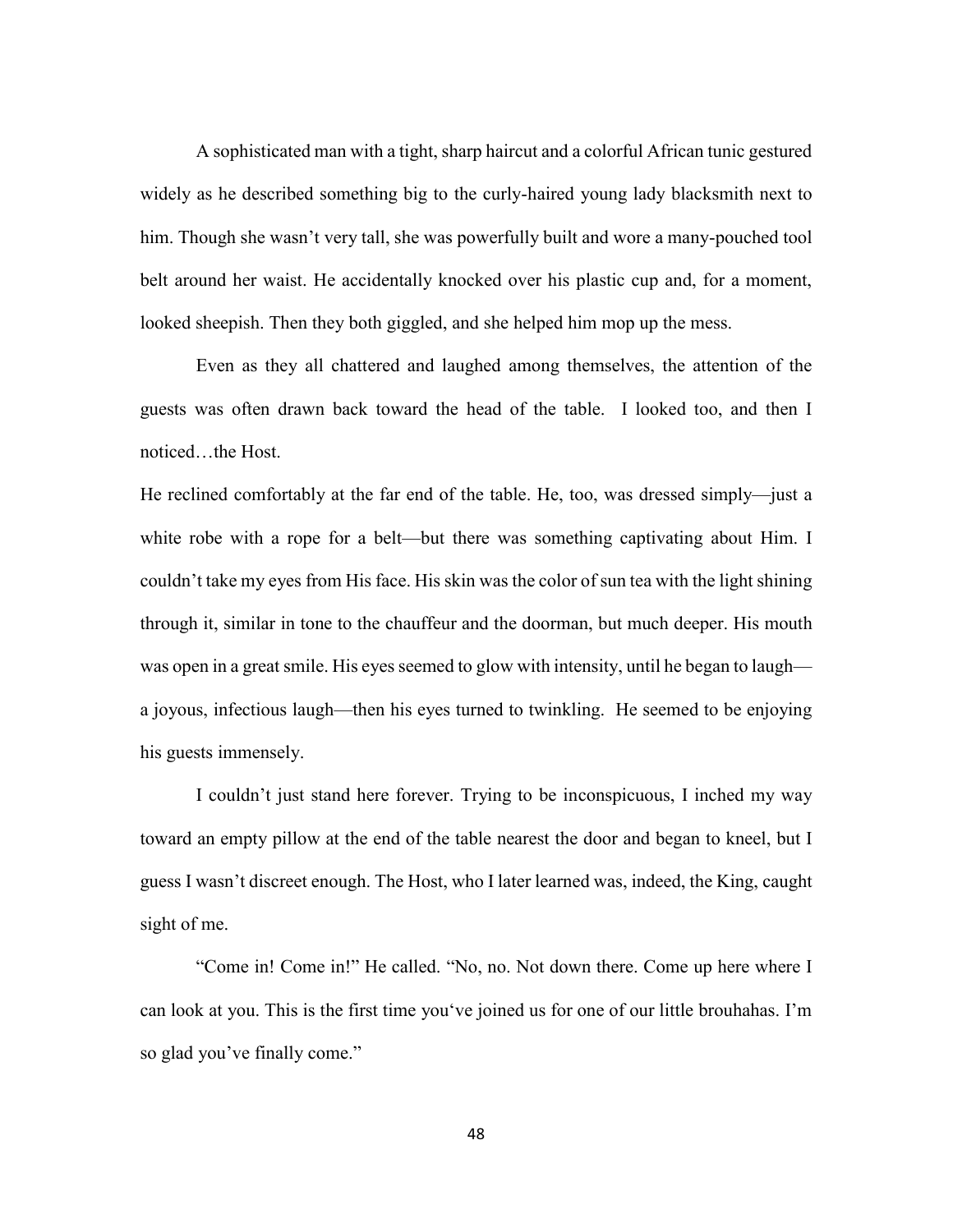Finally come? Was I late? Was I supposed to have come sometime before?

Shyly, I shuffled toward the head of the table. The guests continued to converse; I heard many languages as I walked along the crowd. I could identify Chinese and French and Slovakian, though I couldn't understand what was being said. I caught a few phrases in Spanish and recognized a Russian proverb being passed between a thin woman and a boy of about ten.

An empty cushion lay on the floor next to the King. He motioned for me to sit down. I was self-conscious; everyone had seen Him call me forward. What should I do? I had no idea what the etiquette was here. I carefully sat down, tucked my feet under my skirt, and smoothed it around me. Then I looked up cautiously, but no one seemed to expect anything special from me. They continued to chatter together, or with the King. Some drank white wine from their plastic cups and nibbled grapes and cheese from plates that were haphazardly scattered down the center of the table. Others seemed to have glasses of milk and were eating thick slices of brown, grainy bread spread generously with honey. The King smiled at me, but then purposefully turned His attention to someone else, graciously giving me time to gain composure and become more comfortable. A woman wearing a bright yellow and red shirt and a Green Bay Packer's hat gave me a welcoming finger-wave from down the table. Sitting next to her was a very elderly couple. The old woman, who probably used to be much taller than she now appeared, smiled at me knowingly, not only with her mouth, but also through her faded blue eyes.

I looked around the room. The floor-to-very-tall-ceiling bookshelves that surrounded us seemed to stretch into the distance so that I couldn't quite tell where they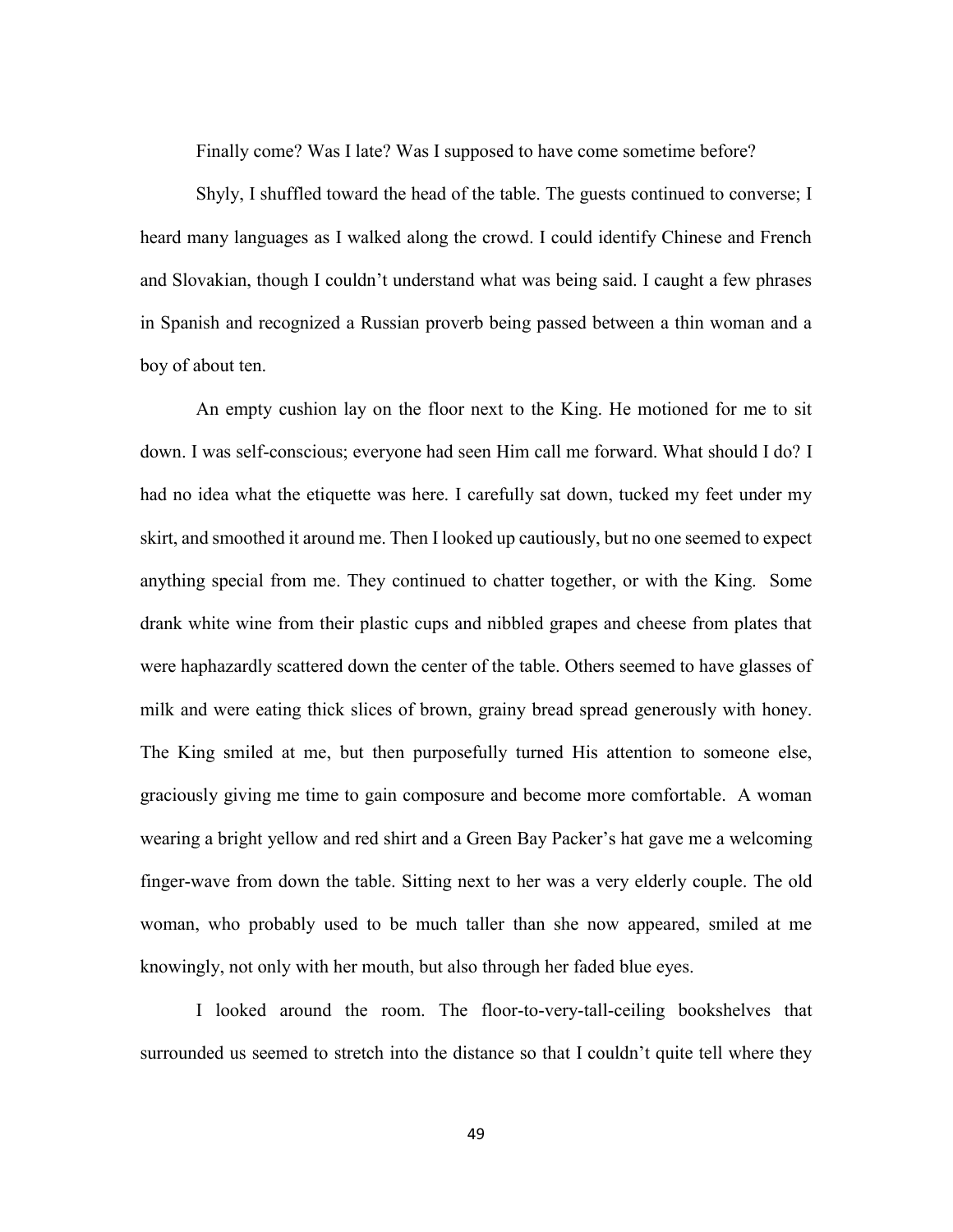ended. Tightly-packed volumes inside all sorts of bindings lined the shelves or lay in jumbled stacks on the floor. Armchairs with lamps were tucked here and there. The room could as easily have been a library as a banquet hall. It looked as if the sum-total of human wisdom was enshrined here. The King caught me looking at the books and smiled faintly. Somehow, I felt sure he'd read them all—or maybe he'd written them.

He motioned to the two women across the table from me and introduced us, though I didn't quite catch their names. One was a white woman with an intense gaze but a soft southern accent. The black woman next to her flipped the fringe from her colorful head scarf over her shoulder and stood up, coming around the table to give me a hug. "Sister, I'm glad you're here," she said enthusiastically. We exchanged a few words before she went back to sit down.

I looked up and noticed the ceiling which was papered with posters—playbills advertising an array of movies and stage productions in every language imaginable. I recognized Charlton Heston as Moses and Denzel Washington from "The Book of Eli." I saw an announcement of a British production of "The Merchant of Venice" and a Chinese play, apparently about a young man and a hawk. It was a colorful myriad of human drama depicting comedy and history and tragedy from all over the world.

The banquet hall was bigger than I had first realized. Were there 50 people around the table? Or a hundred? Or maybe two hundred? More? They seemed strangely uncountable—a multitude that didn't fade into being a crowd, but in which every face retained its distinct personality. The King seemed able to give attention to each one, and yet not ignore anyone else. A young couple cuddled close together down the table from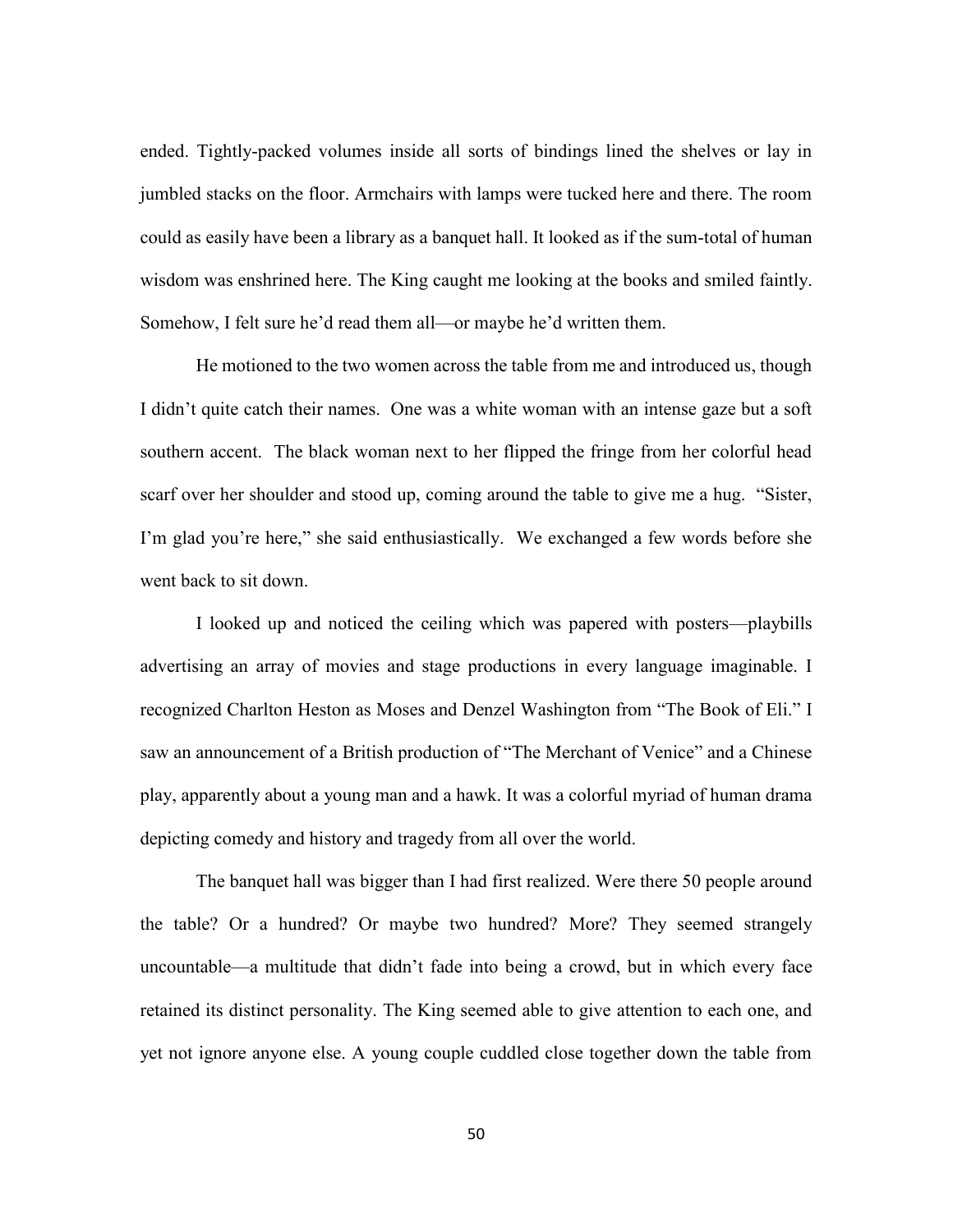me. All of their attention seemed to be on each other, until the girl teasingly put a grape in the young man's mouth. They both melted into giggles when the King winked at them.

I was not the only latecomer. A tall, thin black man escorted his wife to a place in the center of the table. He carefully arranged a pillow for her and helped her remove her creamy, wool coat before taking his place by her side. Casually draping his arm across her shoulders, he introduced her proudly as the doctor in the family. She smiled as he quickly got caught up in a discussion with the professor across the table, declaring vigorously that education is impossible without introspection.

Behind them a broad-shouldered young man descended the steps, leaning on his cane and placing his feet very deliberately. He walked with a pronounced limp and seemed a little unsure, as if he could barely see where he was going. He found his way to the pillow I had tried to sit on at first and sat down awkwardly, picking up his dangling left hand with his right one and carefully laying it in his lap. Once settled, he dived into the conversation, opening with a joke that made everyone around him laugh.

The two young people whose napkins were now completely inundated with mathematical formulas raised their voices. She insisted that using multi-dimensional vectors, she could draw an accurate model of the whole world system. He disagreed, arguing that the world couldn't be reduced to numbers. The man whose laughter had shaken the rafters called down the table, adding a new facet to their debate. He told them that, as with musical notes, the real character of the world lay in the space between the numbers. The King interrupted briefly to tell them they were all right, and that the numbers and the space between them were, in fact, one and the same.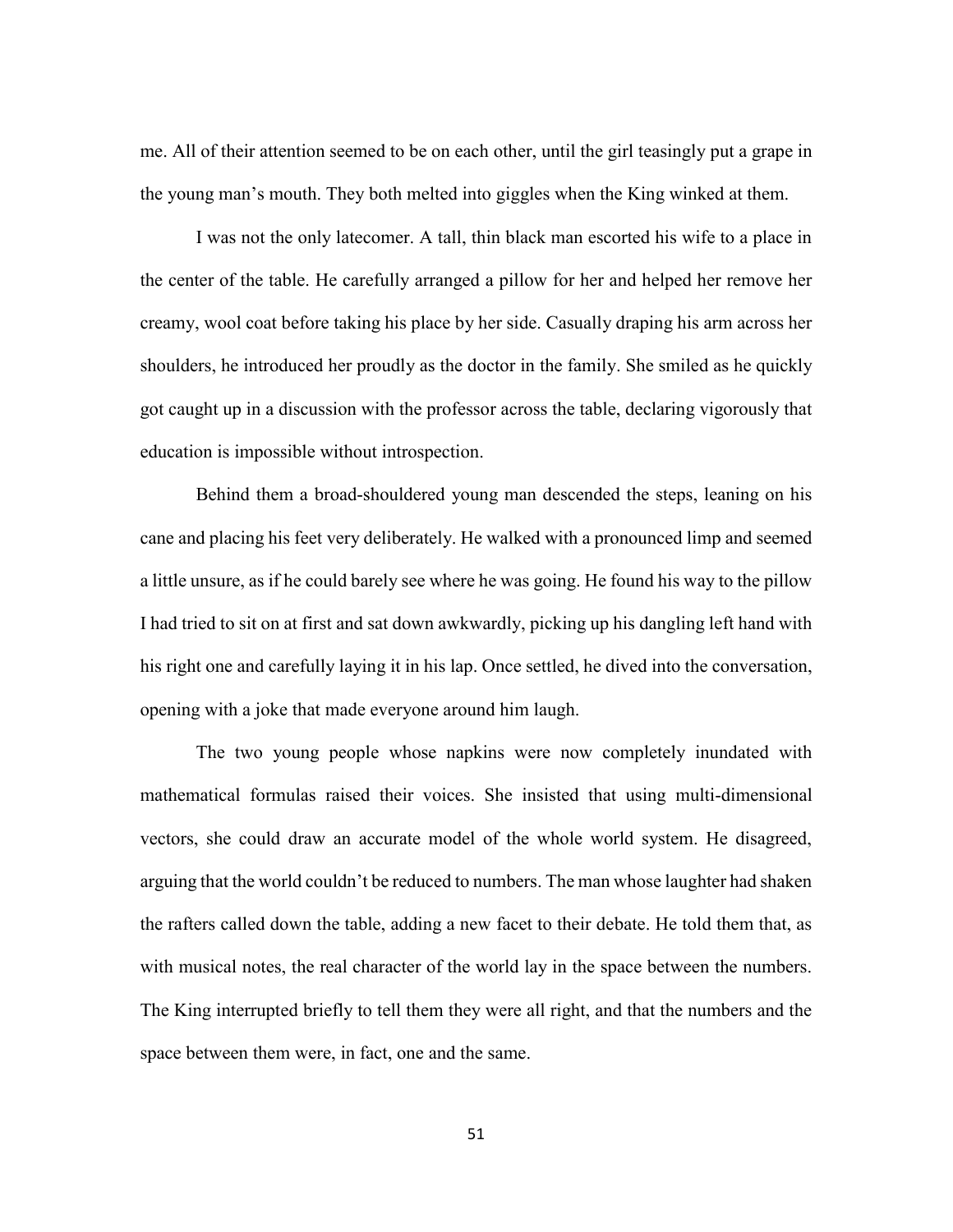This fellowship went on for some time, until a group of people dressed much like the chauffeur and the door keeper, except that their tunics were purple with gold belts, came in carrying a loaf of bread and a bottle of a new kind of wine. These were placed before the King, Who reached out to lay His hand across the top of the bread. He was joined by two new Persons. Looking at them, I had no doubt that they were family. By Himself, the King had been One to admire—a perfect blending of majesty and familiarity, of the intimate and the extraordinary. Together, these three were completely indescribable, their excellence beyond my words. They stood separately, yet seemed to move in concert. It was as if each knew the thoughts of the others the instant they formed…or perhaps they thought with one Mind.

Gradually, the room grew respectfully silent. The children returned from their game to sit down with their parents. The King met the eyes of One of the Others and smiled. He picked up the loaf of bread and carefully tore it into small fragments. Lifting the platter of bite-sized pieces high, He said with a great smile, "Take, eat, and be blessed!" A cheer rose from the crowd, and He passed the platter down the table. The jovial sage continued to smile, but reverently laid his hand on the King's table and closed his eyes before taking a morsel of bread and passing the platter on. Everyone took a piece, joyfully sharing it as they participated in His grand banquet.

The King picked up a silver cup that I hadn't noticed before. It was old and somewhat battered—no longer fully round—yet it appeared priceless, reflecting the light that glowed from the faces of the Trio. The King poured wine from the new bottle into the cup. It was a thick, dark burgundy. He lifted the cup toward the ceiling. "Drink this in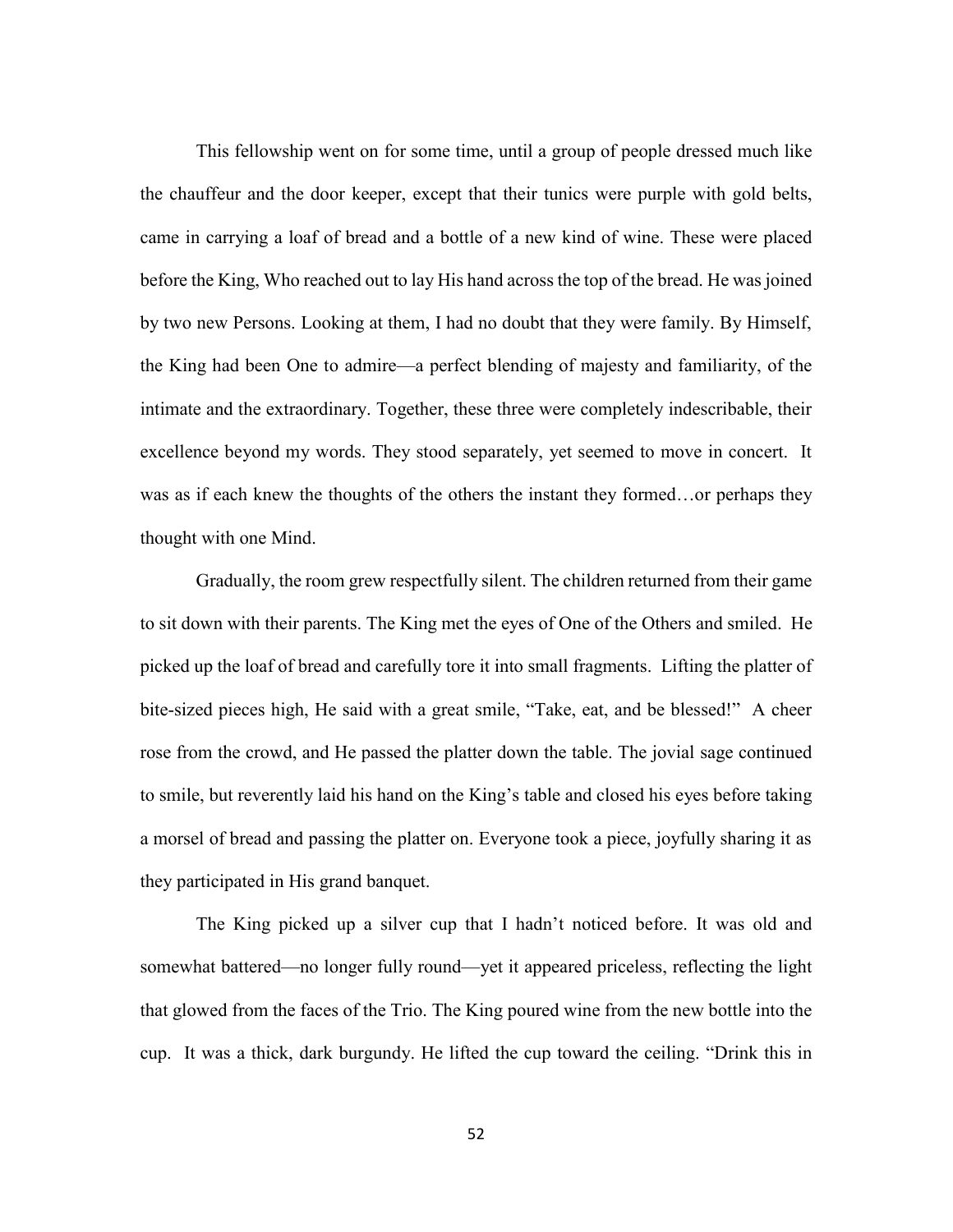grateful remembrance, for you, my children, were dead and now you are alive again; you were lost and now you're found." The cheering was even louder this time. Finally, I understood. This wasn't the King of a country or an empire. He was Sovereign over all that is, not only Master of this table, but of all tables. Yet even more astonishing, this was my King…and my Father.

The King's Son reached out a deeply scarred hand and took the cup from His Father. As I watched, He lovingly started down the opposite side of the table, offering a sip of the rich, red wine to each person he came to. It must have taken a long time for Him to greet everyone on that side of the table and then to come back down my side, but it didn't seem long at all. With each person, he stopped, looked into their eyes and smiled, as if they were the only one in the room. Some looked self-consciously at their feet, then raised their eyes to meet His with a look of wonder and joy. Others reached out to gently touch His Face. A few threw caution to the wind, wrapping their arms around Him in an elated hug, and He laughed with them.

At last, He came to me. I had been excited with anticipation as I'd watched him come nearer and nearer down the table, but as He finished with the person before me, I suddenly began to remember…the mess I'd selfishly left for my husband to clean up; my pride in getting my project accepted over my colleague's; the harsh words I'd had for my daughter; the trip to Europe I had been coveting and scheming to finance; the smoldering anger I'd nurtured against my sister. Suddenly, I wasn't so sure I belonged here. Could I face Him? I looked at the floor.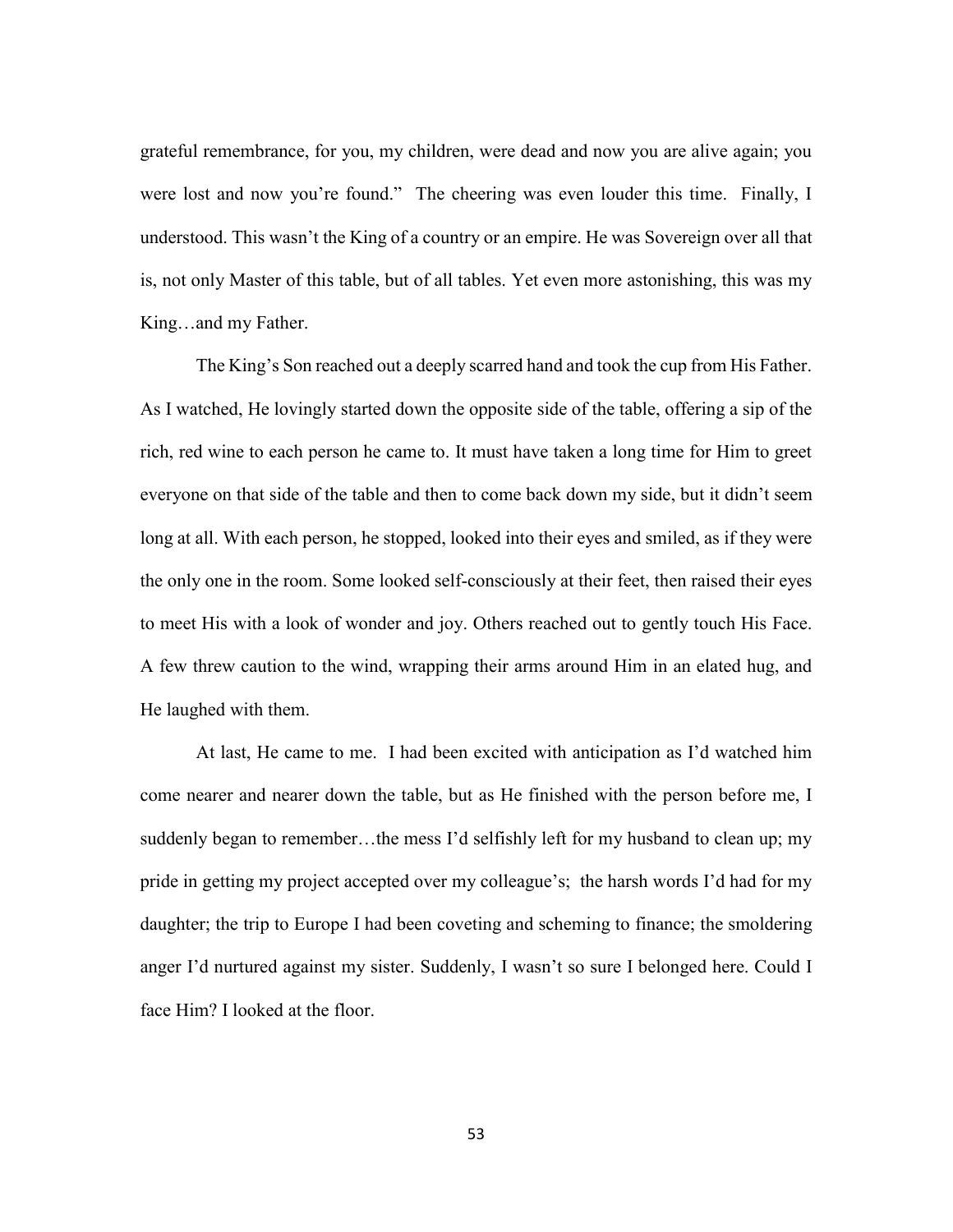He waited patiently for a moment. Then He put a gentle finger under my chin and lifted my face toward His. He looked into my eyes. No, He looked into my soul. Suddenly I knew that He knew all about those things, and they were all forgiven. He smiled. I knelt, looking at Him in awe. He offered me a sip of wine; it was sweet, and I could feel its burn as it flowed over my tongue and down my throat, washing away all that had gone before.

The joy in the room overflowed. People abandoned their places at the table and began stirring around the hall, chatting in excited groups of threes and fives. The King moved easily in and out of these circles adding his comments to one conversation here and another over there. I noticed that some people were sipping from mugs of coffee and wondered aloud where the coffee had come from. The teenager standing next to me pointed out several urns on a serving table across the room.

"I'll get you a cup," she offered. She navigated through the crowd and returned with a steaming mug of the best coffee I'd ever tasted, along with a molasses cookie. Someone pulled out an old fiddle and began to play it. Instantly, a bongo drum and a guitar appeared out of nowhere, and the dancing began. The King looked on in merriment as he watched his guests swing and twirl and waltz and bounce and hip-hop all over the room.

The celebration continued for quite a while longer—I've no idea how long—and then it was time to return home. I was still a little bit shy as I stepped up to shake the King's hand and thank Him for inviting me, but He caught me up in a hug instead and insisted that I should come back again very soon. I hardly noticed the crystal floors or the gold chariot on the way out. They no longer impressed me. I'd been inside. I'd been to the banquet.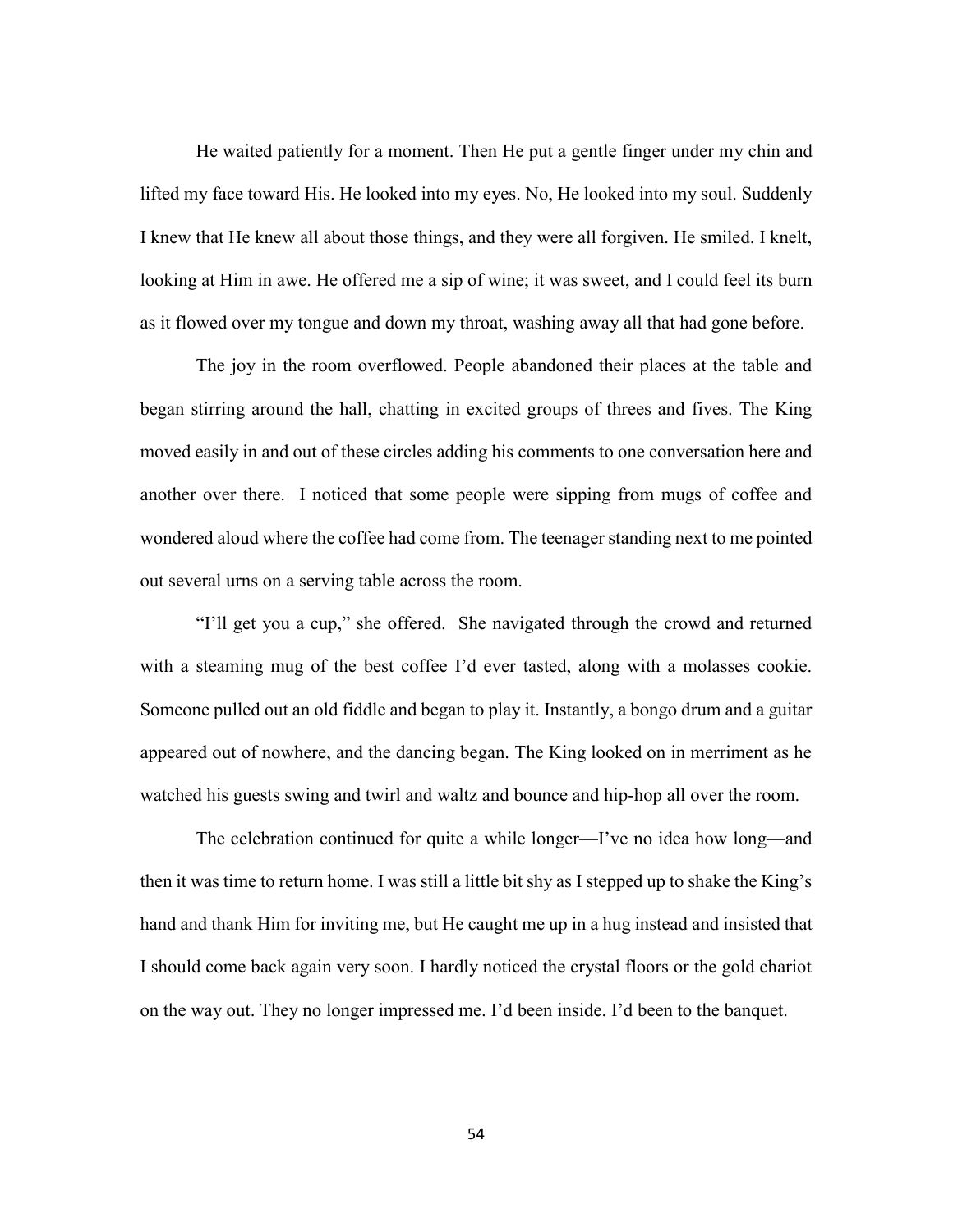Arriving home, I found everything as I had left it, yet nothing was the same. The newspaper and yesterday's mail lay on the table; the mess was still in the kitchen (I was glad my husband hadn't cleaned it up); the dresses I'd discarded in my puzzled dressing that morning still lay strewn across the bed. Life would go on, picking up from where I'd left off. Monday morning would come, and I would go back to work as usual. But that was no longer what mattered—I was His. I am His.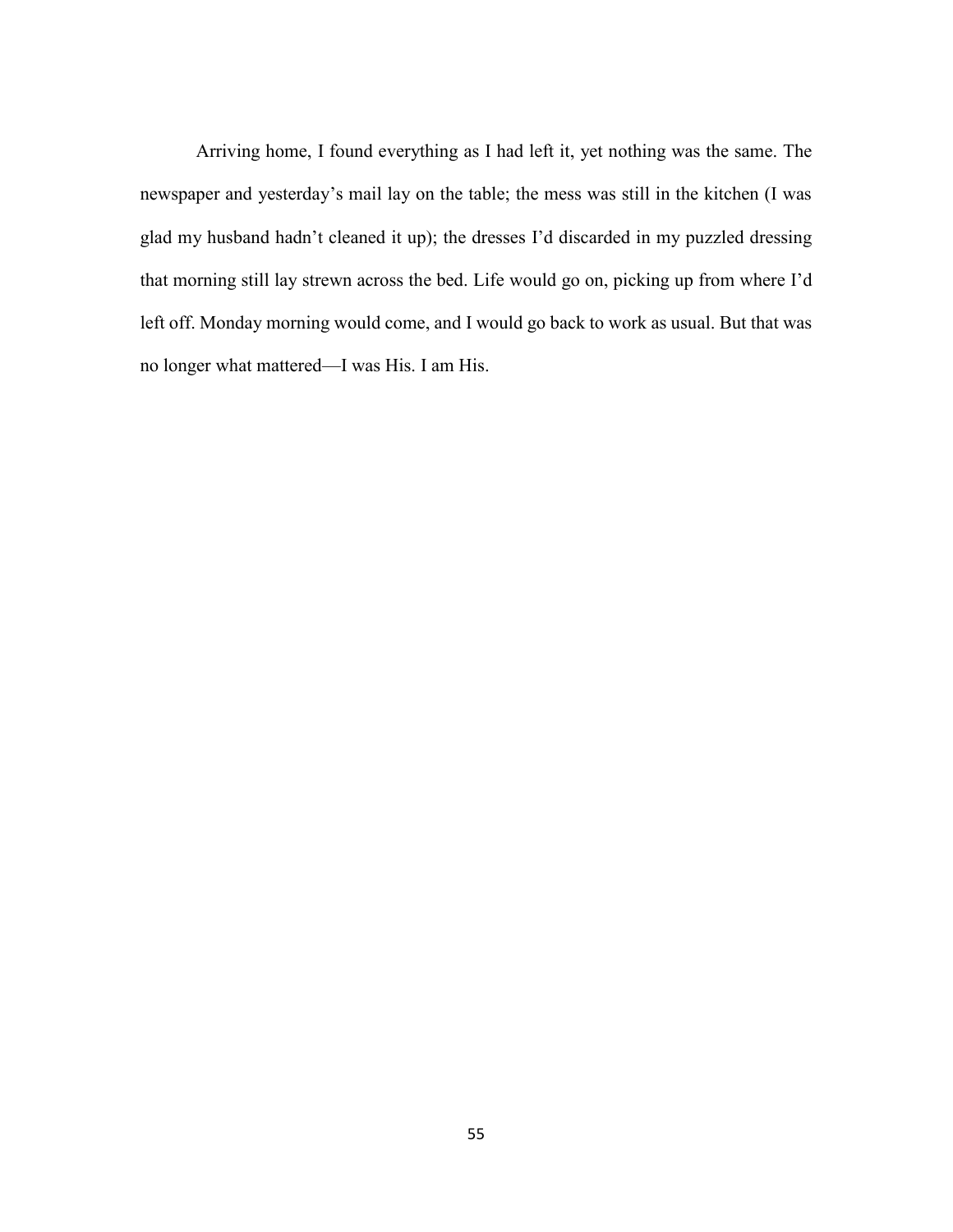#### APPENDIX: A CRITICAL REFLECTION

### A. Theme

The conversation into which my thesis work attempts to contribute reaches into antiquity. It was begun by ancients who we can neither name nor identify who wondered about the relationship between God (or gods) and man. Indeed, the inquiry into the natures of both God and man have been primary questions in the continuing discussions of philosophy, theology, literature, history and even the sciences for thousands of years. Aristotle attempted to capture many of the problems that inhabit these inquiries under a single umbrella in the writing of his *Metaphysics*.

What, exactly, is metaphysics? As the Stanford Encyclopedia of Philosophy notes, it is not easy to define: "Ancient and Medieval philosophers might have said that metaphysics was, like chemistry or astrology, to be defined by its subject-matter: metaphysics was the 'science' that studied 'being as such' or 'the first causes of things' or 'things that do not change'" (van Inwagen and Sullivan ). Such a definition no longer fully encompasses the topic of metaphysics, but these perennial questions about the nature of God, the nature of man, and the relationship between the two have continued to perplex thinkers in a variety of fields.

In *Confessions,* St. Augustine famously struggled with a similar dilemma: that of the paradox between the transcendent and the intimate God. He writes, "And how shall I call upon my God, my God and Lord, since when I call for Him, I shall be calling Him to myself? and what room is there within me, wither my God can come into me? Whither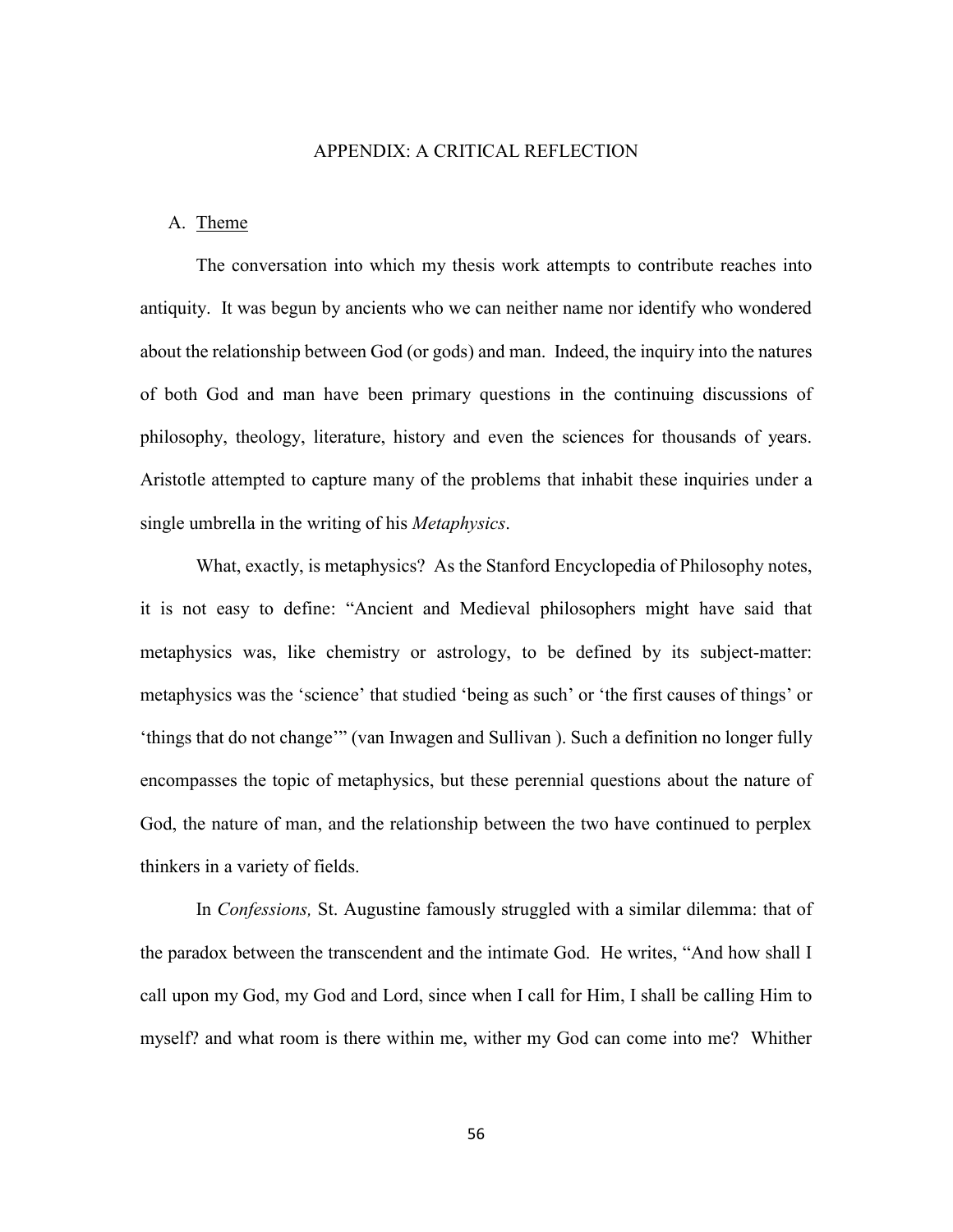can God come into me, God who made heaven and earth? Is there, indeed, O Lord my God, aught in me that can contain Thee?" (Augustine)

Because my thesis is written from a Christian perspective and for a Christian audience and addresses specifically the nature of the Christian God, I will limit my discussion of this conversation to a Christian viewpoint and leave both the more ancient and the broader discussions of these topics beyond the scope of this writing. In order to place my thesis within the context of this dialogue over time, it is necessary to consider not one conversation, but three intertwined exchanges: the conversation between God and myself (and other selves); the conversation between my writings and their intended readers; and the broader conversation that has played out among Christian thinkers and devotional writers over the past 2000 years.

# B. A Multi-Genre Approach

It seems that modern literary study is often separated into many tightly-defined specialties along several dividing lines. A piece of literary writing maybe classified as African, American, or Asian; as Medieval, Early Modern, or Twentieth Century; or as poetry, fiction, nonfiction, or criticism. It is my hoped to cross these distinctions and draw from and contribute to a broad exploration of literary expression into human experience, condition, and potential in light of the transcendent and intimate God. The inspiration for such a multi-genre exploration stemmed from reading the works of modern devotional writer, Dr. James A. Campbell (*The Holiness of Water* [Campbell 1-77]; *Christmas Stories and The Christmas Story* [Campbell 7-45]; *Communion: Liturgies for the Living of These*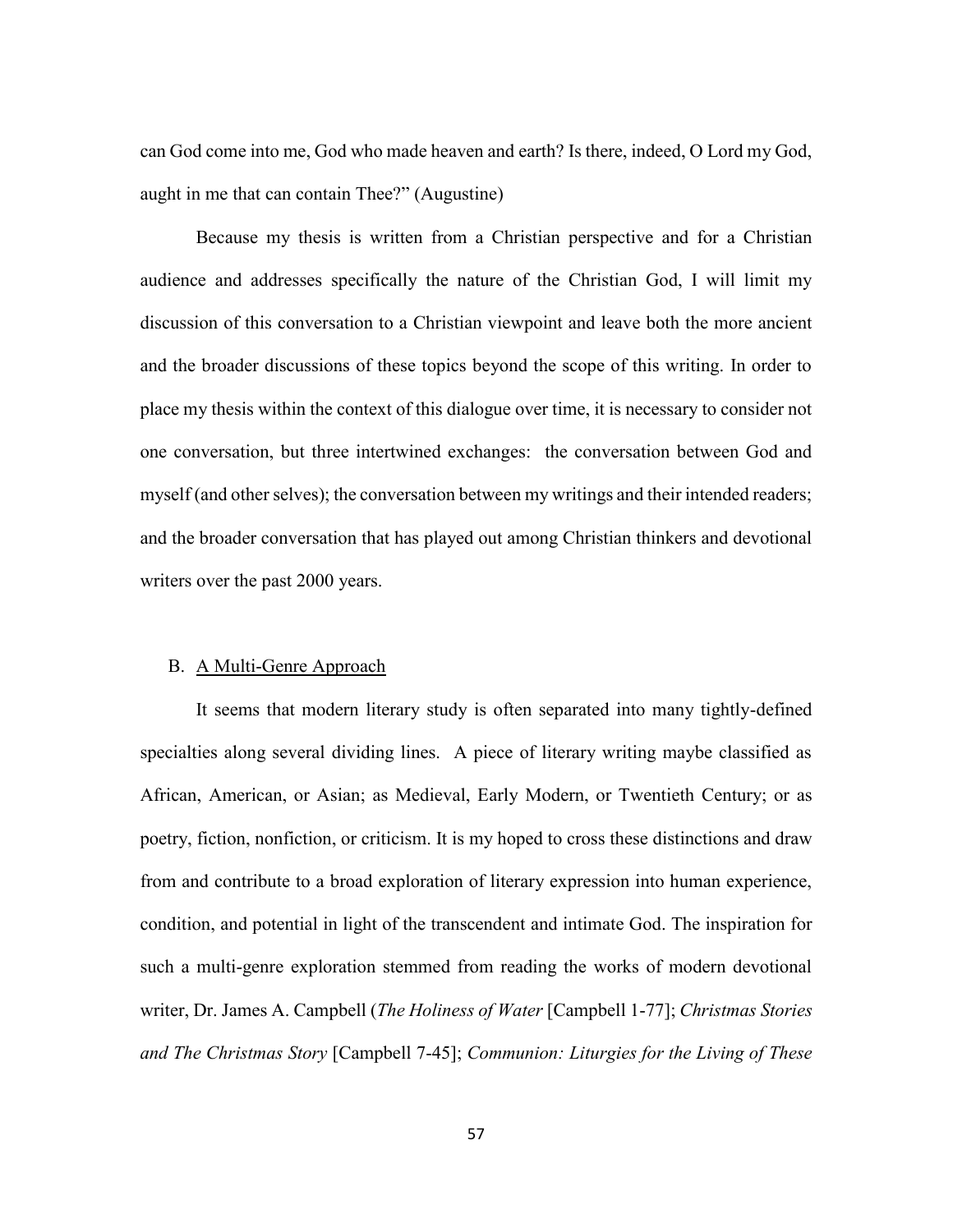*Days* [Campbell 1-122]). In each of his books, he explores a particular theme and theology using a variety of literary approaches. I hope that I have succeeded in surveying the many facets of my topic using many genres and approaches as creatively as Dr. Campbell explored Advent.

Another example of this kind of multi-genre investigation of a topic occurs in *The Beekeeper: Rescuing the Stolen Women of Iraq*, by Iraqi poet, Dunya Mikhail. She also uses a variety of genres, including interviews, commentary, poetry, journalism, personal memoir, and photography to portray the many aspects of pain suffered by the people of northern Iraq in the wake of the Islamic State's invasion (Mikhail and Winslow).

Many modern literary magazines also use this form, coming out each month or quarter with an issue that focuses on a specific theme expressed through varied offerings of poetry, prose, essays, and experimental genres. While many of these are not so tightly themed as my thesis work, they do form multi-genre explorations of broad topics, not written by a single author, but chosen out of the preferences and interests of individual editors or teams of editors.

The genre of devotional literature includes works of deep thought and inquisitive theology as well as disciplines for the temporal living out of these concepts. From the introspective honesty of Augustine's *Confessions* to Thomas a Kempis' conversations with Jesus in *The Imitation of Christ*; from the intense visions recounted by *The Shewings of Julian of Norwich*, to the "subterranean sanctuary of the soul" in Thomas Kelly's *Testament of Devotion*, and C.S. Lewis' prolific gift for observing everyday life and seeing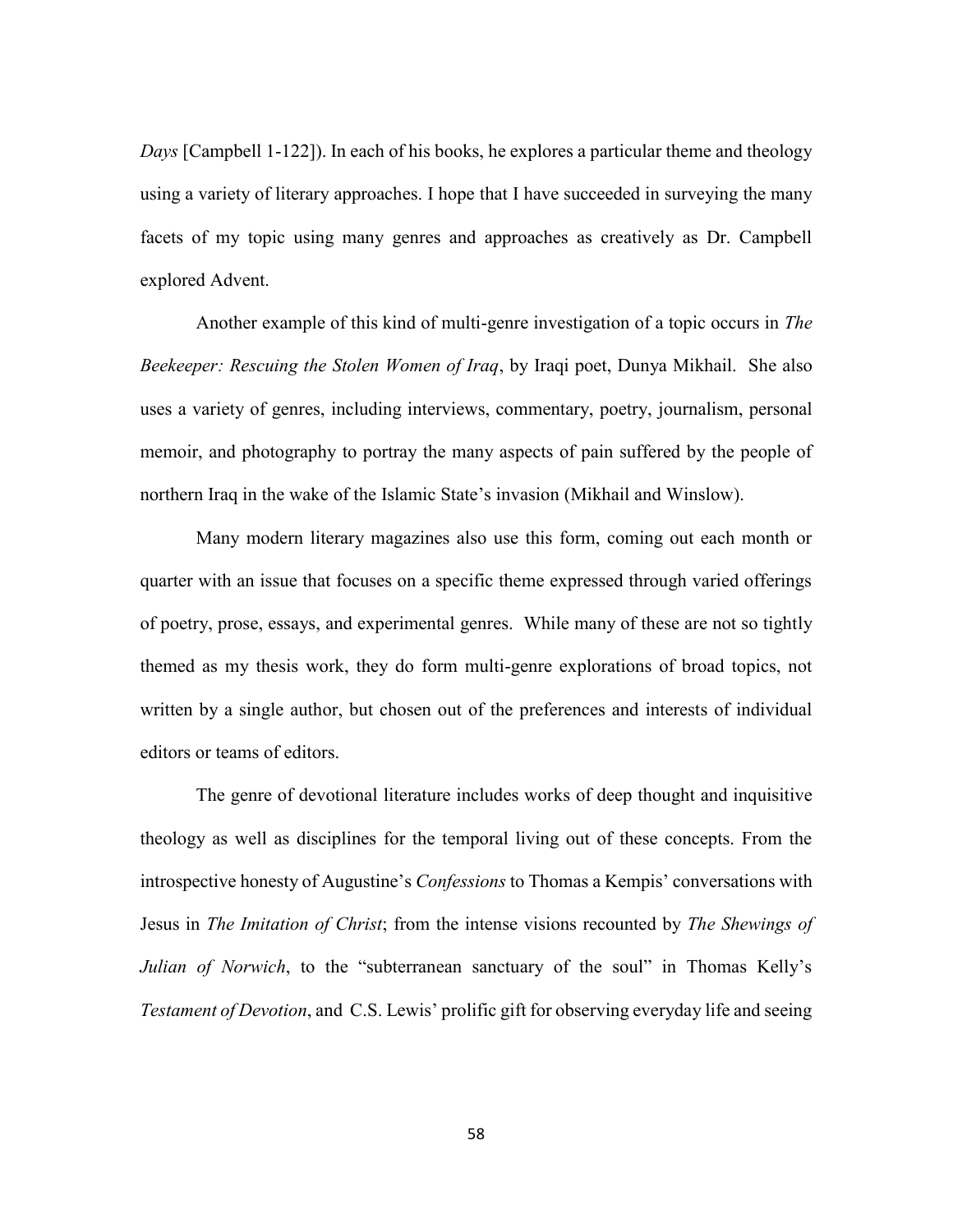God acting within it, devotional literature traditionally seeks to ask hard questions and take the reader deeper.

This genre provides a bridge between serious theological scholarship and the light, "daily-reading" approach of what are sometimes called "inspirational" books. Unfortunately, in modern writing, the genre of devotional literature has leaned toward light commentary and cliched language and away from searching for deep new approaches, fresh facets, and innovative ways of understanding age-old theological concepts. In the introduction to *Devotional Classics*, Richard Foster and James Bryan Smith write:

For many people today devotional means ethereal, otherworldly, irrelevant. To still others it implies sentimentality, superficiality, and an unwillingness to face the hard realities of life. In point of fact, however, genuine devotional writings have nothing to do with these modern misconceptions. Rather, they seek to touch the heart, to address the will, to mold the mind. They call for radical character formation. They instill holy habits (Foster, Richard J., Smith, James Br ).

My own working definition of devotional literature looks deeply into the theological mysteries and philosophical quandaries that have puzzled mortals for millennia, to discover the inspiration of the Divine, and then to apply that inspiration to living a life of both intellectual integrity and faith.

I know, of course, that my own attempts at literary and poetic styles come out of traditions and previous literary conventions that developed over time until I have seen and read them in the works of various authors, both old and modern. Often, I don't really know where the styles which reside in my mind have come from, and I found it fun to go looking for previous works whose echoes I could recognize in my own writing: Robert Herrick's "To God" reminded me of my own piece "Before the King;" the shaped poem, "The Altar" by George Herbert predicates my attempts at playing with the way my poems look on the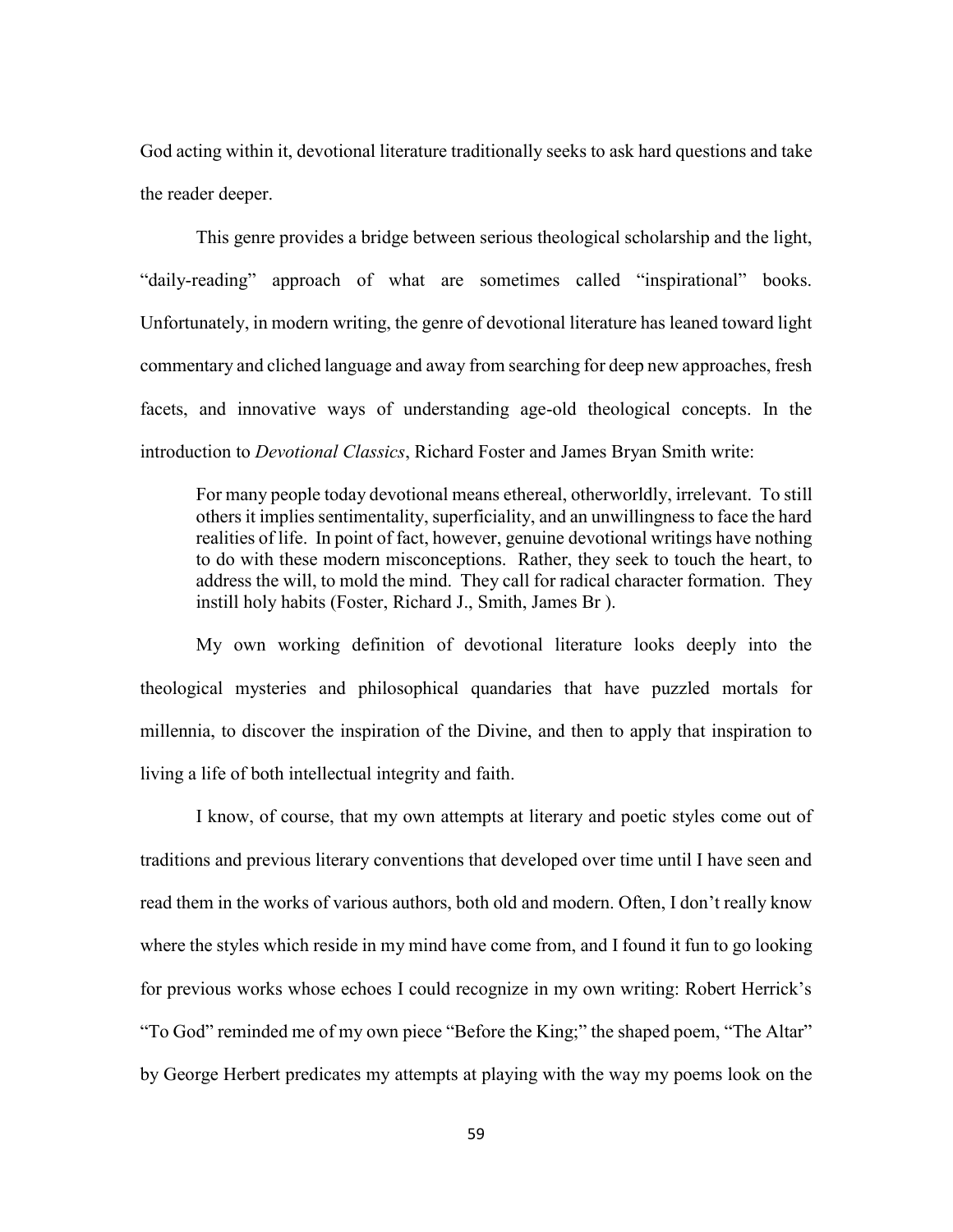page; the communion image in Herbert's "Love (III)" feels similar to my communion in "An Invitation to Dine;" Petrarch analogizes the climbing of a mountain with a sacred journey in "The Ascent of Mont Ventoux;" and T.S. Eliot describes a spiritual ascent in the third segment of "Ash Wednesday."

In the following segments, I will address the provenance of various pieces in my thesis work and attempt place them within the overall historical conversation of devotional literature. These will not be comprehensive literature reviews, as such would be a daunting task with 11 individual pieces over more than 3000 years of sacred writing. Rather they will focus on the specific writings that helped to inspire or which undergird each story, essay, or poem.

## C. Trip Report: August, 2017

What we modern climbers now refer to as a "trip report" and often post online after a summit attempt on forums like 14ers.com, serves as a record of our adventures and justification for bragging rights, as well as a guide for those who will climb the same trails after us. Preparation for a climb usually includes reading recent trip reports from other hikers to get an advance look at the terrain and a feel for current conditions. However, we who climb with modern REI gear, GPS tracking, and internet reporting capabilities are far from the first to produce trip reports, nor am I the first to see the mountain I was climbing as a spiritual metaphor and to include in my trip report not only the details of the physical climb, but also of the spiritual one. Fourteenth century Italian poet, Francesco Petrarch was responsible for one such ancient trip report. In "The Ascent of Mont Ventoux" he recounted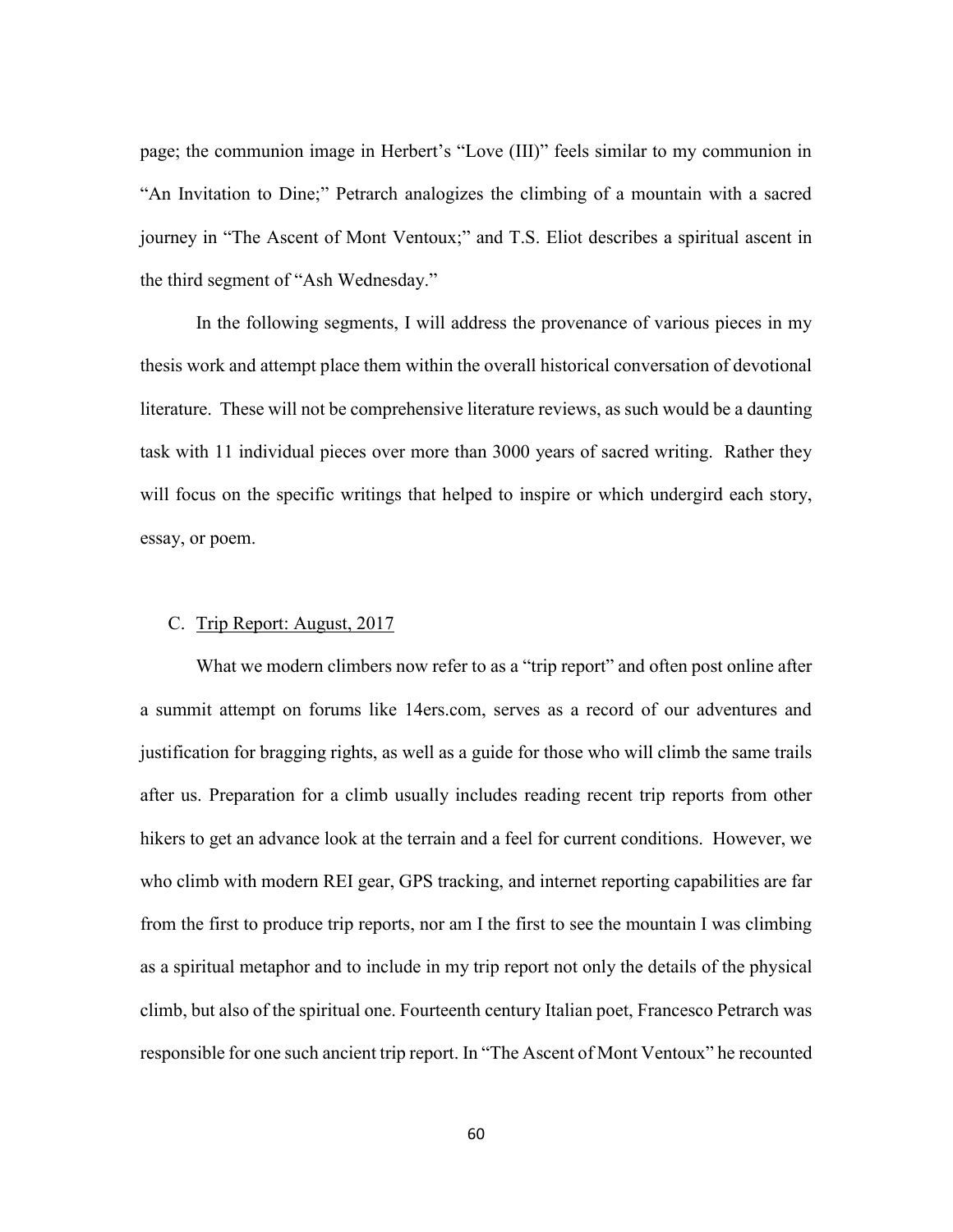the details of his climb, including sitting down to read from the copy of Augustine's *Confessions* that he had carried with him. Spurred by Augustine, he then analogized the climb with his own spiritual difficulties and misgivings about the vanity of human life.

Dante's *Purgatory* is also a metaphorical mountain climb. Whereas *Inferno* is a spiraling down through the circles of hell, *Purgatory* is a wandering, switch-backing, ledge-running, saddle-searching heights-scaling hike from earth toward the entrance to heaven. Dante portrays the climb as an arduous physical work of leaving one's former sinfulness behind and striving toward paradise (Alighieri ). In a more recent work, TS Eliot's "Ash Wednesday (3)" includes a climbing of the stairs that also seems reminiscent of a symbolic spiritual climb (Hopler and Johnson 285).

One additional characteristic of my "Trip Report" is that God speaks. The voice of God is not new to devotional literature. Of course, Biblical accounts of God's voice abound. Since then many others have reported His words. Among these are Julian of Norwich, who hears the words of Christ throughout *The Shewings of Julian of Norwich* (Crampton 37-155) and Thomas a Kempis, who heads whole sections in *The Imitation of Christ* with the attribution: "The Voice of Christ." This "Voice" asks the reader to "strive diligently" toward a range of spiritual goals, but does so in a very gentle tone, opening most of his sections with the address, "My child" (a Kempis).

## D. Abba and In the Playroom

I will address the literary underpinnings of "Abba" and "In the Playroom" together, since their themes are very similar, though their forms are different. The interplay between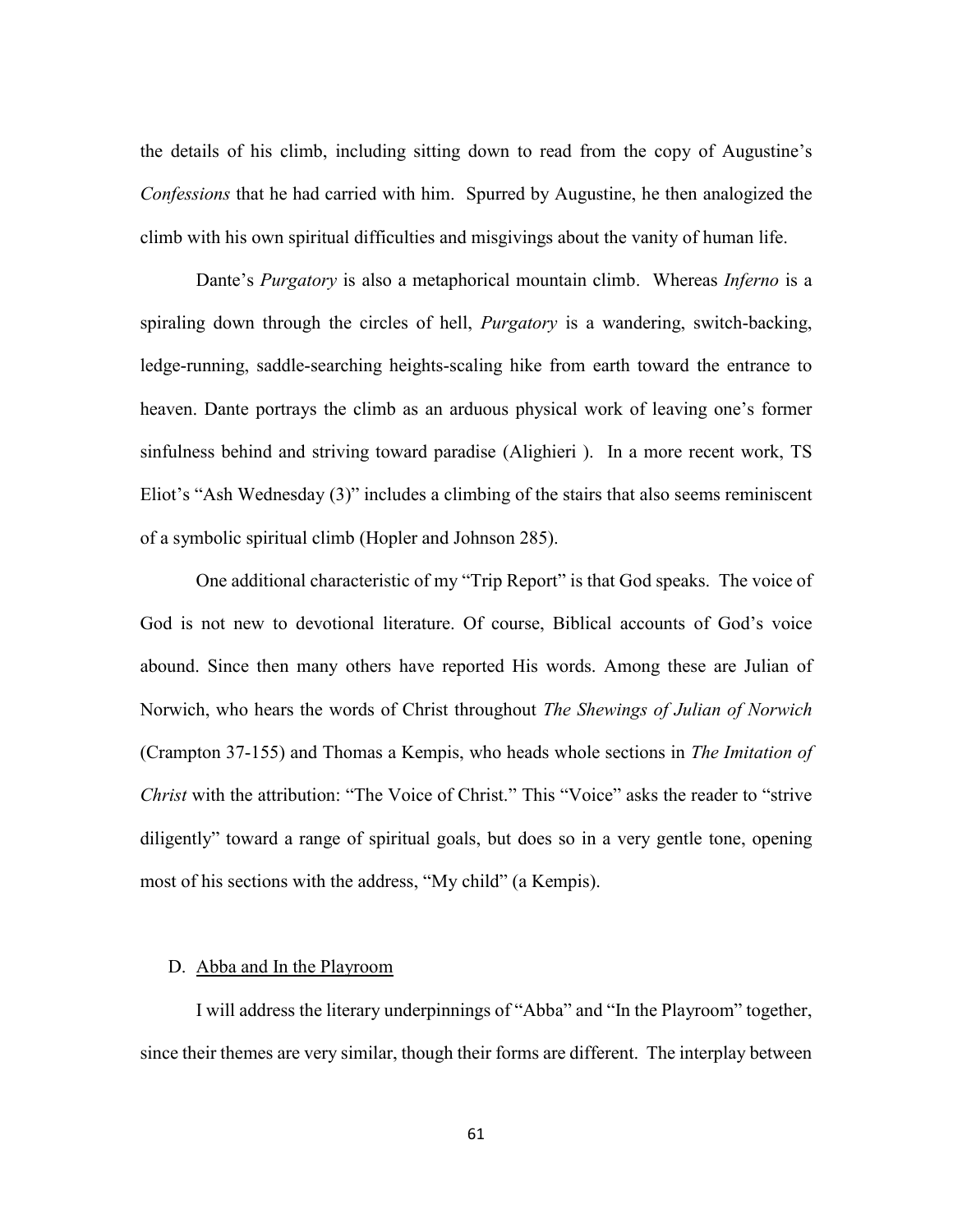God, the Master of All, and God, my Father, Confidant and Friend, has long been a subject for writers. *Psalm* 8 addresses God saying, "O LORD, our Lord, how majestic is your name in all the earth! You have set your glory above the heavens" *(Ps*, 8.1) and goes on to wonder about our significance in comparison to Him: "When I look at your heavens, the work of your fingers, the moon and the stars, which you have set in place, what is man that you are mindful of him, and the son of man that you care for him?" (*Ps* 8.3-4). In contrast, *Psalm* 139 recognizes the intimate closeness of God, saying, "O LORD, you have searched me and known me! You know when I sit down and when I rise up; you discern my thoughts from afar. You search out my path and my lying down and are acquainted with all my ways. Even before a word is on my tongue, behold, O LORD, you know it altogether" (*Ps* 139.1- 4). Jesus, Himself, spoke at times of the transcendent King of Heaven and Earth and at other times of the joyously dancing Father of the prodigal.

Christian literature and experience are complicated by this paradox, with Christian writers continually shifting back and forth between these two characterizations of God. Ben Johnson's poem, "A Hymn to God the Father," focuses on the demands of the universal God (Pollock and Pollock 89), and Anne Bronte approaches God the King in "Ever Round His Throne" (Pollock and Pollock 15). Alfred Lord Tennyson takes a much more intimate view writing, "Closer is He than breathing, and nearer than hands and feet" (Pollock and Pollock 149); and Emily Dickenson constantly goes looking for the Divine and finds her closest friend: "God grows above—so those who pray/Horizons—must ascend/And so I stepped upon the North/To see this Curious Friend" (Hopler and Johnson 256). Thomas More's "Tender Loving Father" acknowledges both aspects: "Alone into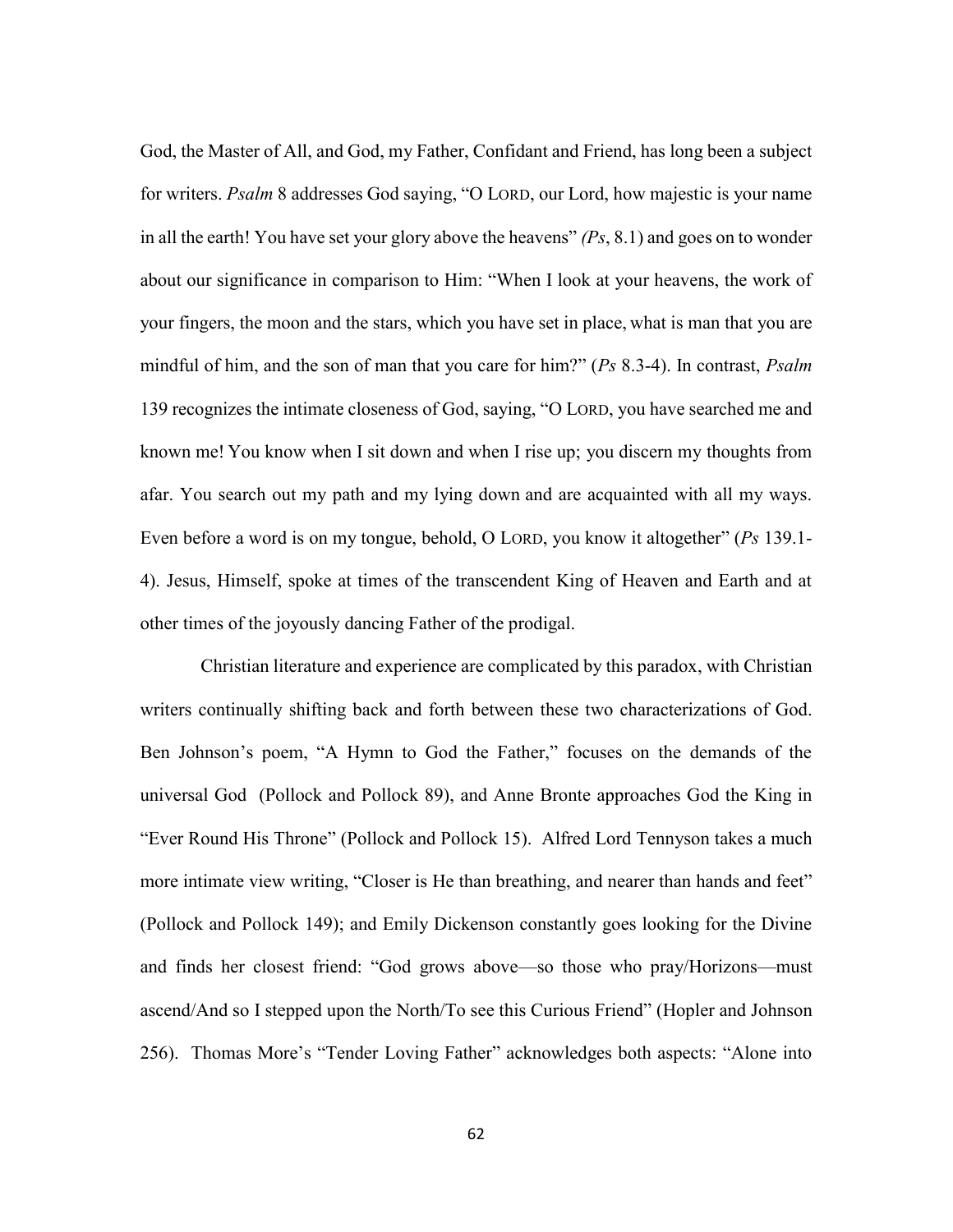his Lord's high presence/He may thee find, O well of indulgence,/In thy lordship not as lord, but rather /As a very tender, loving father" (Pollock and Pollock 112). In a more recent context, Rob Bell's "Breathe" recognizes the God who was so lofty that the ancient Jews refused to pronounce His name and the "pneuma" or Spirit who resides in our very breath (Bell ). My own work attempts to not only explore both of these aspects of God's character, but to weave them together in a way that they are not only seen side-by-side, but felt deeply and simultaneously. I want to establish not just a dichotomy, but a circle: the King is the Father is the King.

Although it is common for modern Christian writers to translate "Abba" as "Daddy," the Hebrew word was simply a reference to a father, both in formal (O Father) and informal (my father) contexts (Stanton ). Jesus addresses God using "Abba" in *Mark* (*Mark*, 14.6) and Paul echoes this use in *Romans* (*Ro*, 8.15) and *Galatians*(*Gal*, 4.6). Thus, my use of the word as the title of my poem touches on both aspects, allowing the poem to pass through the transcendent to the comfortable. Similarly, "In the Playroom" acknowledges the God who created the universe and focuses on the more intimate father relationship.

In modern contexts, the father metaphor is admittedly fraught with complications, since the experience of the child/father relationship varies from reader to reader, extending from loving support to abuse. Sylvia Plath's poem, "Daddy" provides a near-opposite use of the metaphor to the one used in my own poem. Instead of talking about a heavenly father and comparing him to an earthly father, as I do in "Abba," Plath writes of her natural father and compares him to a god. Her comparison, however, carries none of the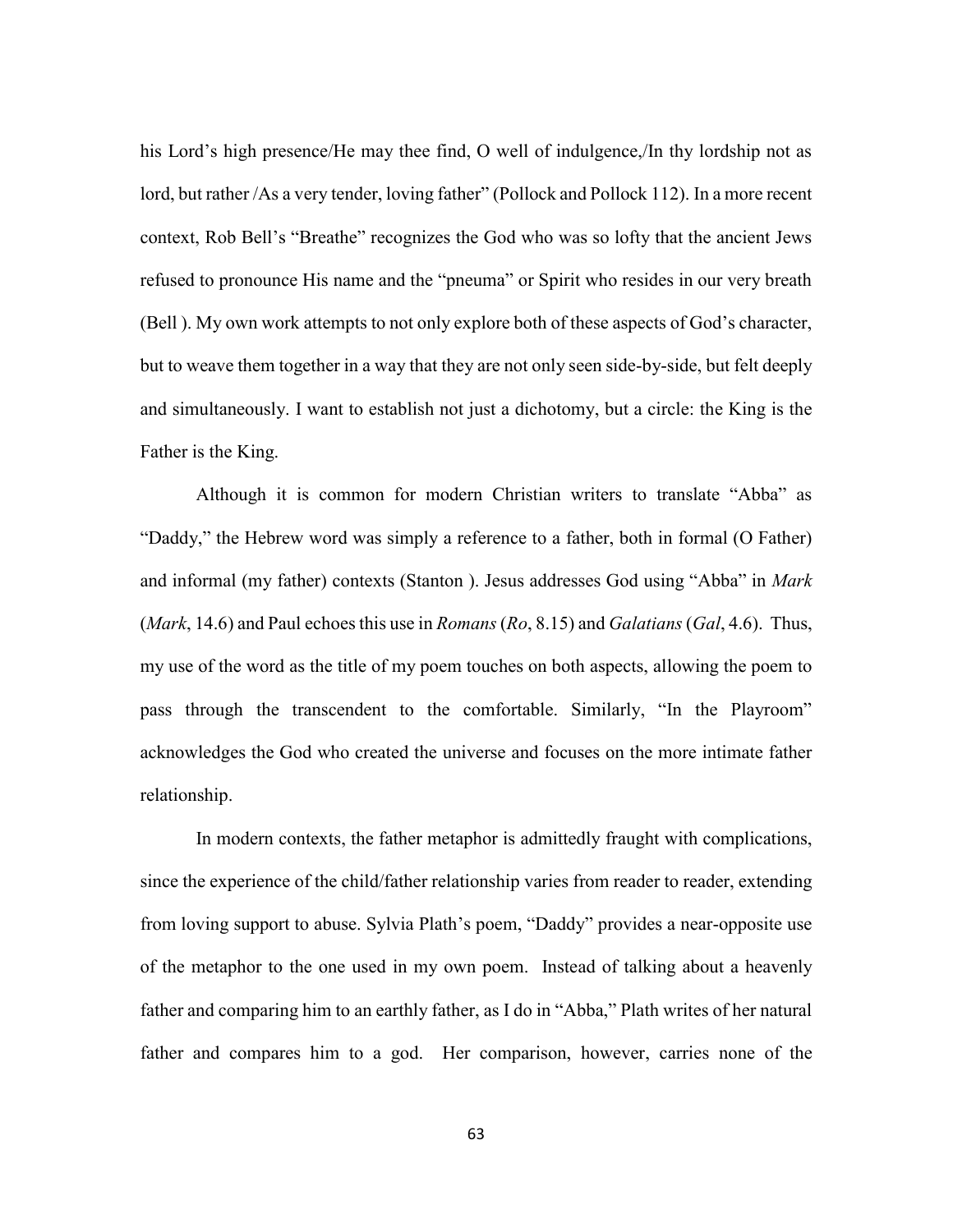supportive, loving connotations of "Abba," but rather uses the metaphor to describe an abusive and violent relationship, punctuated by Nazi images. In the end, while the child in my poem runs toward the Father, Plath severs ties with hers (Sylvia Plath ). I chose to use this metaphor as a reference to an ideal, focusing on what a father/child relationship can be in its best iteration.

### E. A Game of Chess

The use of chess in contemporary writing serves as a reminder for modern audiences of the power of the game as a shared meditation rather than just as computerized sport. More than other games, which involve chance to greater and lesser degrees, chess is a complicated competition where the skill of the chess master determines the outcome of the game. Yet, that skill is not only a matter of playing wisely in the moment, but of seeing many moves beyond and anticipating the eventual consequences of each action. This makes it an exceptionally appropriate metaphor for God, particularly in the context of the central question in my thesis and of the classic questions surrounding free will throughout Christian writings.

This picture of the chess master in full control of the board begs a metaphorical adjustment to account for not only the skill of the Master, but also the freewill of the pieces. Here again, chess provides a remarkably appropriate analogy since, unlike many other games, it allows for each piece to move in a unique way, inherent in its own identity, but still under the guiding eye of the master. Thus, within the metaphor, this poem reaches back to every other use of chess as an analogy for God, but outside the metaphor, it extends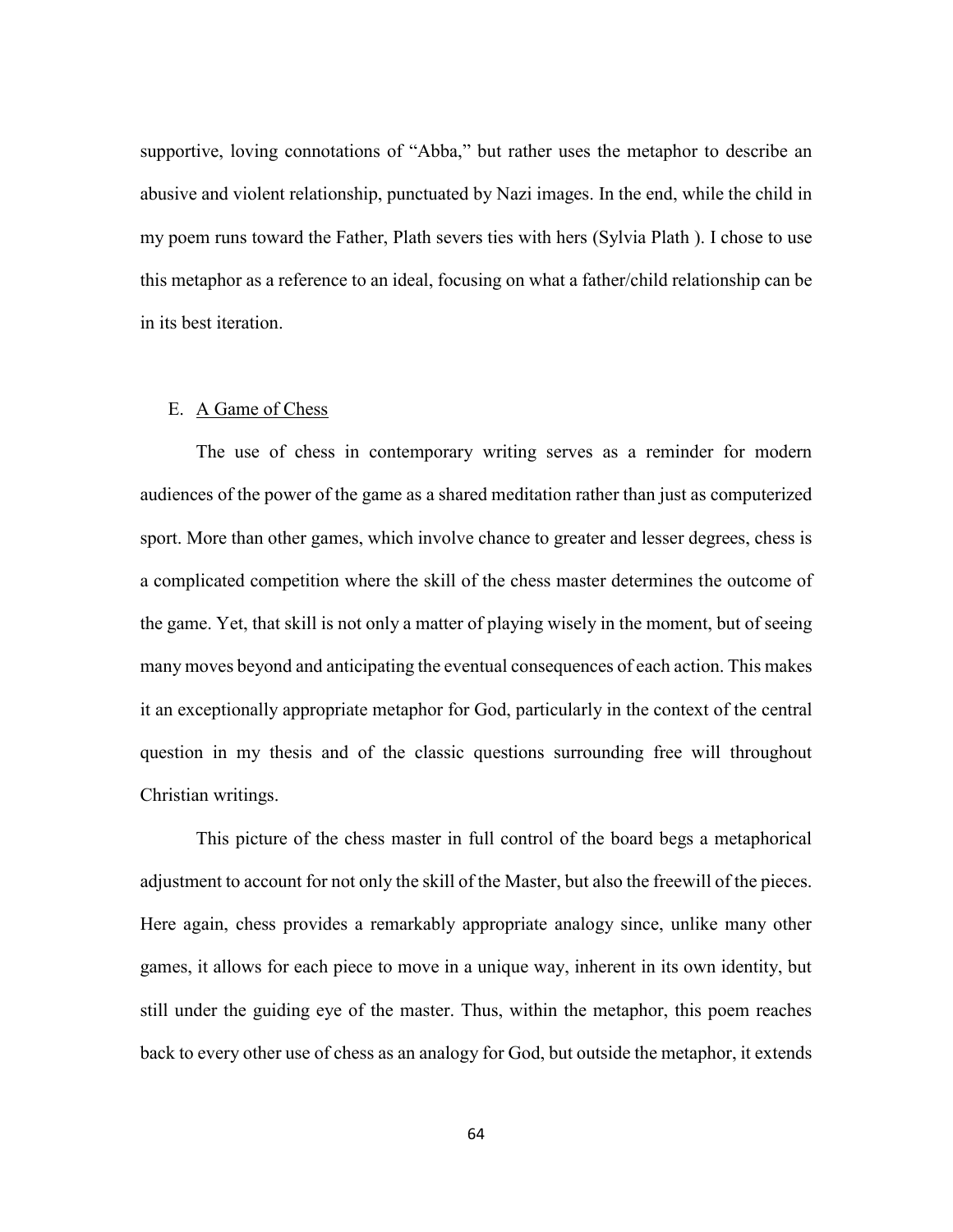from the same theological arguments for free will that divided Martin Luther from John Calvin and prompted Luther's writing of On Christian Liberty (Luther).

While my poem puts a positive spin on the relationship between the Player and the pieces, in literature, this relationship has not always been optimistic. One example is the poem, "Chess" by 20<sup>th</sup> century Argentine author and poet, Jorge Luis Borges which, like my poem, refers to the hand of the master and the specific movements of the pieces. Its message, however, is much darker, opening by defining the black and white of the board as representative of "two colors that hate each other" and going on to compare the chess game to international war and political intrigue. The pieces in his poem are not aided by the hand of the player, but manipulated against their knowledge and will ("Jorge Luis Borges"). My favorite use of this metaphor (and probably the one that stimulated this poem from somewhere in the back of my mind—though I encountered it many years ago) comes from a film version of "The Man of La Mancha" starring Peter O'Toole and Sophia Loren in which the pieces are portrayed by real people and a story is told through the movement of the chessmen.

### F. The Augustinian Ant

The Augustinian Ant was conceived in response to reading Anselm of Canterbury's *Proslogion* (Anselm 82-104). I was fascinated to note that, while his attempt to prove God using a logical syllogism falls apart because the premises from which he draws his conclusion are themselves unprovable, within the text of *Proslogion* I found a much more persuasive proof—Anselm often interrupts his own logical lines of reasoning to praise this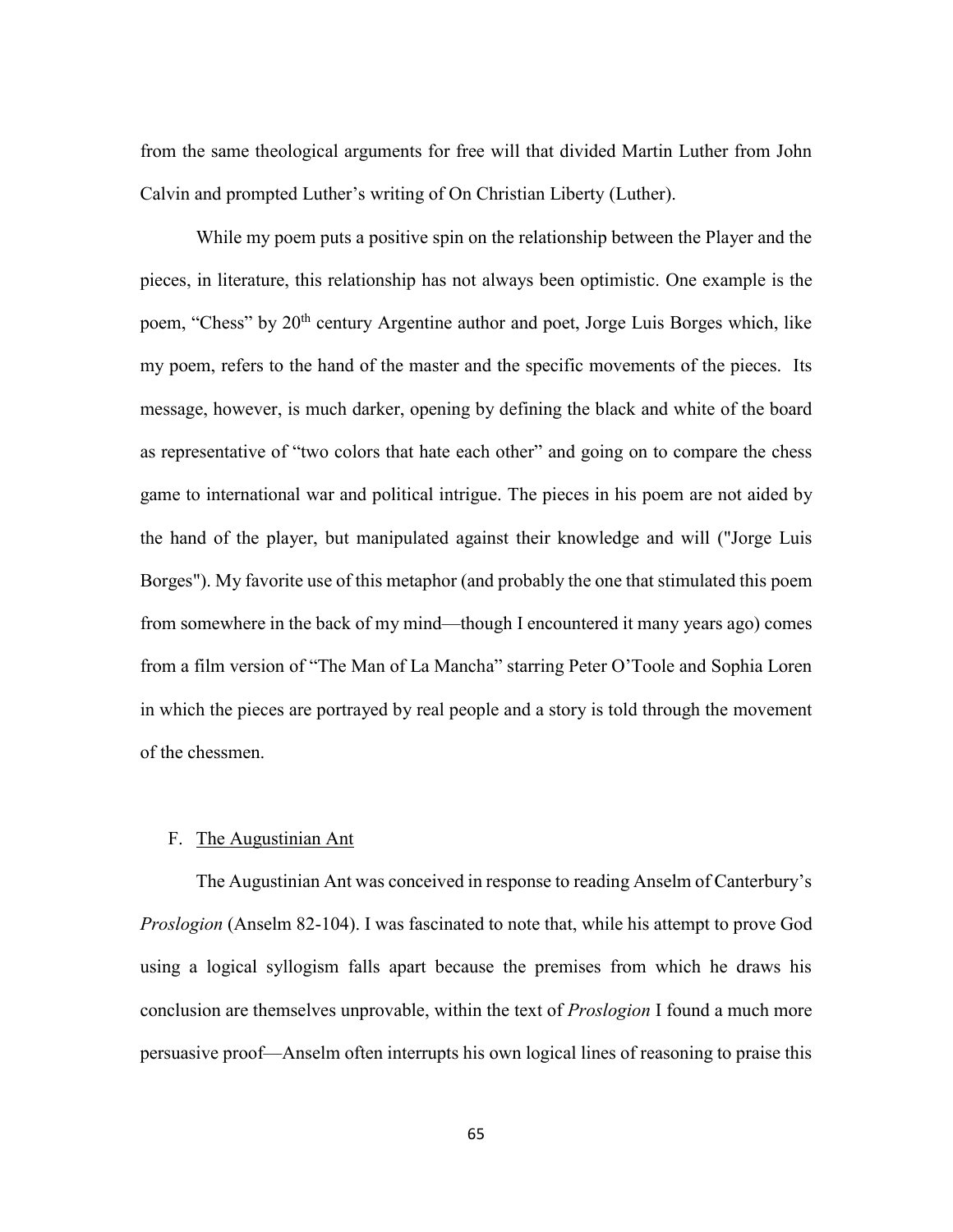God he is attempting to prove is there at all. In those outpourings of emotional faith, we find not a proof, but an eye-witness; he attests to the God he, himself, knows, even if his awkward attempts to prove Him to others is unsuccessful.

This led me to go looking for other thinkers and theologians in addition to Anselm who had tried to prove God. We could argue that Aristotle started these attempts, but in fact he just sort of assumed that the existence of the world required a Prime Mover—he needed a First Thinker to think the first thought (Kaplan 143-147). Augustine went through a 120 page dialogue against Evodius in On the Free Choice of the Will, in which he used a long series of syllogisms and logical lines of reasoning to get Evodius to agree that if Augustine could prove that something (x) exists which was superior to human reason, and that nothing else exists that is superior to x, that thing that was superior to human reason must be God. This included the assumption that, since human reason is both sentient and intelligent, anything superior to it would also necessarily be a Being (Augustine ).

Thomas Aquinas didn't believe that our minds are sufficient for us to know God directly, but that we must know Him through his effects on the world around us. In Summa Theologica Aquinas offered his "Five Ways"—five effects-proofs that God exists (Aquinas). In *Pensees*, Pascal resorted to an odds-based argument, often referred to as "Pascal's Wager." He argued that if God does not exist, then nothing is lost by our belief in a fictional conception; however, if God does exist, unbelief is a dangerous matter. Rather than directly trying to prove God, Pascal suggested that he might be accepted as the safest and most beneficial course (Pascal 149-153). Finally, (though not really "finally" at all, as the argument over whether or not God may be definitively proven or disproven continues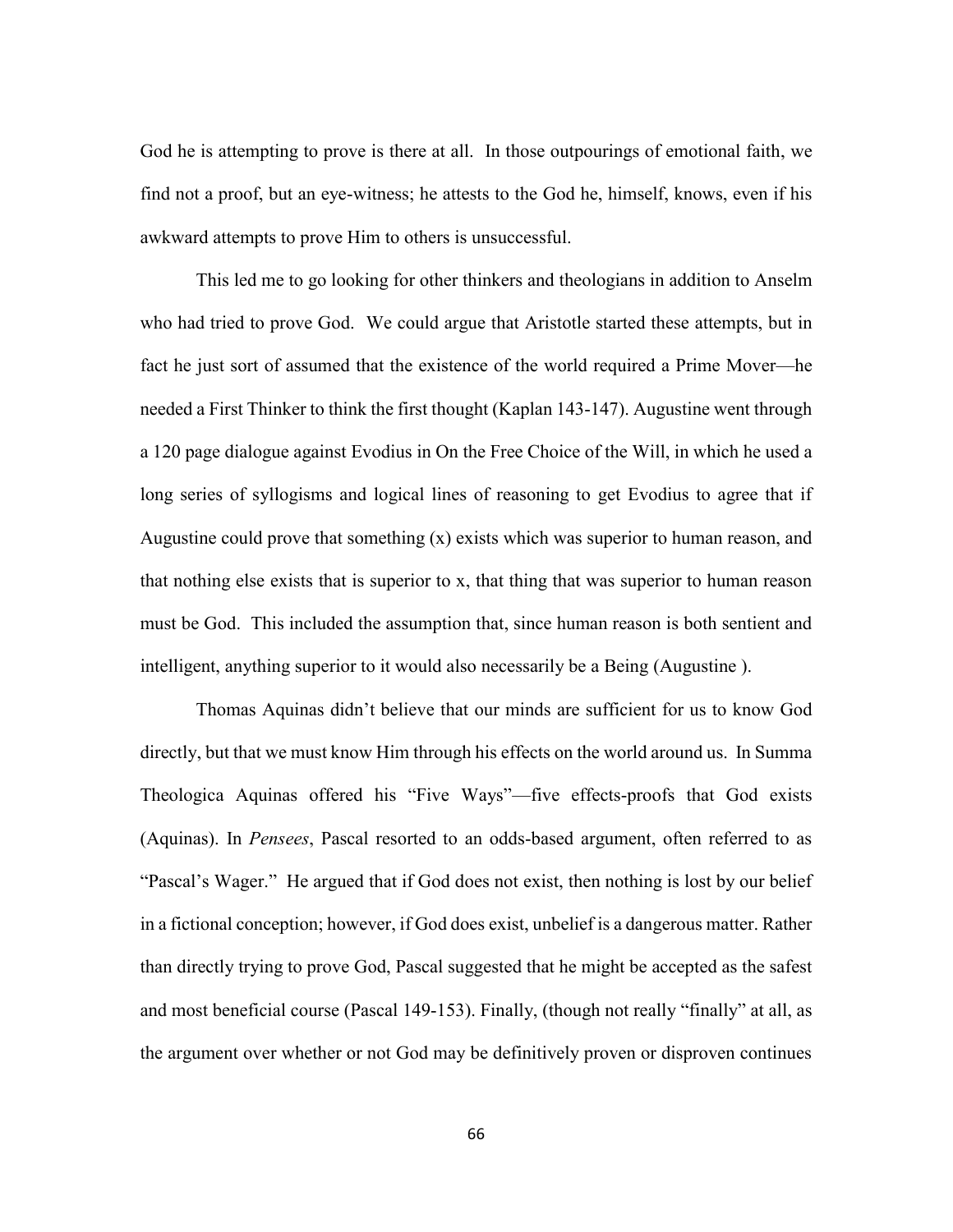into today) William Paley argued that if we went for a walk in the woods and found a watch, due to its complexity and accuracy, we would have to assume that the watch did not just appear, nor did it make itself, but that somewhere, there was a watchmaker (Anonymous ).

 In each of these cases, I found the same pattern: unpersuasive logical attempts that turned a variety of linguistic and logical back handsprings in an attempt to prove the Diety of God, but in the end failed to do so. In the midst of those attempts, however, each provided extraordinary expressions of their own faith in a God they didn't need to have proven to them. The power of their own experience far outweighed any attempt at logical proof. Out of this exploration, the Augustinian Ant was born.

#### G. Naked and Unashamed and Before the King

Again, I will discuss "Naked an Unashamed" and "Before the King" together. The idea of coming before the throne of God is common in Christian and Jewish writings, both Biblical and extra-Biblical. The image of Esther going unbidden before King Ahasuerus (*Esther* 5.1-3) forms the basis for this image in my own mind, which led to the writing of both of these pieces. Anne Bronte's "Ever Round the Throne" (Pollock and Pollock 15)and George Herbert's "The Altar" (Hopler and Johnson 159) echo this image as well.

The concept of coming before God naked and being dressed by Him also dates to long before Christ. *Isaiah* and *Ezekiel*, among other Old Testament prophets occasionally made their points about Israel's disobedience and spiritual nakedness by preaching naked (English Standard Version ). In *Paradise Lost*, Milton echoed the Genesis account but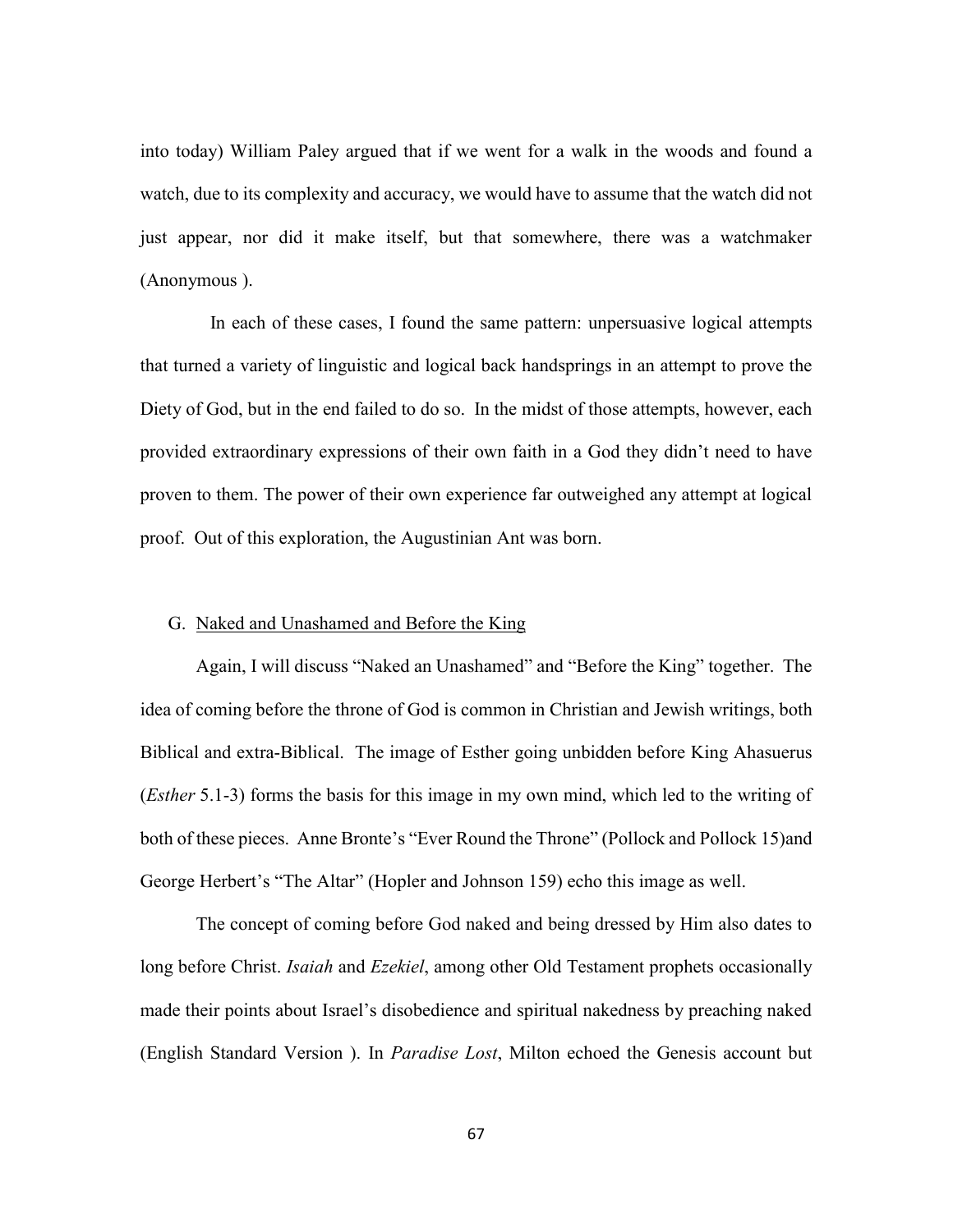focused extensively on the unashamed nakedness of Adam and Eve in their original state and on their subsequent shame in finding themselves fallen and naked (Milton). In the end, they are physically and symbolically dressed by God in animal skins. I was a little surprised to find nakedness becoming a theme as I worked on my thesis pieces, but the symbolism that links being naked with being poor in Spirit is not unusual.

## H. The Song of a Lonely King

The metaphor of the bride and the bridegroom appears in many places throughout scriptural writing but is given its strongest characterization in The *Song of Songs*, generally attributed to King Solomon. This book has been interpreted in a wide variety of ways by both Jewish and Christian commentators over the past 3000 years. In writing this piece, I read excerpts from a number of them, including: John of the Cross, Gregory the Great, Alcuin of York, Hugh of Saint Victor, William of Saint Thierry, Alan of Lille, Thomas of Perseigne, Thomas Galllus, Thomas Aquinas, Giles of Rome, and Nicholas of Lyra (Turner). These Biblical scholars and apologists have interpreted the work in many ways and with many more subtle shades of interpretation between the separate explanations. Some have seen it as literal, accepting its sensuous nature; some as merely artistic—a collection of love poems. Others view it as a parable representing variously God and the Jews, Christ and the Church, God and Mary, and Christ and the individual believer.

With so many interpretations, it's hard to determine what *Song of Songs* may mean. Paul Tanner refers to a statement by medieval Jewish commentator Saadia, suggesting that "the Song of Songs is like a book for which the key has been lost" (Tanner ). I wonder if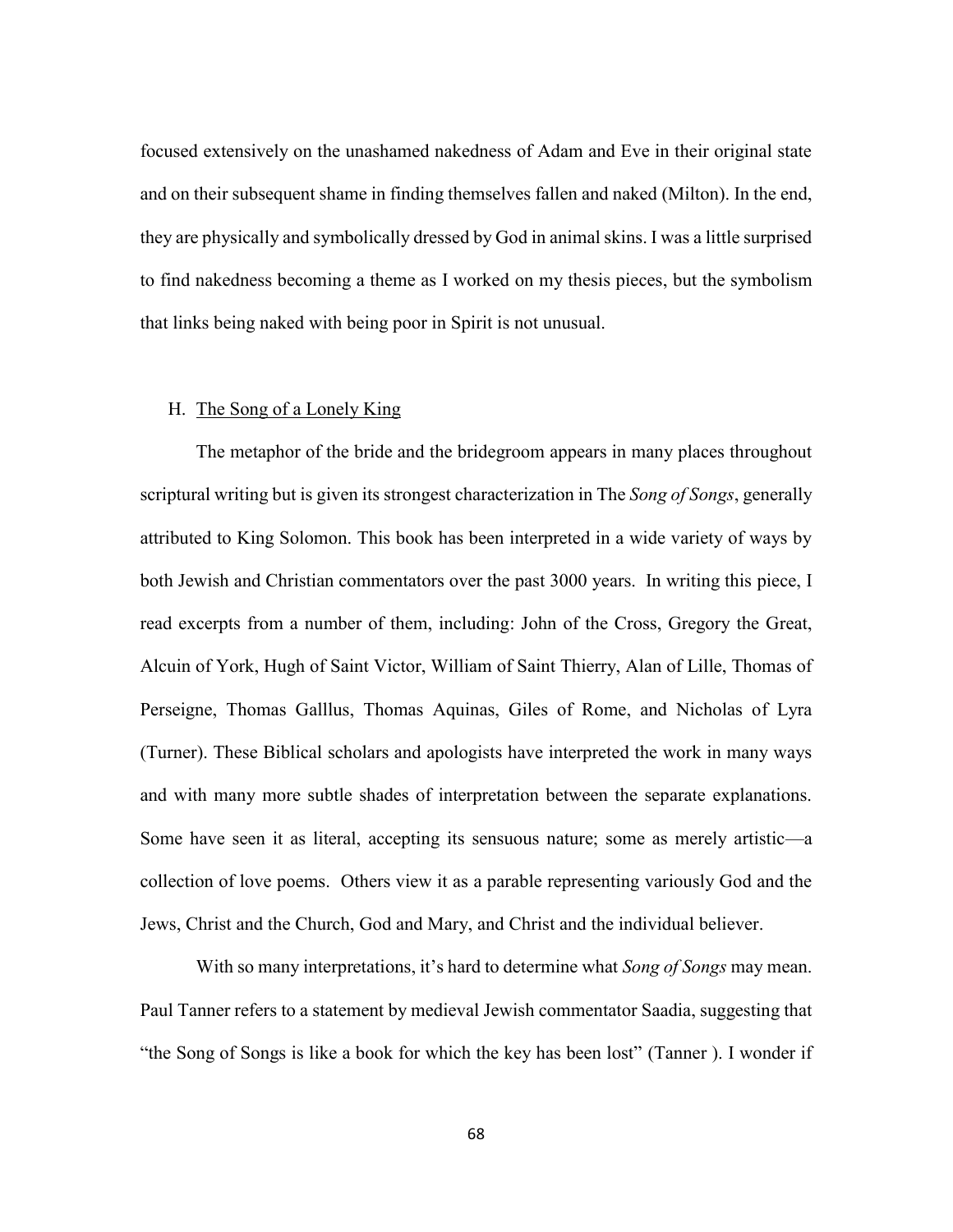perhaps the opposite is true: it is a book with too many keys, and we continue to shuffle through them looking for the one that truly fits the ancient lock. My piece on Solomon and the *Song of Songs* does little to resolve the rattling of these keys. Instead, it just forges one more possible key to add to the already heavily-laden fob.

The idea of using an idealized woman (whether real or imaginary or an overromanticized combination of both) to motivate and alter a character even though she is present only in the character's mind is not an unusual literary device. Examples would include both Dante's Beatrice and Cervante's Dulcinea. Although I could find no other interpreters of *Song of Songs* who viewed her as an imaginary ideal, the possibility that Solomon's Shulammite bride could have been a similarly distant, but emotionally impactful character did not seem to be too much of a stretch.

One more note on the writing style in "The Song of a Lonely King:" I have chosen to weave scriptural lines from Solomon's poem into the text of my piece without quote marks or citation parentheses. John Bunyan and Thomas a Kempis are well-known for this type of Biblical usage, and Dante also uses Scriptural lines liberally in his text and in the conversations of his characters. As in these classical works, a reader who is not familiar with the Biblical passages could miss the allusions in "The Song of a Lonely King," but they will be obvious to anyone familiar with *Song of Songs*.

While throughout this writing, my goal is not to get bogged down in arguments over various points of theology, "The Song of a Lonely King" does reveal my position in the debate between Luther and Calvin and their respective successors over predestination or free will. Many Christians do, however, claim the middle ground on this debate,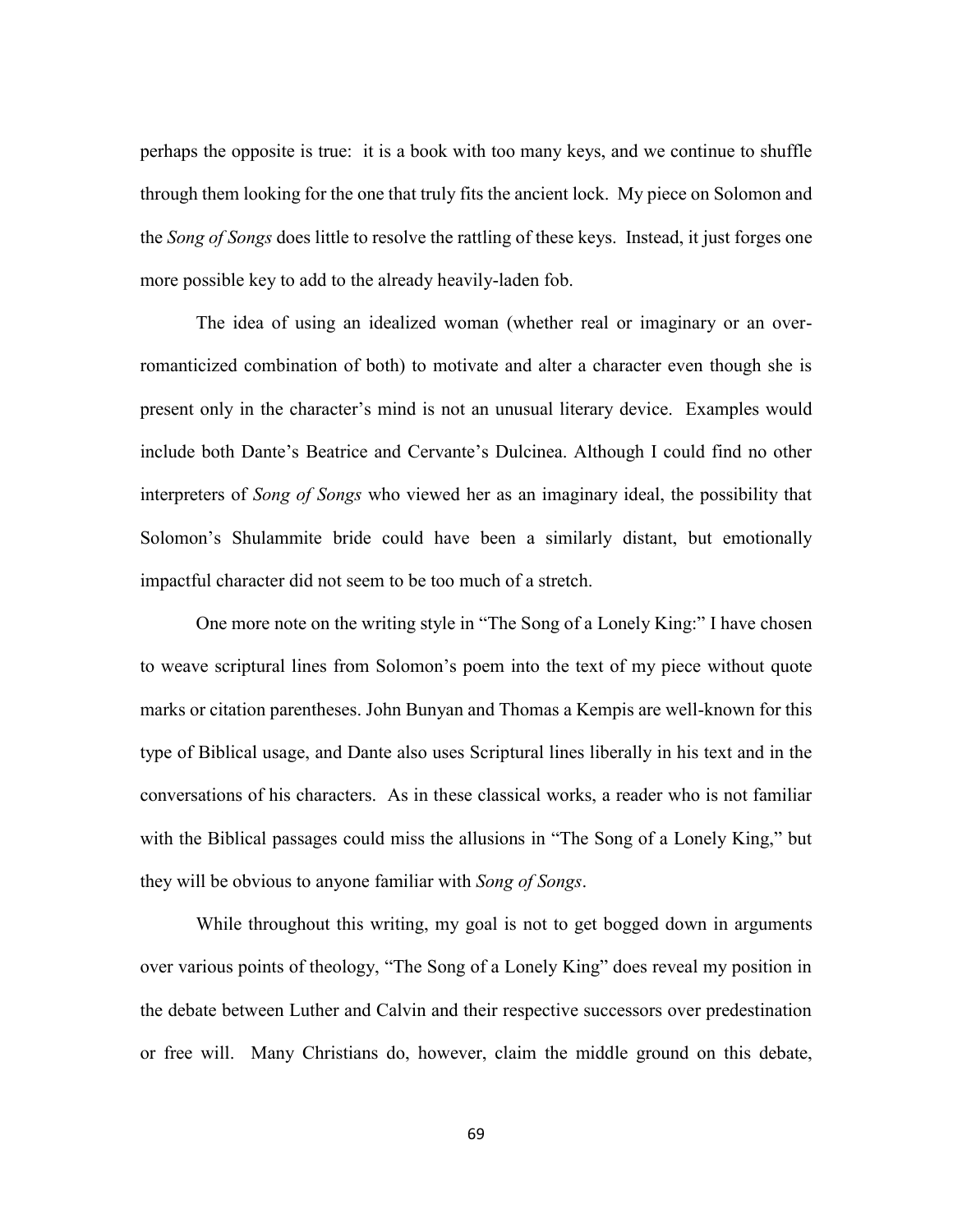claiming that while we are free to choose for or against God, His foreknowledge of what choice we will make constructs a circumstance that looks much like predestination. Milton hints at this idea when the God of Paradise Lost sees satan coming into his newly-created world and predicts the outcome of his temptations. God left Adam and Eve free to choose, but knows in advance what decision they will make (Milton 81).

## I. The Chalice and An Invitation to Dine

The Literary parent of "The Chalice" is really the Anglican Book of Common Prayer, first published in 1549 under the primary authorship of Thomas Cranmer and updated many times since; the 1979 Book of Common Prayer is still in use (Editors of the Encyclopedia Britannica ). I know its pages so well that I no longer need to open the book to say the mass. Many of the lines in "The Chalice" flow directly from words of the eucharist service in the prayer book, and the experience of serving the communion cup was the inspiration for the poem. It explores the relationship between God the father and my earthly father using the context of the Eucharist.

Similarly, "An Invitation to Dine" plays with the image of the King in conjunction with the eucharist, but I wanted to take it out of the sober, serious tone that usually surrounds the mass and make that King a more relatable Father and Host, a joyful, laughing God. Some years ago, a film called "Matthew" was widely characterized as being about a "laughing Jesus." In writing "An Invitation to Dine," I had a similar goal.

I also wanted to portray as a grand host. George Herbert penned a similar idea in "Love (III)." He begins the poem, "Love bade me welcome: yet my soul drew back,/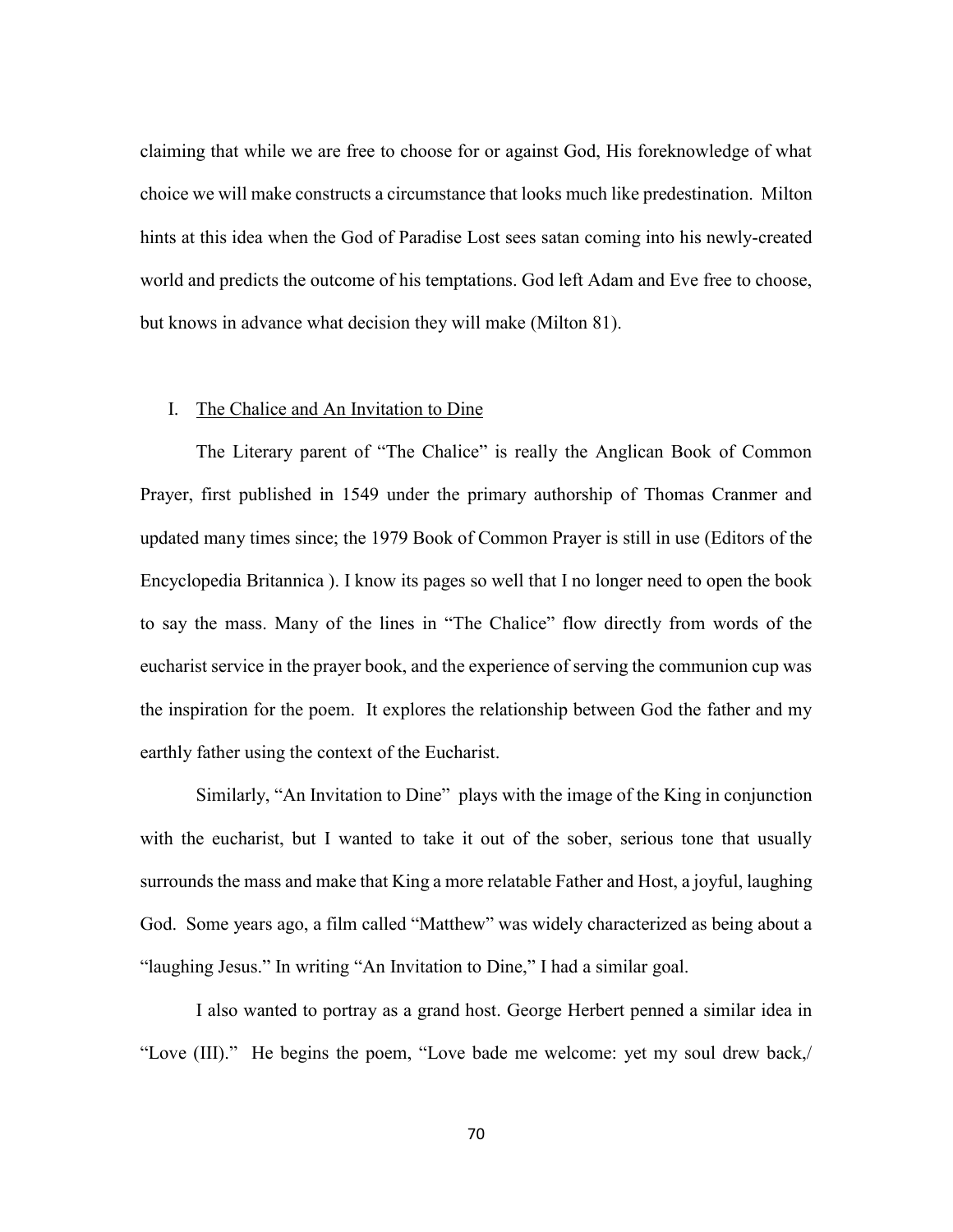Guiltie of dust and sinne./ But quick-eye'd Love, observing me grow slack/ From my first entrance in,/ Drew near to me, sweetly questioning,/ If I lack'd any thing." (Hopler and Johnson 164-165). After exploring the idea of being God's guest, Herbert concludes, "You must sit down, sayes Love, and taste my meat:/So I did sit and eat" (Hopler and Johnson 1-415).

The origin of the characters in "An Invitation to Dine" also bears mentioning. Dante's trail through hell and purgatory is littered with post-human cairns who point the way to the next ridge, turn, or resting place. Often, these helpful shades were real people whom Dante had known or known of. He borrowed their traits and their histories, providing both good and bad examples (checks and goads) to illustrate his vices. The most obvious use of a real person is his choice of Virgil as his guide. C.S. Lewis uses a similar device in The Great Divorce when his character encounters and is advised by Lewis' own literary hero, George MacDonald (Lewis). On this side of the Atlantic, Edgar Lee Masters' "Spoon River Anthology" and Melvin B. Tolson's "Gallery of Harlem Portraits" make similar use of real people to create unique literary characters (Tolson and Farnsworth ).

 I also wanted to populate this story with real characters, thus, though no names are used in the piece, each of the many guests sitting around the table in the story has a real name. Since most of them are not famous, however, they add little in the way of allusion for the reader. Rather they provide a few inside jokes or honorariums to those who have influenced and directed my own path.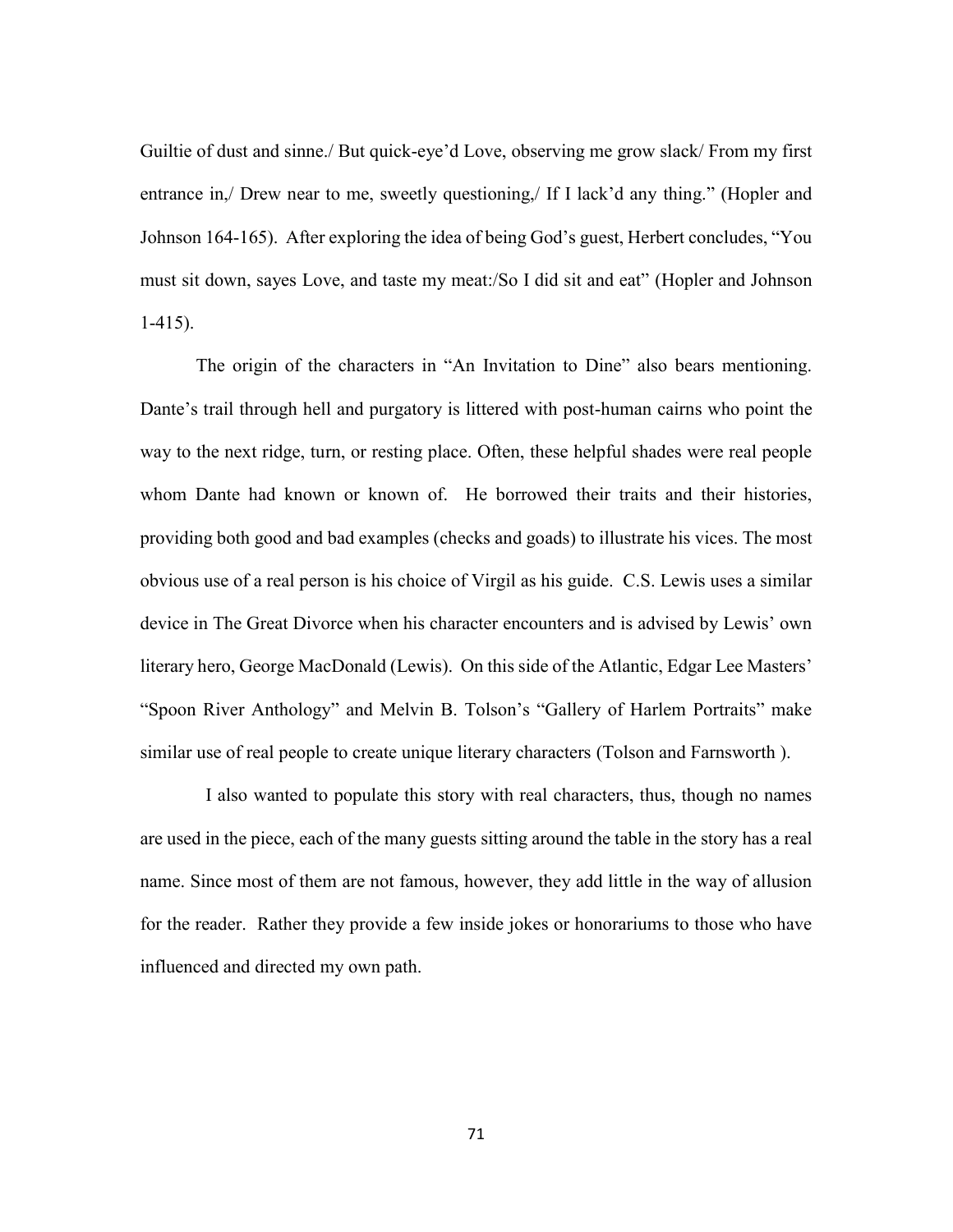## WORKS CITED

- a Kempis, Thomas. *The Imitation of Christ.* Hendrickson Publishers, Peabody MA, 2004.
- Alighieri, Dante. *The Divine Comedy.* Holt, Rinehart and Winston, 1965.
- Anonymous. "William Paley."[, https://www.iep.utm.edu/paley/.](https://www.iep.utm.edu/paley/)
- Anselm. *Anselm of Canterbury, the Major Works.* Oxford University Press, Oxford UK, 2008.
- Aquinas, St T. "Summa Theologica.", http://www.documentacatholicaomnia.eu/03d/1225- 1274, Thomas Aquinas, Summa Theologiae %5B1%5D, EN.pdf.
- Augustine. *Augustine on the Free Choice of the Will, on Grace and Free Choice, and Other Writings.* Cambridge University Press, New York NY, 2010.
- ---. *The Confessions of St. Augustine.* Pocket Books, Inc, USA, 1952.
- "Breathe.", directed by Rob Bell. , produced by NOOMA. , performance by Rob Bell. , Zondervan, 2006.
- Brown, R., and A. Gilman. "The Pronouns of Power and Solidarity." *Style in Language.* Edited by T. A. Sebeok. MIT Press, 1960.
- Campbell, James A. *Christmas Stories and the Christmas Story.* Northbooks, Eagle River AK, 2011a.
- ---. *Communion Liturgies for the Living of these Days.* NorthBooks, Eagle River, AK, 2012.
- ---. *The Holiness of Water.* Sunbury Press, Camp Hill PA, 2011b.
- Crampton, Georgia R. *The Shewings of Julian of Norwich.* Medieval Institute Publications, Kalamazoo MI, 1994.
- Davies, John. *A Song for Every Morning.* Canterbury Press, Norwick, England, 2008.
- Editors of the Encyclopedia Britannica. "Book of Common Prayer, Anglican Liturgical Book.", 2017, [https://www.britannica.com/topic/Book-of-Common-Prayer.](https://www.britannica.com/topic/Book-of-Common-Prayer)
- English Standard Version. *The Holy Bible.* Crossway Bibles/Good News Publishers, Wheaton IL, 2002.